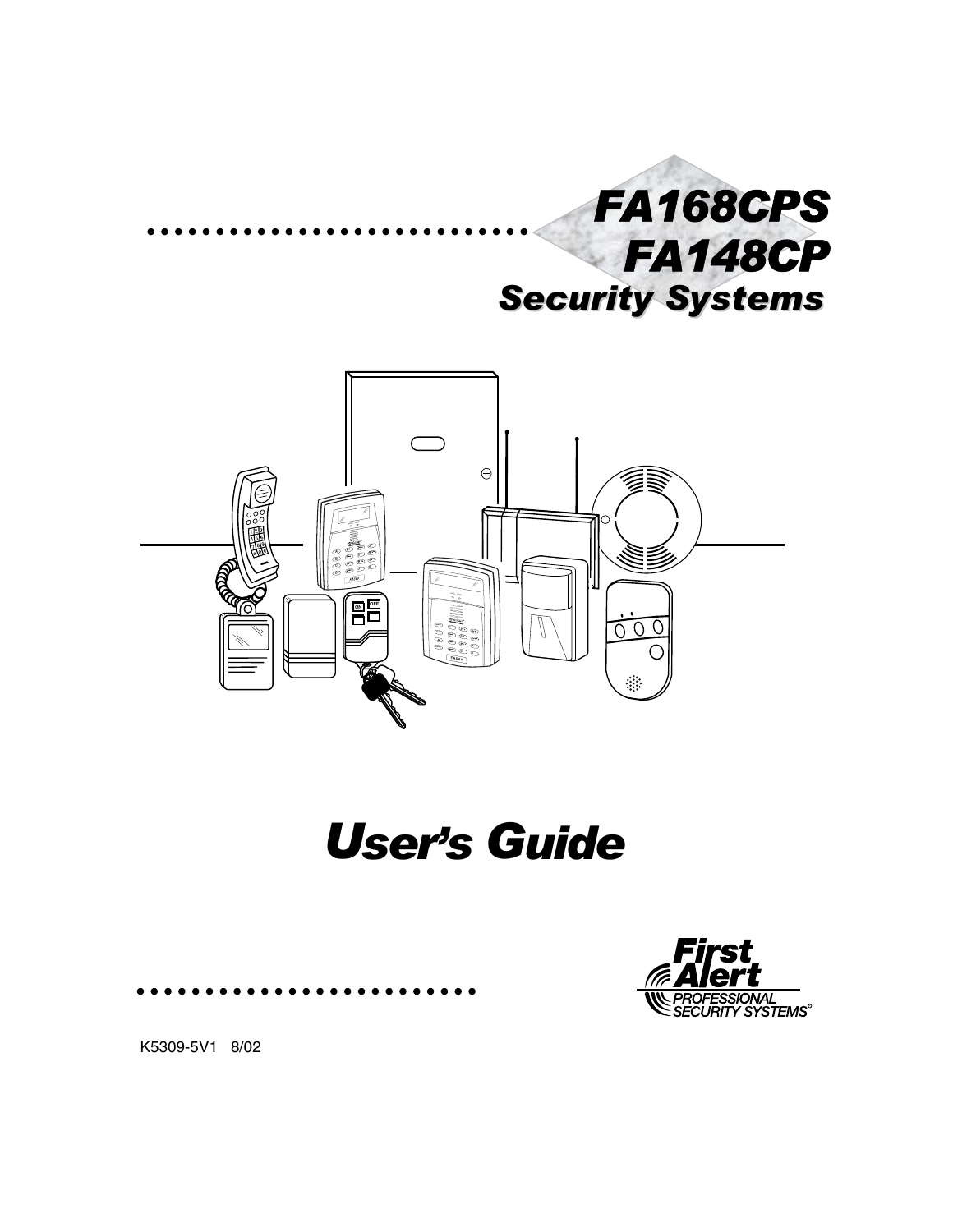## **IMPORTANT!**

### **PROPER INTRUSION PROTECTION**

For proper intrusion coverage, sensors should be located at every possible point of entry to a home or commercial premises. This would include any skylights that may be present, and the upper windows in a multi-level building.

In addition, we recommend that radio backup be used in a security system so that alarm signals can still be sent to the Central Monitoring Station in the event that the telephone lines are out of order (alarm signals are normally sent over the phone lines).

### **EARLY WARNING FIRE DETECTION**

Early warning fire detection is important in a home. Smoke and heat detectors have played a key role in reducing fire deaths in the United States. With regard to the number and placement of smoke/heat detectors, we subscribe to the recommendations contained in the National Fire Protection Association's National Fire Alarm Code (NFPA 72). These recommendations can be found on page 43 of this manual.

## **About This Manual**

This manual is a step-by-step guide that will acquaint you with the system's features and benefits. It defines the components and their functions, describes their operation, and provides clear step-by-step instructions for normal and emergency procedures. Keep this manual in a convenient place so that you can refer to it as necessary.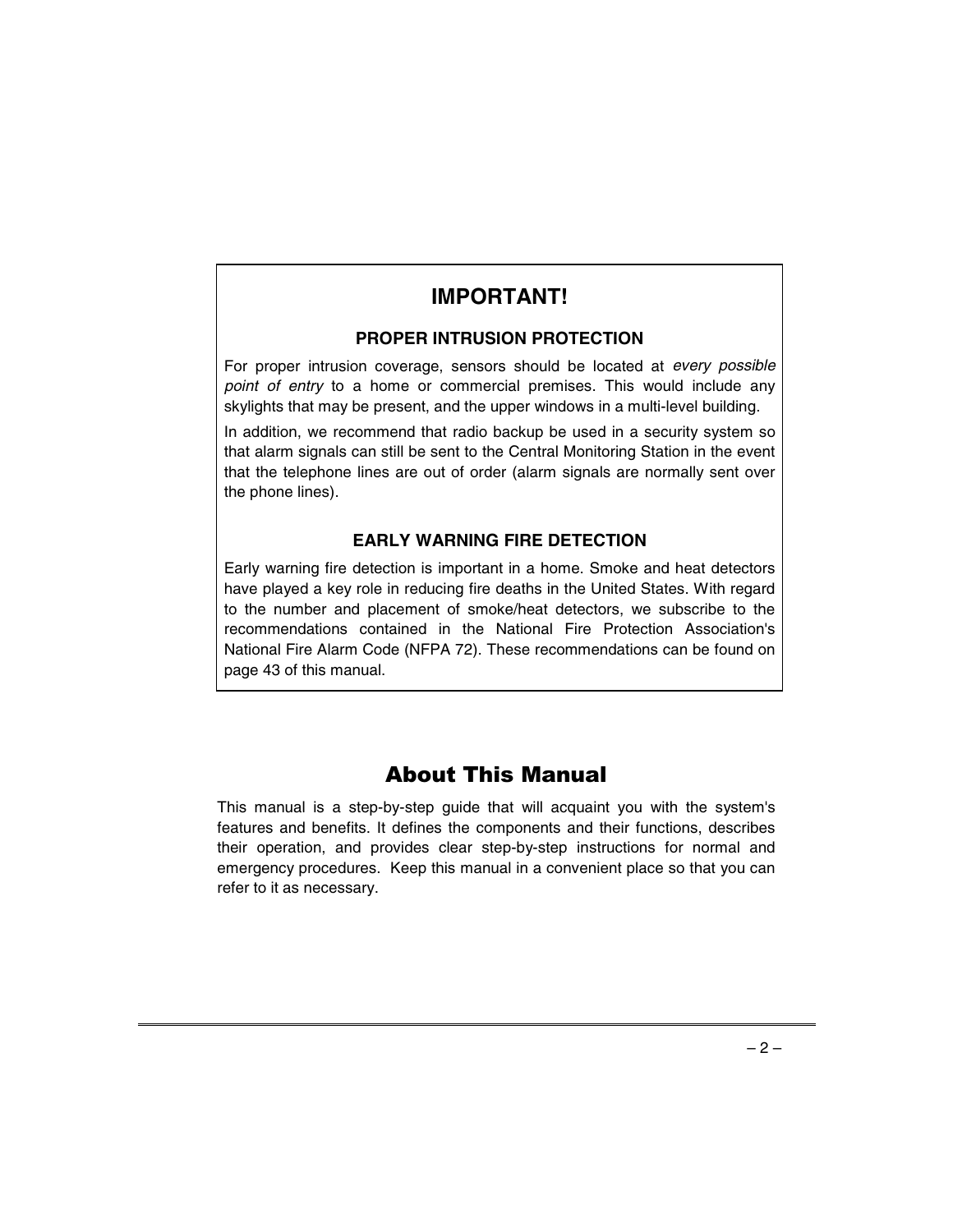## Table of Contents

| $\label{eq:1} \textbf{Introduction} \,\, \ldots \,\, \ldots \,\, \ldots \,\, \ldots \,\, \ldots \,\, \ldots \,\, \ldots \,\, \ldots \,\, \ldots \,\, \ldots \,\, \ldots \,\, \ldots \,\, \ldots \,\, \ldots \,\, \ldots \,\, \ldots \,\, \ldots \,\, \ldots \,\, \ldots \,\, \ldots \,\, \ldots \,\, \ldots \,\, \ldots \,\, \ldots \,\, \ldots \,\, \ldots \,\, \ldots \,\, \ldots \,\, \ldots \,\, \ldots \,\, \ldots \,\, \ldots \,\, \ldots \,\, \ldots \,\,$ |
|-------------------------------------------------------------------------------------------------------------------------------------------------------------------------------------------------------------------------------------------------------------------------------------------------------------------------------------------------------------------------------------------------------------------------------------------------------------------|
|                                                                                                                                                                                                                                                                                                                                                                                                                                                                   |
|                                                                                                                                                                                                                                                                                                                                                                                                                                                                   |
|                                                                                                                                                                                                                                                                                                                                                                                                                                                                   |
|                                                                                                                                                                                                                                                                                                                                                                                                                                                                   |
|                                                                                                                                                                                                                                                                                                                                                                                                                                                                   |
|                                                                                                                                                                                                                                                                                                                                                                                                                                                                   |
|                                                                                                                                                                                                                                                                                                                                                                                                                                                                   |
|                                                                                                                                                                                                                                                                                                                                                                                                                                                                   |
|                                                                                                                                                                                                                                                                                                                                                                                                                                                                   |
|                                                                                                                                                                                                                                                                                                                                                                                                                                                                   |
|                                                                                                                                                                                                                                                                                                                                                                                                                                                                   |
|                                                                                                                                                                                                                                                                                                                                                                                                                                                                   |
|                                                                                                                                                                                                                                                                                                                                                                                                                                                                   |
|                                                                                                                                                                                                                                                                                                                                                                                                                                                                   |
|                                                                                                                                                                                                                                                                                                                                                                                                                                                                   |
|                                                                                                                                                                                                                                                                                                                                                                                                                                                                   |
|                                                                                                                                                                                                                                                                                                                                                                                                                                                                   |
|                                                                                                                                                                                                                                                                                                                                                                                                                                                                   |
|                                                                                                                                                                                                                                                                                                                                                                                                                                                                   |
|                                                                                                                                                                                                                                                                                                                                                                                                                                                                   |
|                                                                                                                                                                                                                                                                                                                                                                                                                                                                   |
|                                                                                                                                                                                                                                                                                                                                                                                                                                                                   |
|                                                                                                                                                                                                                                                                                                                                                                                                                                                                   |
|                                                                                                                                                                                                                                                                                                                                                                                                                                                                   |
|                                                                                                                                                                                                                                                                                                                                                                                                                                                                   |
|                                                                                                                                                                                                                                                                                                                                                                                                                                                                   |
|                                                                                                                                                                                                                                                                                                                                                                                                                                                                   |
|                                                                                                                                                                                                                                                                                                                                                                                                                                                                   |
|                                                                                                                                                                                                                                                                                                                                                                                                                                                                   |
|                                                                                                                                                                                                                                                                                                                                                                                                                                                                   |
|                                                                                                                                                                                                                                                                                                                                                                                                                                                                   |
|                                                                                                                                                                                                                                                                                                                                                                                                                                                                   |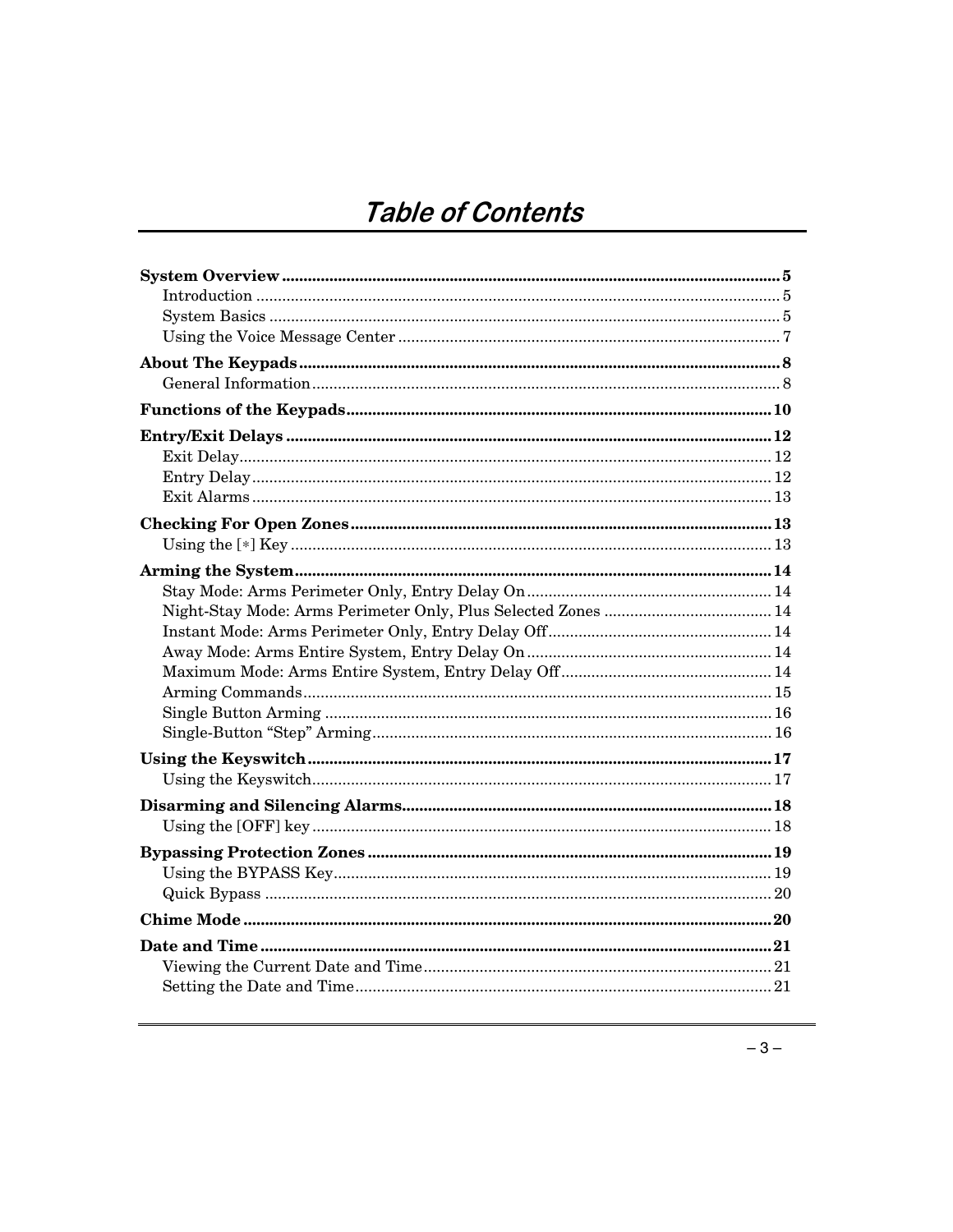## Table of Contents

| Accessing Other Partitions (GOTO Command and Multi-Partition Arming)30 |  |
|------------------------------------------------------------------------|--|
|                                                                        |  |
|                                                                        |  |
|                                                                        |  |
|                                                                        |  |
|                                                                        |  |
|                                                                        |  |
|                                                                        |  |
|                                                                        |  |
|                                                                        |  |
|                                                                        |  |
|                                                                        |  |
|                                                                        |  |
|                                                                        |  |
|                                                                        |  |
|                                                                        |  |
|                                                                        |  |
|                                                                        |  |
|                                                                        |  |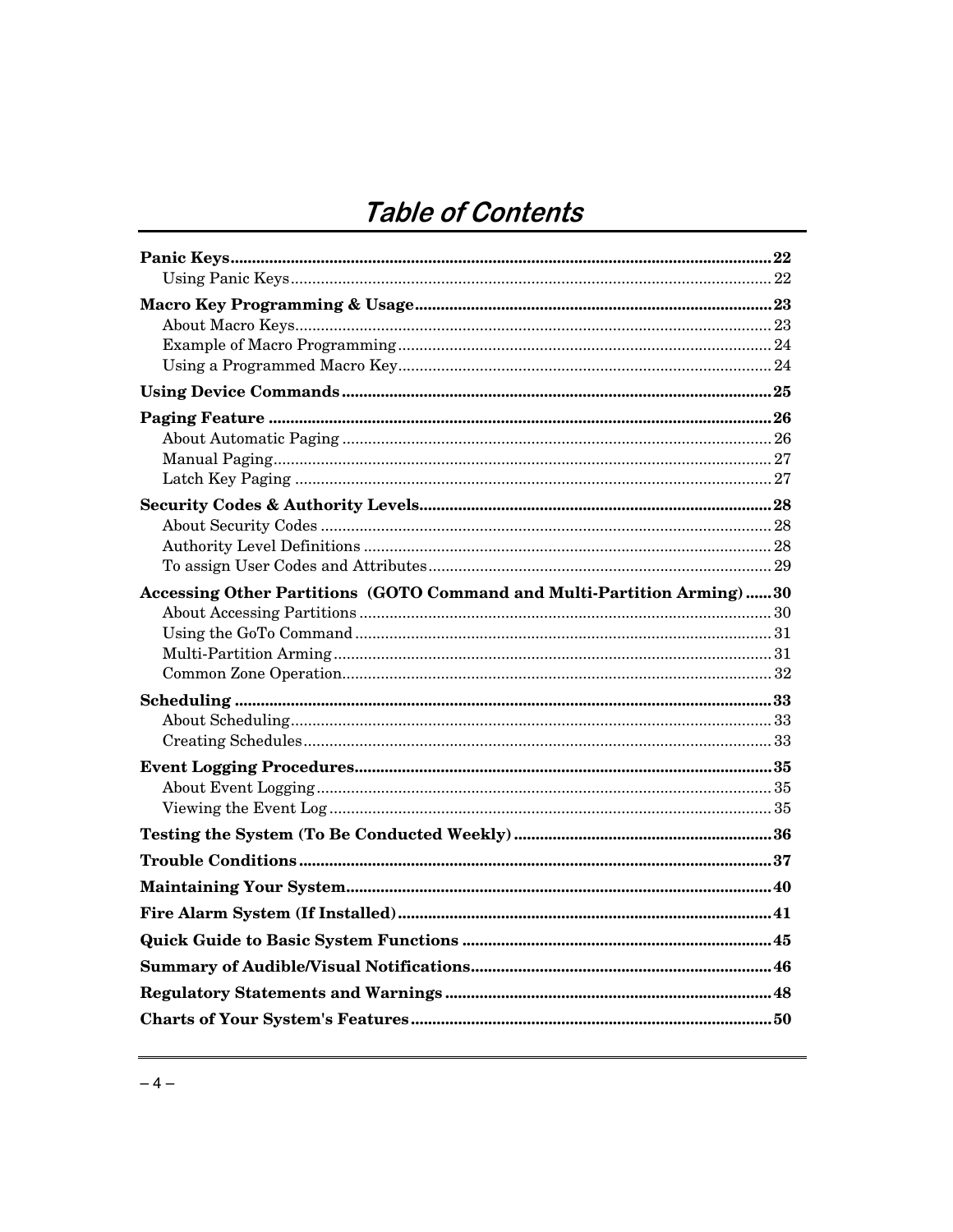### <u>Introduction</u>

Congratulations on your ownership of a First Alert Professional Security System. You've made a wise decision in choosing it, for it represents the latest in security protection technology today. This system provides:

- Three forms of protection: burglary, fire\* and emergency
- At least one keypad which provides control of system and displays system status
- Various sensors for perimeter and interior burglary protection
- Smoke or combustion detectors\* designed to provide early warning in case of fire.

Your system may also have been programmed to automatically send alarm or status messages over the phone lines to a Central Monitoring Station.

*\* Commercial installations and some residential systems may not include fire protection – check with your installer.* 

**NOTE:** The features and procedures described in this manual apply to both the FA168CPS and FA148CP security systems. Differences are noted where applicable.

### <u>System Basics</u>

#### **Burglary Protection**

- Several modes of burglary protection: Stay, Night-Stay, Away, Instant, Maximum. STAY: arms perimeter zones only and entry delay is on INSTANT: same as STAY, except entry delay is off NIGHT-STAY: arms perimeter zones and selected interior zones; entry delay on AWAY: arms perimeter and all interior zones, entry delay is on
	- MAXIMUM: same as AWAY, except entry delay is off
- You can BYPASS selected zones while leaving the rest of the system armed.
- CHIME mode alerts you to the opening of protected doors and windows while the system is disarmed.

#### **Fire Protection**

- Fire protection is always active (if installed) and an alarm sounds if a fire condition is detected
- If necessary, you can manually initiate a fire alarm using the keypad (if programmed).
- Refer to the Fire Alarm System section for information regarding fire protection, smoke detectors and planning emergency exit routes.

#### **Security Codes**

- You were assigned a 4-digit security code during system installation.
- Use your security code when arming and disarming the system, and when performing other system functions.
- Other users can be assigned different security codes, each with different authority levels, which define the system functions a particular user can perform.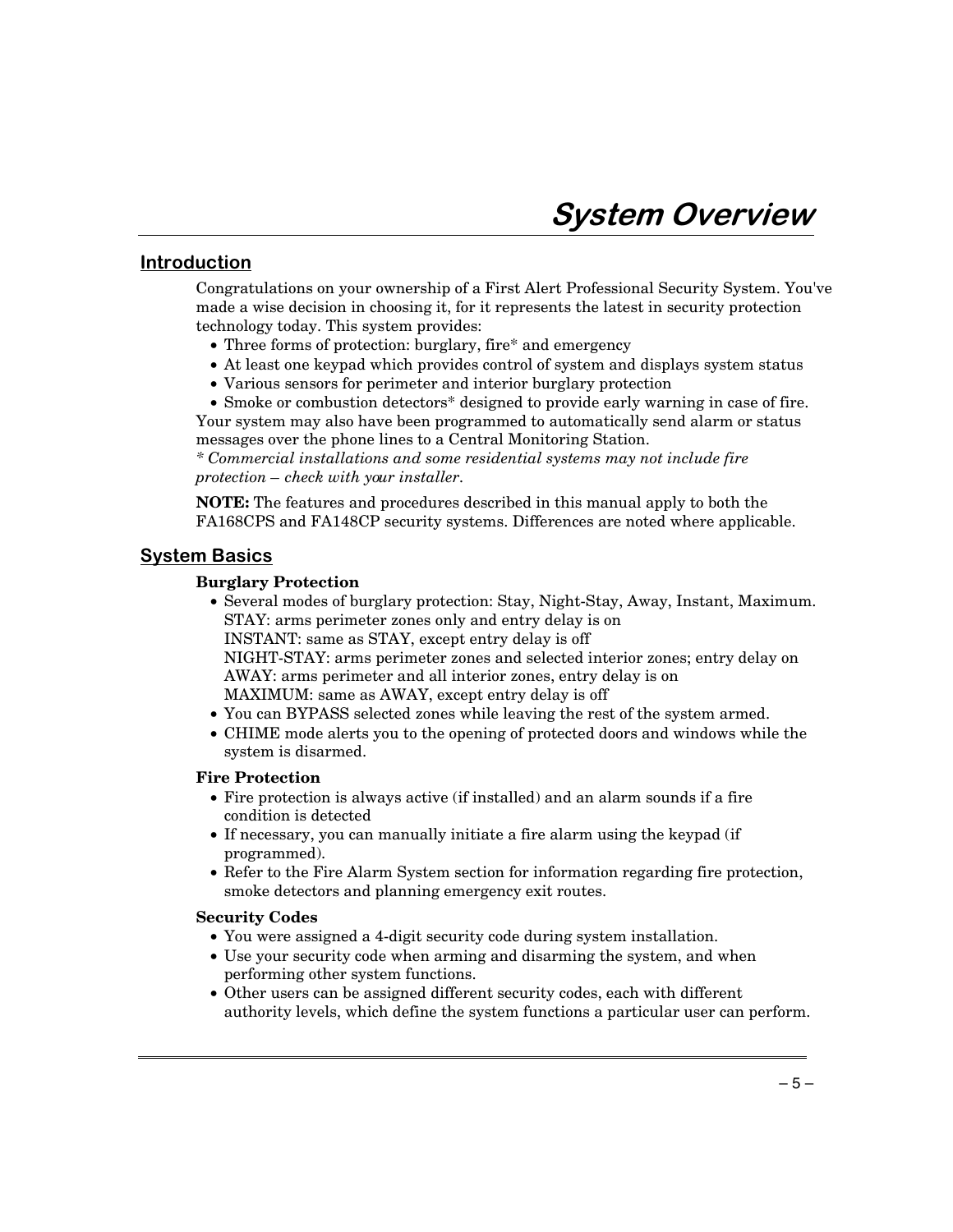#### **Zones and Partitions**

- The system sensing devices have been assigned to various "zones," which are specific areas of protection (e.g., front door, kitchen window, etc.).
- Zone numbers are displayed at the keypad when an alarm or trouble condition occurs on a sensor.
- Partitions (FA168CPS) provide two independent areas of protection, with each partition containing a group of zones that can be armed and disarmed without affecting other zones or users.
- Partitioned systems (FA168CPS) can include a common zone area, which is an area shared by users of both partitions (such as a lobby in a building).

#### **Arming, Step-Arming and Disarming Burglary Protection**

- The system must be armed before the burglary protection can sense intrusions.
- To arm your system, enter your user code followed by the desired arming key.
- If programmed, the [#] key can be pressed instead of entering the security code when arming the system.
- You can also use the step-arming key, if programmed, to arm the system, which lets you use a function key to arm the system in one of three modes by simply pressing the key repeatedly.
- To disarm the system, enter your user code then press the [OFF] key.

#### **Alarms**

- When an alarm occurs, both the keypad and external sounders will sound, and the keypad will display the zone(s) causing the alarm.
- If your system is connected to a Central Monitoring Station, an alarm message will also be sent.
- To stop the alarm sounding, simply disarm the system.

#### **Memory of Alarm**

- When an alarm condition occurs, the keypad displays the number(s) of the zone(s) that caused the problem, and displays the type of alarm (e.g., "FIRE").
- The message remains displayed even after disarming the system, but can be cleared with another "off" sequence.

#### **Function Keys**

- The "A", "B", "C", and "D" keys on the keypad can be programmed to perform various functions.
- Functions include: activate a Panic alarm; arm the system; provide step arming; switch lights on/off; send a message to a pager; display Time/Date; start a Macro

#### **Scheduling**

• Your system can be programmed to automatically perform certain functions (e.g., arm the system) at a predetermined time each day.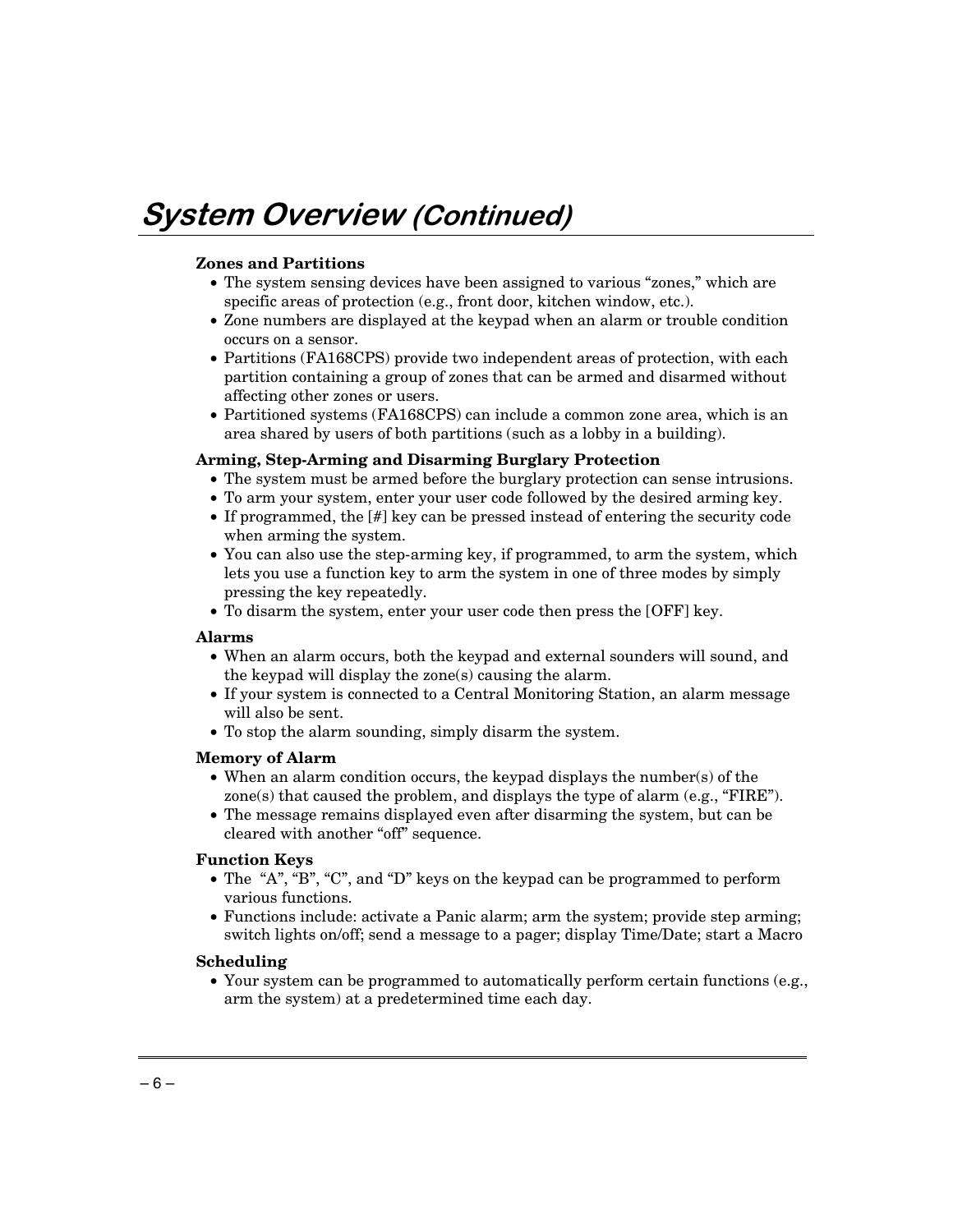## **System Overview (Continued)**

#### **Phone Access**

- If included, a Phone Module permits you to access the system via a touch-tone phone, either on-premises or by calling-in when away.
- You can receive synthesized voice messages over the telephone regarding the status of the security system.
- You can arm and disarm the system and perform most function commands remotely via the telephone, with voice confirmation provided after each command.
- Refer to the *Phone Access User's Guide* supplied with the Phone Module for information regarding the use of this feature.

#### **Paging Feature**

- If programmed, the system can automatically send certain system condition messages to up to four (FA168CPS) or two (FA148CP) pagers.
- The system can also automatically alert a pager if the system has not been disarmed by a certain time (e.g., can let you know a child has not arrived home).
- You can also manually send a message to designated pagers.

#### <u>Using the Voice Message Center</u>

The Voice Keypads feature a voice message center that lets you record and playback one message.

- The message can be up to 2.5-minutes long
- The message remains in the keypad's memory until a new message is recorded.
- The volume control of the message is adjustable.
- Refer to the procedures below when using the Message Center functions.



|                       | <b>Message Center Functions</b> |
|-----------------------|---------------------------------|
| $\mathbf{r}_{\alpha}$ | <b>Dross those kovs</b>         |

| To         | Press these keys                                                     | Notes                             |
|------------|----------------------------------------------------------------------|-----------------------------------|
| record a   | $[$ #] FUNCTION + $[0]$ VOICE + $[1]$ RECORD                         | The red MESSAGE LED lights.       |
| message    |                                                                      | Message remains in memory         |
|            |                                                                      | until a new message is recorded.  |
| end        | [1] RECORD                                                           | The red MESSAGE LED flashes,      |
| recording  |                                                                      | indicating message waiting.       |
| play a     | [#] FUNCTION + [0] VOICE + [3] PLAY                                  | The recorded message plays and    |
| message    |                                                                      | the red MESSAGE LED turns off.    |
| adjust the | $[$ FUNCTION + $[0]$ VOICE + $[2]$ VOLUME keys,                      | Adjusting message volume also     |
| volume     | then press volume key [3] $\uparrow$ (up) or [6] $\downarrow$ (down) | adjusts status volume. Volume     |
|            |                                                                      | cannot be adjusted while playing. |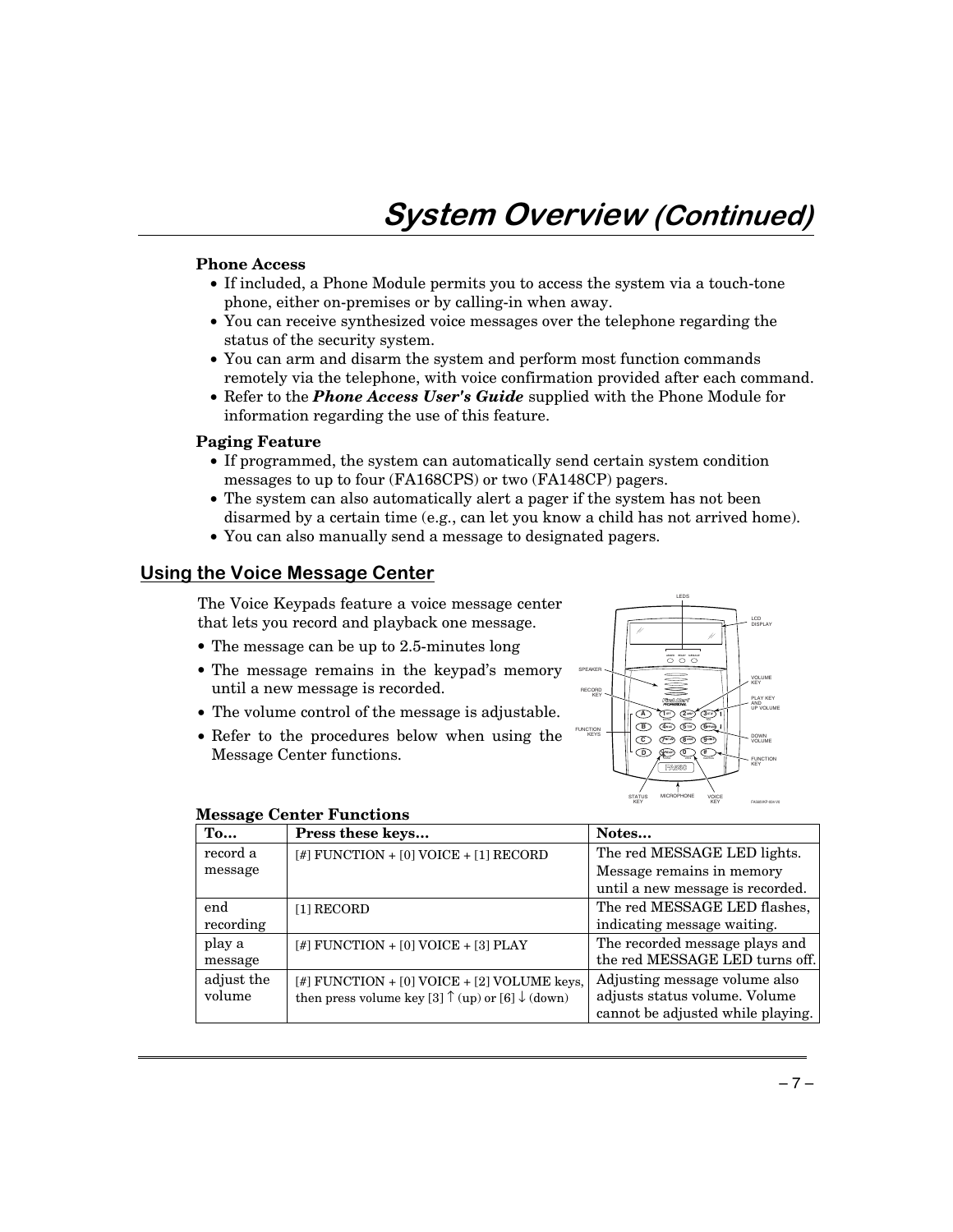## **About The Keypads**

### **General Information**

Your keypads allow you to control all system functions. The keypads feature the following:

- A telephone style (digital) keypad
- Liquid Crystal Display (LCD) which shows the nature and location of all occurrences
- Built-in sounder which will sound during alarms and troubles. The sounder also "beeps" during certain system functions and when depressing any of the keys (to acknowledge the key press).
- Backlighting of the LCD display windows. Backlighting turns on when any key is pressed, and when opening an entry/exit door while the system is armed. This feature is helpful when a keypad is located in a dimly lit area.

**IMPORTANT:** If the keypad beeps rapidly upon entering the premises, it indicates that an alarm has occurred during your absence and an intruder may still be on the premises. LEAVE IMMEDIATELY and CONTACT THE POLICE from a nearby safe location.

Your keypads are functionally the same, but may have different types of displays, depending on the type installed with your system.

| <b>Alpha Display</b> | 2-line alpha display keypads feature a 2-line, 32-character<br>alphanumeric LCD which can display system messages in<br>friendly English. These keypads can also be programmed with<br>custom zone descriptors.                                                                                                                                                                                                                                                                                                                             |
|----------------------|---------------------------------------------------------------------------------------------------------------------------------------------------------------------------------------------------------------------------------------------------------------------------------------------------------------------------------------------------------------------------------------------------------------------------------------------------------------------------------------------------------------------------------------------|
|                      | <b>Fixed-Word Display</b> Fixed-Word display keypads are functionally identical to Alpha<br>display keypads, but the LCD display uses pre-designated<br>words to identify the nature and location of occurrences.                                                                                                                                                                                                                                                                                                                           |
| <b>Voice Keypads</b> | Voice Keypads (if installed), are functionally the same as other<br>keypads, except that these keypads can provide the following:<br>• Voice announcements of system status (see <i>Checking for</i><br>Open Zones section)<br>• Voice chime, which can alert you to the opening of doors and<br>windows while the system is disarmed (see Voice Chime in<br><i>Chime mode</i> section)<br>• Message center, which lets you record and playback<br>messages (see Using the Voice Message Center in the<br><i>System Overview section</i> ). |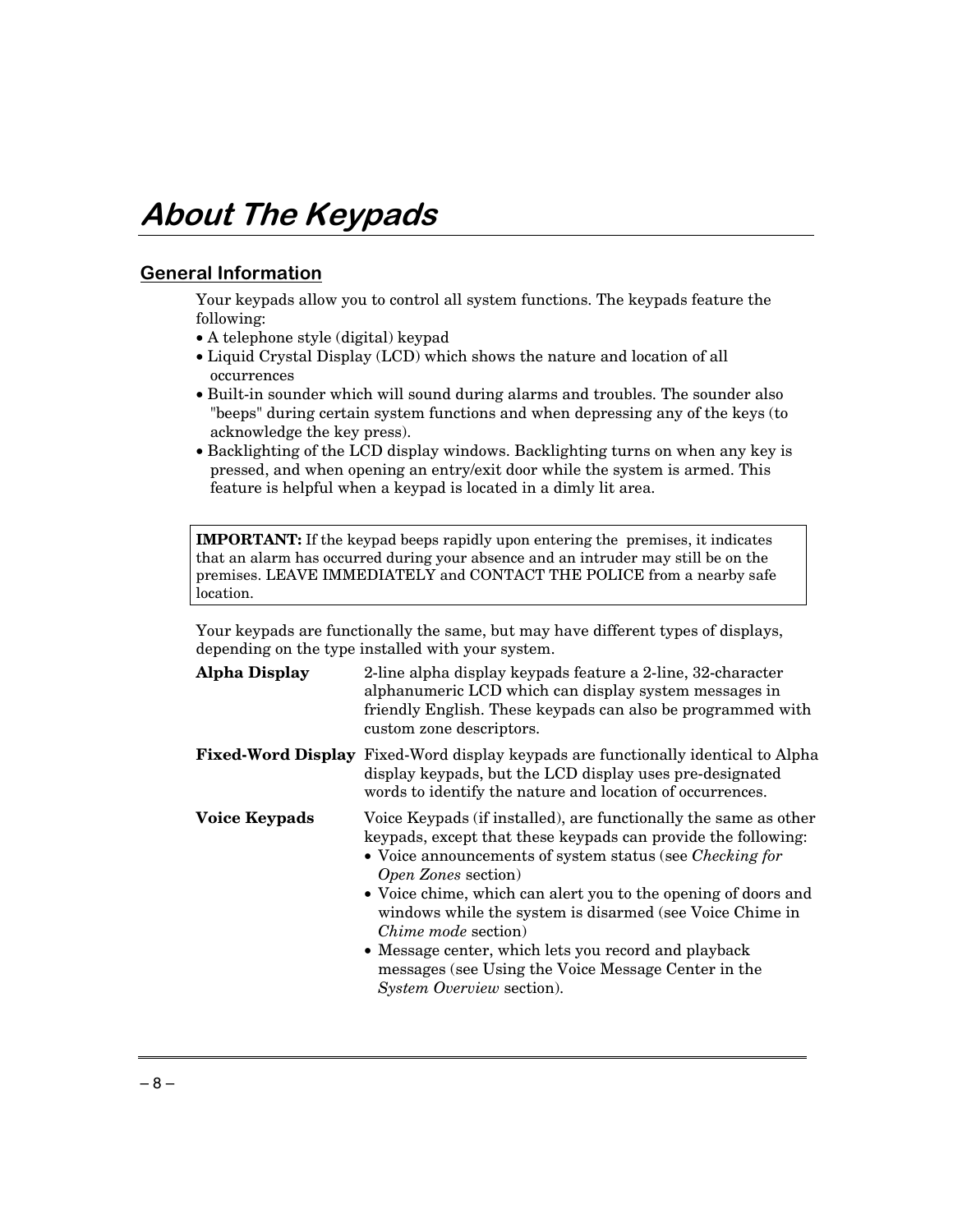## **Fixed-Word Display Keypad**

- **AWAY:** All burglary zones, interior and perimeter, are armed.
- **STAY:** Perimeter burglary zones, such as protected windows and doors, are armed.
- **INSTANT:** Entry delay is turned off: Lit with STAY = Instant mode Lit with AWAY = Maximum mode
- **BYPASS:** This appears when one or more burglary protection zones have been bypassed.

| <b>AWAY</b><br><b>NIGHT NO AC</b><br><b>PHONE TEST</b><br><b>BYPASS</b><br><b>NOT READY</b><br><b>STAY</b><br><b>ALARM</b><br>CHIME BAT<br><b>FIRE CHECK</b><br>INSTANT<br><b>CANCELED</b><br><b>FA260KP</b> |  |
|--------------------------------------------------------------------------------------------------------------------------------------------------------------------------------------------------------------|--|
| <b>NO AC</b><br><b>AWAY</b><br><b>STAY</b><br><b>CHIME</b><br><b>INSTANT</b><br>BAT<br>ALARM<br>CHECK BYPASS CANCELED<br><b>NOT READY</b><br>NIGHT<br>FIRE                                                   |  |
| <b>FA215KP</b><br><b>FIXED-WORD DISPLAYS</b>                                                                                                                                                                 |  |

- **NOT READY:** Appears when burglary portion of the system is not ready for arming (due to open protection zones). The system is ready to arm when this message disappears and the READY indicator light comes on.
	- **NO AC:** Appears when AC power has been cut off. System is operating on backup battery power.
		- **AC:** Appears when AC power is present.
	- **CHIME:** Appears when the CHIME feature is activated.
		- **BAT:** Low battery condition in a wireless sensor (if zone number displayed) or low system battery (if no zone number displayed).
	- **ALARM:** Appears when an intrusion has been detected and the system is armed (also appears during a fire alarm or audible emergency alarm). Accompanied by the protection zone in alarm.
	- **CHECK:** Appears when a malfunction is discovered in the system at any time or if an open is detected in a FIRE zone at any time or a fault in a DAY/NIGHT burglary zone during a disarmed period. Accompanied by a display of zone number in trouble.
		- **FIRE:** Appears when a fire alarm is present. Accompanied by a display of the zone in alarm.

A FIRE display also appears when a fire alarm is manually activated, accompanied by a display of emergency key zone number programmed for fire.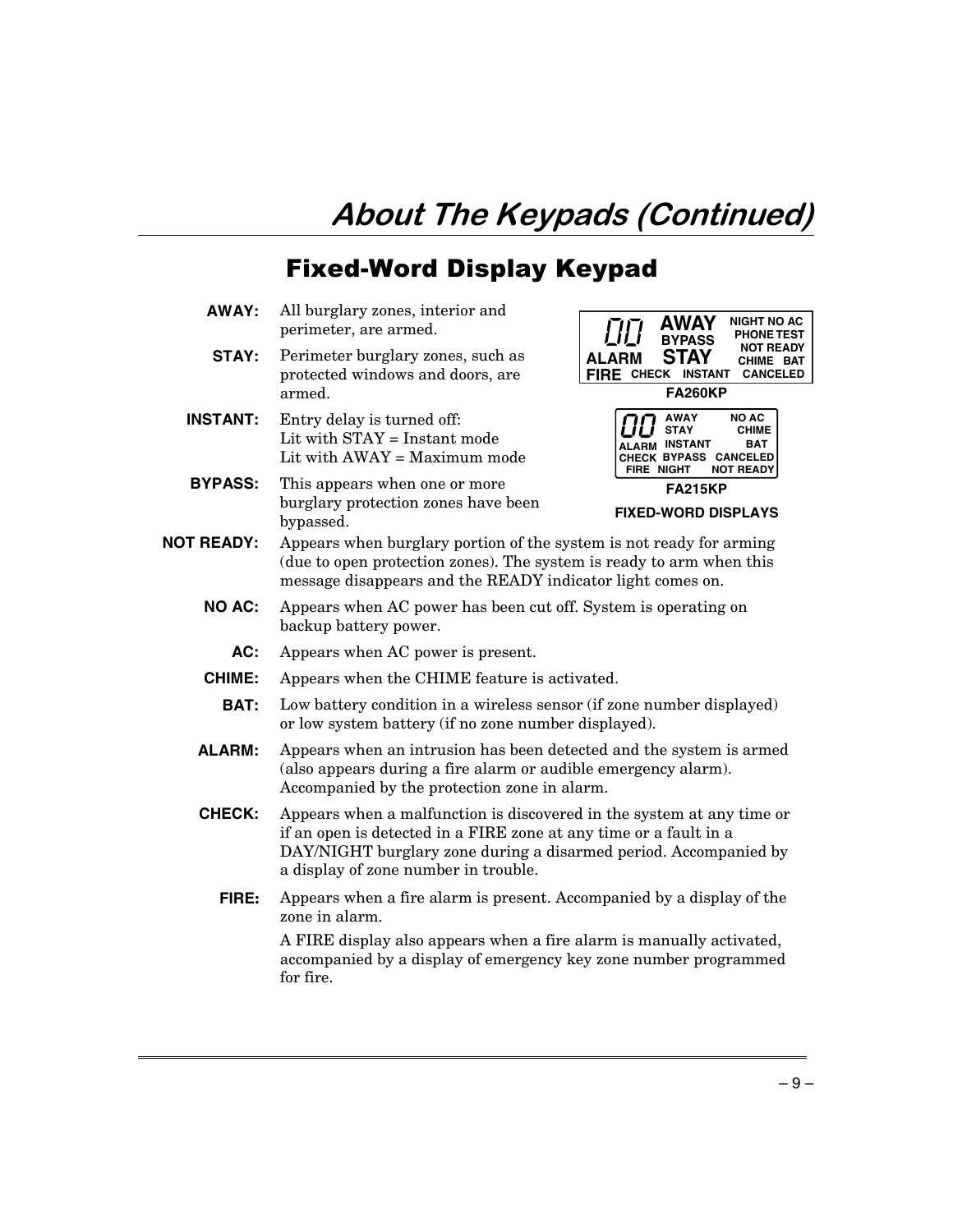## **Functions of the Keypads**

**NOTE:** The functions printed directly on the keys indicate their primary purpose; the functions printed under some of the keys (shown in brackets under the respective key), indicate their alternate or secondary purpose.

#### **DISPLAY WINDOW**

*Alpha Display Keypads:* 2-line, 32-character Liquid Crystal Display (LCD) keypads that display protection point identification, system status, and messages.

*Fixed-Word Display Keypads:* Display protection zone ID and system status messages using pre-designated words in the LCD display area.

**1 OFF Disarms burglary portion of the system,** 

 silences alarms and audible trouble indicators, and clears visual display after problem's correction.

[RECORD] On Voice keypads, used in conjunction with the FUNCTION and VOICE keys to record up to a 2.5-minute message.

**2 AWAY** Arms the entire burglary system, perimeter and interior.

[VOLUME] On Voice keypads, used in conjunction with the FUNCTION and desired volume control keys ↑ [3] or ↓ [6] to adjust the volume of a recorded message or voice system status.

**3 STAY** Arms perimeter portion of burglary

system only. Interior protection is not armed, allowing movement within premises without causing an alarm. [PLAY] On Voice keypads, used in conjunction with the FUNCTION and VOICE keys to play the recorded message.

 $\lceil \uparrow \rceil$  on Voice keypads, used in conjunction with the FUNCTION and VOLUME keys to raise the message and voice system status volume.

**4 MAXIMUM** Arms the entire burglary system,

perimeter and interior, but without entry delay

feature. Entering via an entry/exit door will cause an alarm.

**5 TEST** Tests the system and alarm sounder if

disarmed. Refer to *Testing The System* section for test procedures.

**6 BYPASS** Removes individual protection zones

from being monitored by the system.

[ ↓ ] On Voice keypads, used in conjunction with the FUNCTION and VOLUME keys to lower the message and voice system status volume.

**7 INSTANT** Arms in manner similar to the STAY

mode, but without the entry delay feature.

**KEYS 0–9:** Used to enter your security code(s) and to perform their associated system functions after the security code has been entered.

**\* READY** Used to display all open protection zones.

[STATUS]: On Voice keypads, a momentary press of the STATUS key annunciates the current system status. Pressing the STATUS key a second time annunciates and displays system and/or zone faults (if they exist).

0

[VOICE] On Voice keypads, enables the RECORD, VOLUME and PLAY functions.

#This key can be used for "Quick Arming"

of the system without use of a security code (if programmed).

[FUNCTION] On Voice keypads, enables the desired voice or volume function.

**FUNCTION KEYS:** Keys A, B, C, D may have been programmed for a variety of functions, including panic (emergency) functions. For details, see the *Function Keys* section.

**ARMED LED INDICATOR:** (RED) Lit when the system has been armed.

**READY LED INDICATOR:** (GREEN) Lit when the system is ready to be armed (no faults present). While the system is disarmed, this indicator will go on and off as protection zones are closed and opened.

**MESSAGE LED INDICATOR:** (RED) On Voice keypads, flashes red when message waiting or lights red (steady) when in record mode.

**MIC**: On voice keypads, microphone for Message Center recordings.

**INTERNAL SPEAKER:** The built-in speaker mimics the alarm sounder during alarms, and will also "beep" during certain system functions. The speaker also provides voice playback for any recorded messages.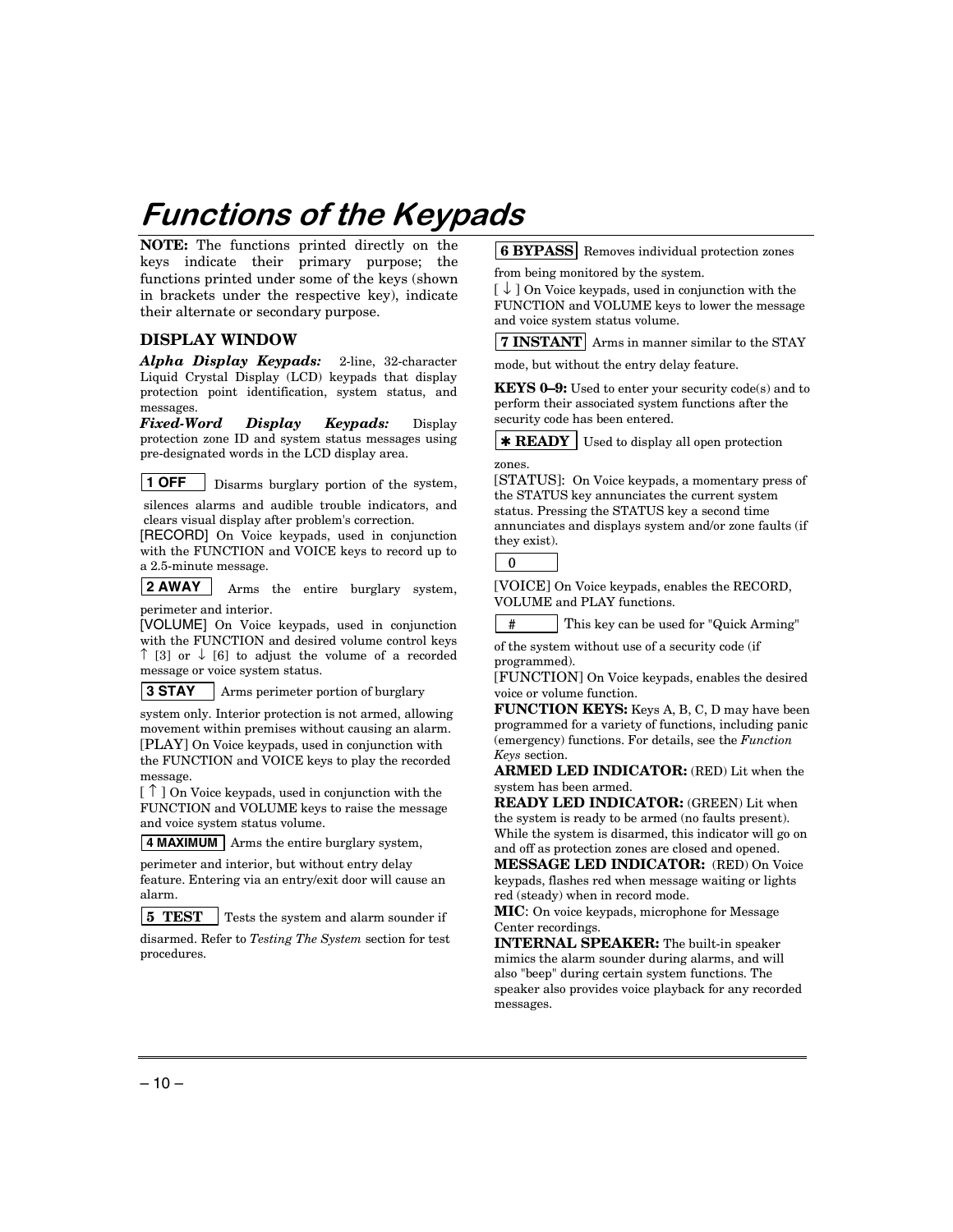

**Voice-capable 2-line Alpha keypad**

#### **IMPORTANT!**

- When entering codes and commands, sequential key depressions must be made within 4-5 seconds of one another. If 4-5 seconds elapse without a key depression, the entry will be aborted and must be repeated from its beginning. Be sure to observe this precaution when performing any of the procedures in this manual.
- If you make a mistake while entering a security code, stop, press the [✱] key, and then start over. If you stop in the middle while entering a code, and then immediately start the entry over, an erroneous code might be entered.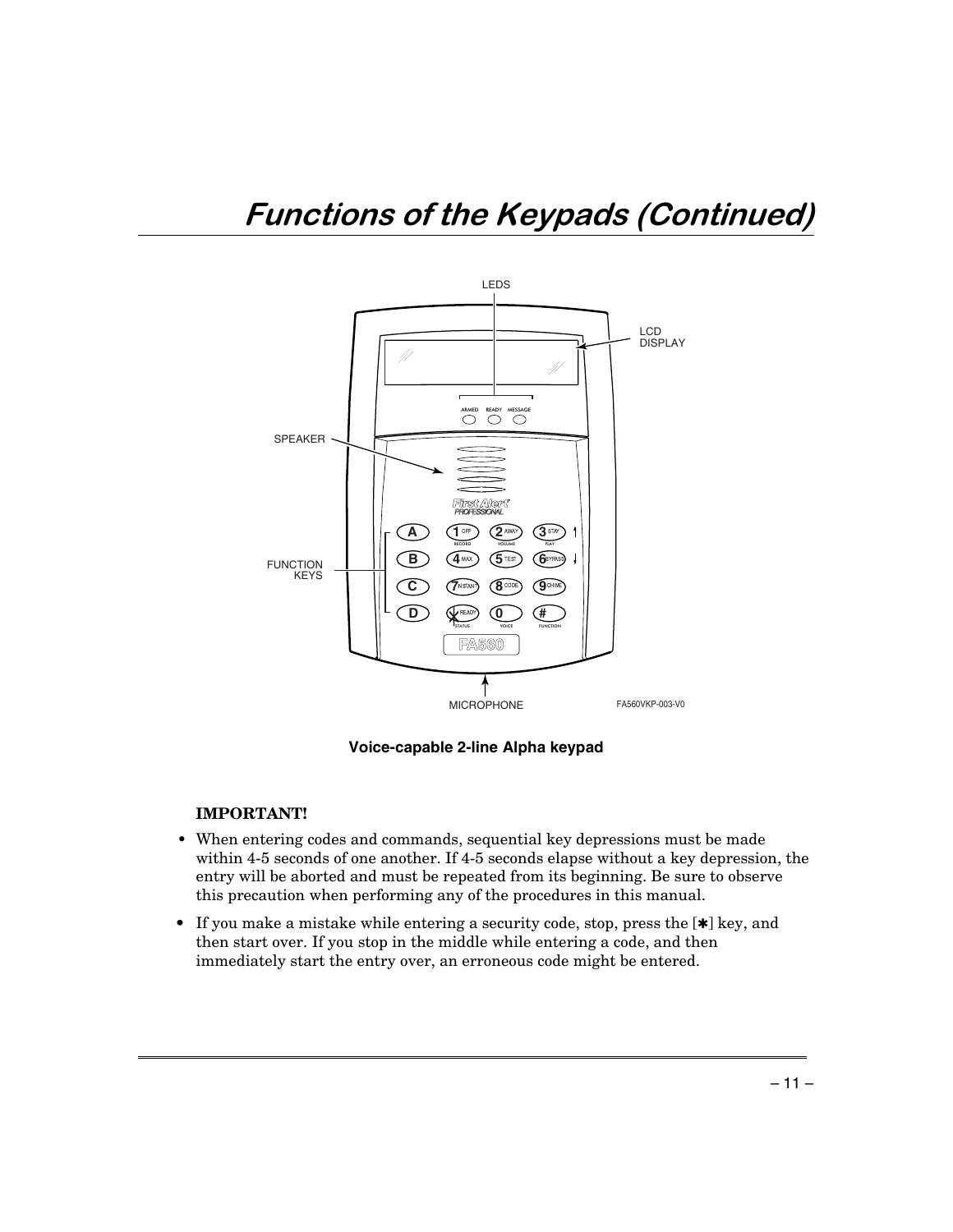## Entry/Exit Delays

Your system has preset time delays, known as exit delay and entry delay.

### <u>Exit Delay</u>

**Exit delay** gives you time to leave through the designated exit door without setting off an alarm. Exit delay begins immediately after arming your system in any arming mode and Alpha Display keypads display the message "You May Exit Now." When "You may exit now" disappears, the system is fully armed. If programmed, a slow beeping will sound during the exit delay period until the last 10 seconds, which then changes to fast beeping (alerting you to the end of exit delay). If you cannot leave by this time, you should stop, disarm the system, and start over to avoid a false alarm.

**Exit Delay Restart.** If you wish to open the entry/exit door to let someone in after arming STAY, you can re-start the *exit* delay at any time – **simply press the** [✱] **key**, then let that person in. The system automatically re-arms when exit delay expires, which avoids having to disarm the system and then re-arm it again. In addition, when the system is armed AWAY, reopening and closing the entry/exit door before exit delay time expires (e.g., reentering to get a forgotten item) will reset the exit delay time.

### **Entry Delay**

Entry Delays give you time to disarm the system when you re-enter through the designated entrance door. You must disarm the system (simply enter your security code) before the entry delay period ends, or an alarm will occur. The keypad beeps during the entry delay period, reminding you to disarm the system. There are two entry delays (if programmed). The first is for your primary entrance and the second can be used for a secondary entrance, where a longer delay is required to walk to the keypad to disarm the system.

You can also arm the system with no entry delay at all by using the INSTANT or MAXIMUM arming mode. This mode provides greater security while on the premises or while away for extended periods of time.

See your installer for your delay times.

| <b>Partition 1</b>     |                                                                                             |
|------------------------|---------------------------------------------------------------------------------------------|
| Exit Delay:<br>seconds | Entry Delay 1:<br>seconds                                                                   |
|                        | Entry Delay 2:<br>seconds                                                                   |
|                        | <b>NOTE:</b> Entry/Exit times set for partition 1 also apply to the common zone (FA168CPS). |
| Partition 2 (FA168CPS) |                                                                                             |
| Exit Delay:<br>seconds | Entry Delay 1:<br>seconds                                                                   |
|                        | Entry Delay 2:<br>seconds                                                                   |
|                        |                                                                                             |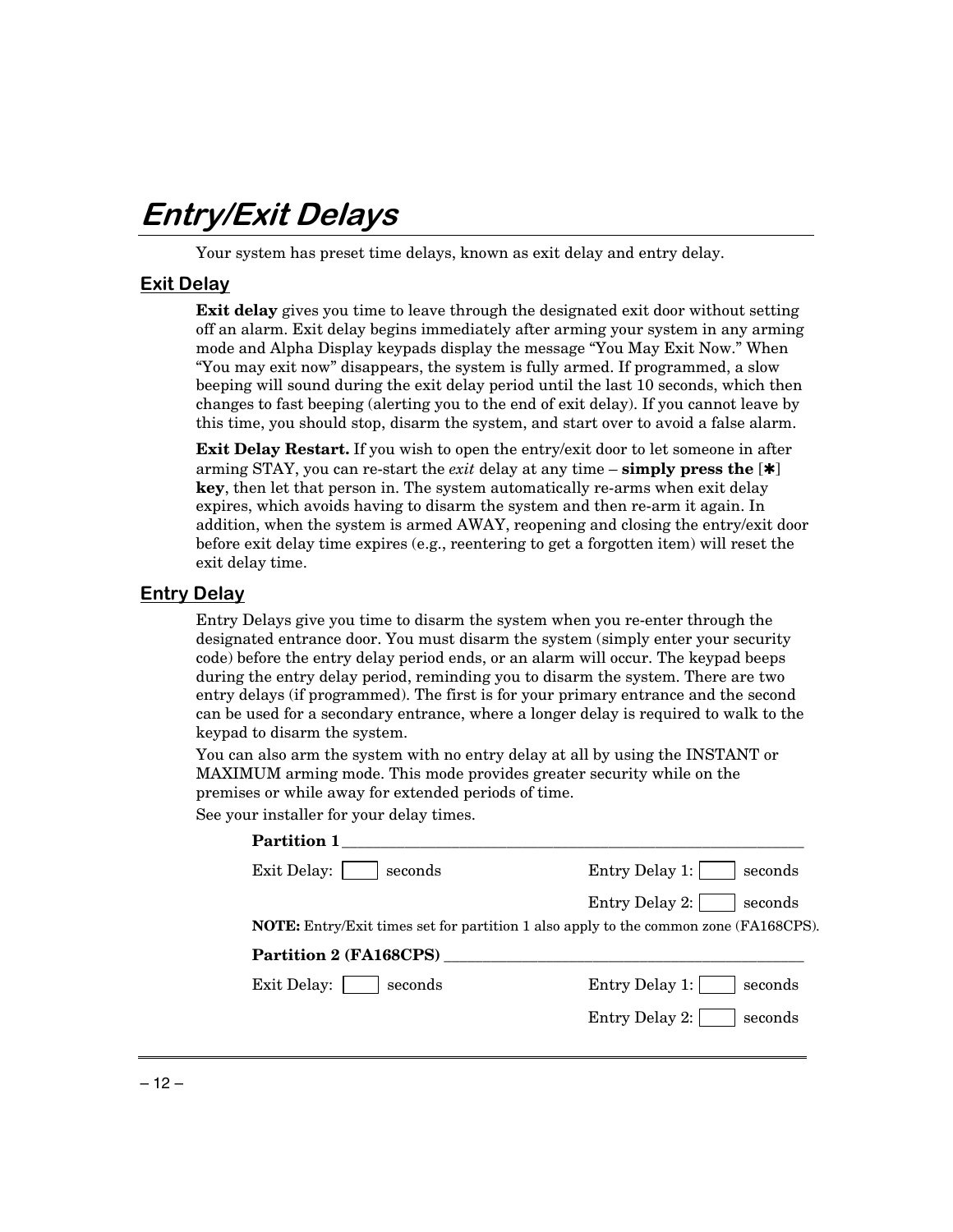## Entry/Exit Delays (Continued)

### <u>Exit Alarms</u>

Whenever you arm the system, the exit delay begins. If an entry/exit door or interior zone is faulted within two minutes after the end of the exit delay (e.g., exit door left open), the system sounds an alarm and starts the entry delay timer. If you disarm the system before the entry delay ends, the alarm sound stops and the message "CANCELED ALARM" or "CA" and zone number is displayed on the keypad. No message is sent to the Central Station.

**To clear the exit alarm condition,** make the open zone intact then enter your code plus OFF.

If you do not disarm the system before the entry delay ends, and an entry/exit door or interior zone is still open, the alarm sound continues and an "exit alarm" message is sent to the Central Monitoring Station. The message ""EXIT ALARM" or "EA" and zone number is displayed on the keypad. To stop the alarm, the system must be disarmed (your code plus OFF); to clear the display, enter your code plus OFF a second time.

Your system may have been programmed for this feature to minimize false alarms sent to the Central Monitoring Station. Ask your installer if "Exit Alarm" is active in your system. If so, check this box.

## **Checking For Open Zones**

### <u>Using the [\*] Key</u>

Before arming your system, all protected doors, windows and other protection zones must be closed or bypassed, otherwise the keypad will display a "Not Ready" message.

Use the READY key to display all faulted zones, making it easier for you to identify and secure any open zone.

- 1. Press [∗] (do not enter code first) to display faulted zones.
- 2. Secure or bypass the zones displayed.
- 3. The keypad's READY indicator lights when all protection zones have been either closed or bypassed.
- 4. Arm the system as desired.

**Alpha Display:**  DISARMED - PRESS \* TO SHOW FAULTS

**Fixed-Word Display:**  Zone no. and "NOT READY"

**Voice Status:** Voice Keypads (if installed), can announce system status and faulted zones (up to 3 zone descriptors) if the Voice Status feature is turned on.

To turn the Voice Status feature on/off:  $\boxed{f}$  +  $\boxed{0}$  +  $\boxed{2}$  +  $\boxed{4}$ 

(also turns on Voice Chime mode; see *Chime mode* section)

**To announce Status:** Press [∗] STATUS key once.

**To announce faulted zones:** Press the [∗] STATUS key a second time within 5 seconds of the first press.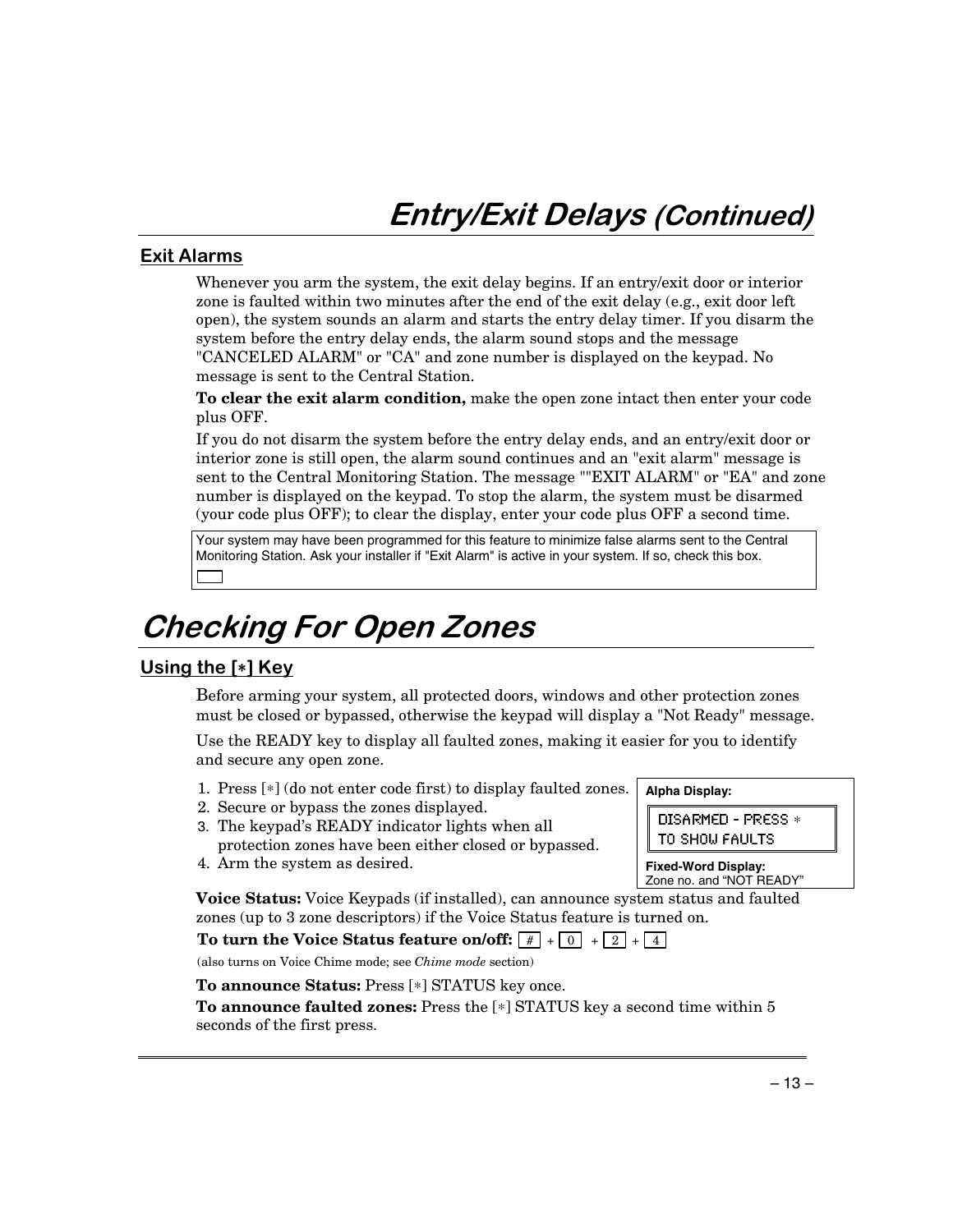## Arming the System

## <u>Stay Mode: Arms Perimeter Only, Entry Delay On</u>

- Used when you want to arm the system with persons staying inside (or if you have pets that are moving throughout the premises).
- The perimeter sensors are armed, but interior sensors are left disarmed.
- Exit delay begins (you can leave through the entry/exit door, if desired).
- An alarm sounds if any protected window or non-entry/exit door is opened.
- You may otherwise move freely within the premises.
- Persons entering later can enter through an entry/exit door, but they must disarm the system within the *entry* delay period to avoid sounding an alarm.

### <u>Night-Stay Mode: Arms Perimeter Only, Plus Selected Zones</u>

- Use Night-Stay mode to provide increased security while staying inside.
- Arms same as Stay mode, but also arms pre-selected interior sensors (programmed by your installer), while other interior sensors are left disarmed.
- Persons entering later can use an entry/exit door but they must disarm the system **and** must not violate any of the programmed interior zones to avoid sounding an alarm.
- **IMPORTANT:** When Night-Stay mode is on, the selected interior zones are armed and cause an alarm if anyone enters those areas (e.g., waking in the middle of the night). To avoid sounding an alarm, you must disarm the system before any activity takes place in those interior zones.

### <u>Instant Mode: Arms Perimeter Only, Entry Delay Off</u>

- Used when staying inside and do not expect anyone to use an entry/exit door.
- Arms same as Stay mode.
- An alarm sounds immediately if any protected perimeter window or any door is opened, including entry/exit doors.
- **IMPORTANT:** Arming in this mode greatly increases the chance of false alarms. Use extreme care in selecting this mode of arming.

### <u>Away Mode: Arms Entire System, Entry Delay On</u>

- Used when nobody will be staying inside (including pets).
- The entire system (interior and perimeter) is armed.
- Exit delay begins letting you leave through the entry/exit door.
- An alarm sounds if a protected window or any door is opened, or if any movement is detected inside your premises.
- You can reenter through an entry/exit door, but you must disarm the system within the *entry* delay period to avoid sounding an alarm.

### <u> Maximum Mode: Arms Entire System, Entry Delay Off</u>

- Used when leaving the premises for extended periods (e.g., vacation).
- Arms same as Away mode, but entry delay is off.
- An alarm sounds same as Away mode, and sounds upon opening entry/exit doors.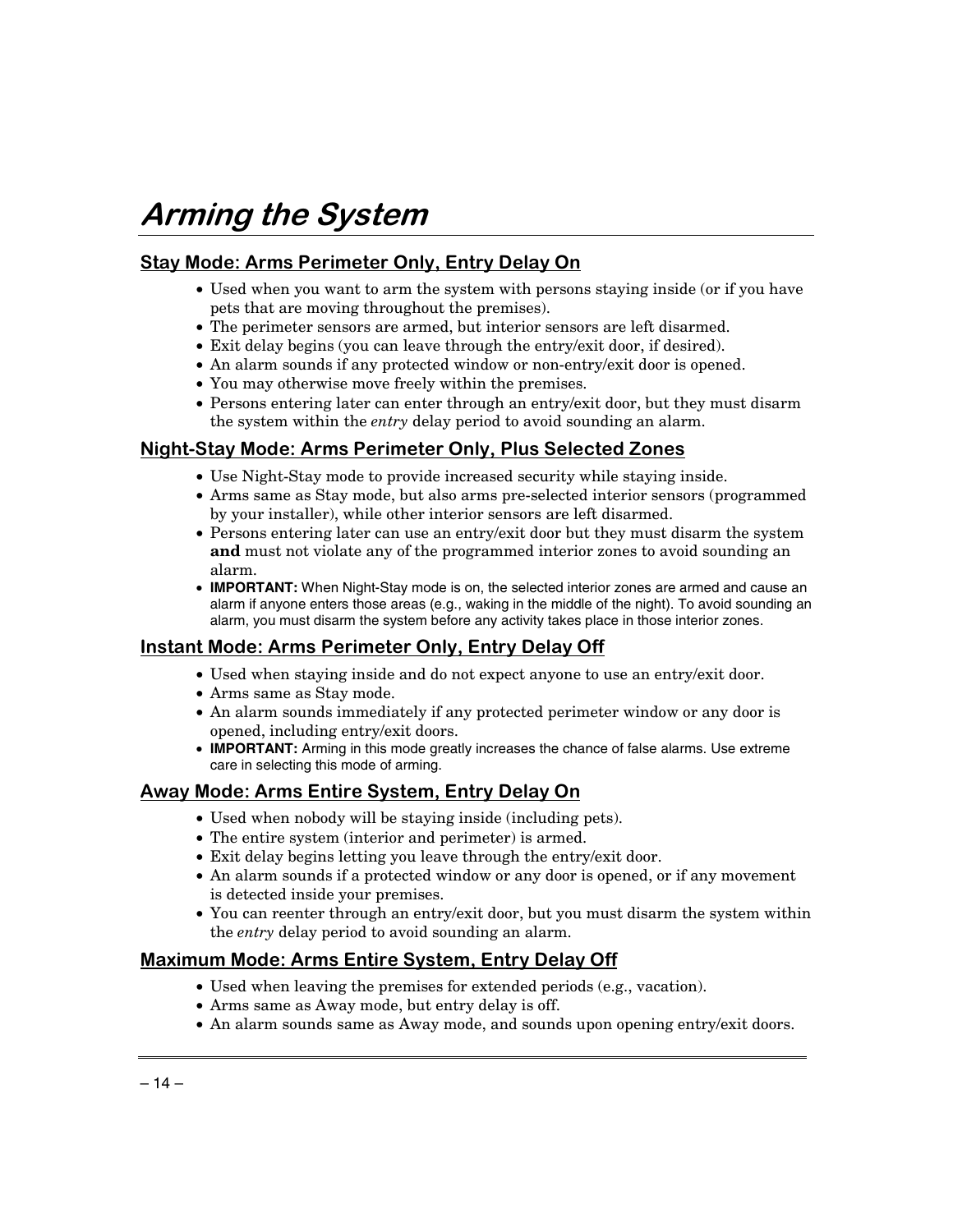## <u>Arming Commands</u>

*Before arming, close all perimeter doors and windows and make sure the Ready to Arm message is displayed.* 

| Mode       | Press these keys                | <b>Keypad Confirms By</b>                      |  |
|------------|---------------------------------|------------------------------------------------|--|
| Stay       | security code $+[3]$ (STAY)     | • three beeps                                  |  |
|            |                                 | • armed STAY message displayed                 |  |
|            |                                 | • red ARMED indicator lights                   |  |
| Night-Stay | security code $+[3]+[3]$        | • three beeps                                  |  |
|            |                                 | • NIGHT-STAY message displayed                 |  |
|            |                                 | • red ARMED indicator lights                   |  |
| Instant    | $security code + [7] (INSTANT)$ | $\bullet$ three beeps                          |  |
|            |                                 | • armed STAY message displayed                 |  |
|            |                                 | • red ARMED indicator lights                   |  |
|            |                                 | • also note that entry delay is turned off.    |  |
| Away       | security code + $[2]$ (AWAY)    | • two beeps, or, if programmed, beeping for    |  |
|            |                                 | duration of exit delay                         |  |
|            |                                 | • armed AWAY message displayed                 |  |
|            |                                 | • red ARMED indicator lights                   |  |
|            |                                 | Leave the premises through an entry/exit       |  |
|            |                                 | door during the exit delay period to avoid     |  |
|            |                                 | causing an alarm. The keypad beeps rapidly     |  |
|            |                                 | during the last 5 seconds of the exit delay to |  |
| Maximum    |                                 | warn you that it is ending.                    |  |
|            | security code + [4] (MAXIMUM)   | • same as Away (described above)               |  |
|            |                                 | Note that entry delay is turned off.           |  |

### **Modes of Arming**

### **Quick Arming**

If "Quick Arming" was programmed by the installer, the [#] key can be pressed in place of the security code when arming the system in any of its arming modes. However, **the security code must always be used to disarm the system.**

### **Function Key Arming**

For any arming command, a function key may have also been programmed for your system. If so, you can press and hold the appropriate function key for 2 seconds to arm the system. See your installer for the designated functions (see *Single Button Arming* section).

Refer to the *Accessing Other Partitions* section for information on multi-partiion arming (FA168CPS).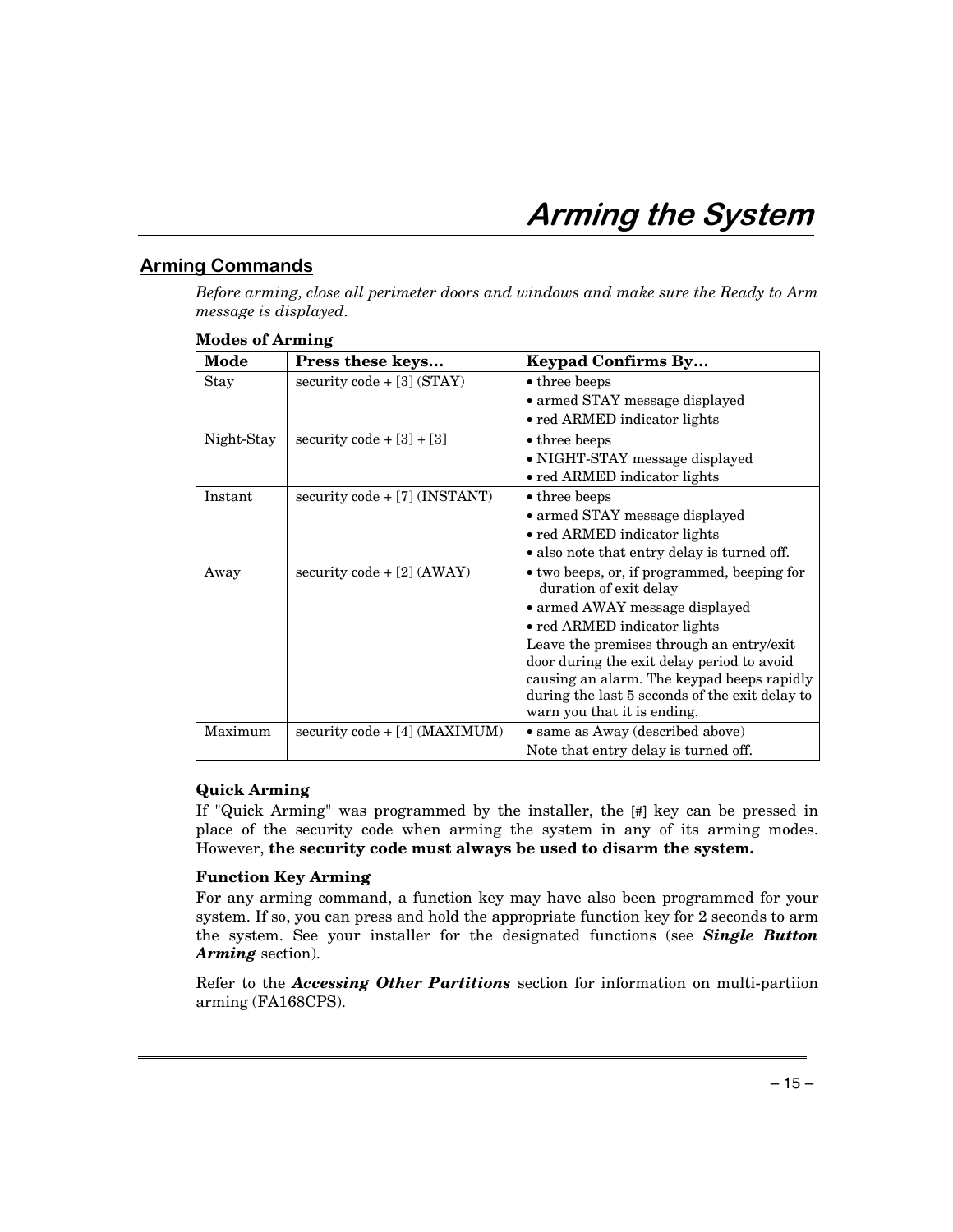## Arming the System

### <u>Single Button Arming</u>

The "A", "B", "C", and/or "D" keys on your keypad may have been programmed for single-button arming. Note that while it will not be necessary to use a security code for arming, a security code must always be used to disarm the system.

If Single-Button Arming is programmed:

- A function key has been assigned to a specific type of arming: STAY mode, Night-STAY mode, AWAY mode, or STEP-ARMING (see Step-Arming paragraph).
- You DO NOT need to enter your security code before pressing the function key (but you always need your security code to DISARM the system).

*Before arming, close all perimeter doors and windows.* 

1. Press and hold the assigned function key for 2 seconds (no code is required). Function keys are shown below.

| $\boxed{1}$ off $\boxed{2}$ away $\boxed{3}$ stay $\boxed{3}$ |                      |
|---------------------------------------------------------------|----------------------|
| $\left[4\right]$ MAX $\left[5\right]$ (6 BYPASS)<br>в         |                      |
| $\boxed{7}$ instant) $\boxed{8}$ code $\boxed{9}$ check<br>С· | eypad_keys-00-001-V0 |
| $\left(\star\right)$ (0 $\left($                              | 1#                   |
|                                                               |                      |

2. The keypad begins beeping and displays the armed message. The red ARMED indicator also lights.

**Alpha Display:** 

| DISARMED     |  |
|--------------|--|
| READY TO ARM |  |

**Fixed-Word Display:** READY

**Alpha Display:** 

| I ARMED***AUAY***       |
|-------------------------|
| <b>YOU MAY EXIT NOW</b> |

**Fixed-Word Display:** AWAY

### <u>Step Arming Feature</u>

Single-Button "Step" arming may have been programmed into one of the lettered keys (A, B, C, or D). Check with your installer to see if this has been done in your system.

If Step-Arming is programmed:

- The assigned key provides a choice of three levels of security.
- The selected key can be pressed once, twice, or three times, increasing the level of security with each press, as follows

| Key        | <b>First Press</b> | <b>Second Press</b>                 | <b>Third Press</b> |
|------------|--------------------|-------------------------------------|--------------------|
| A, B, C, D | Armed-STAY         | Armed Night-STAY<br>(if programmed) | Armed-AWAY         |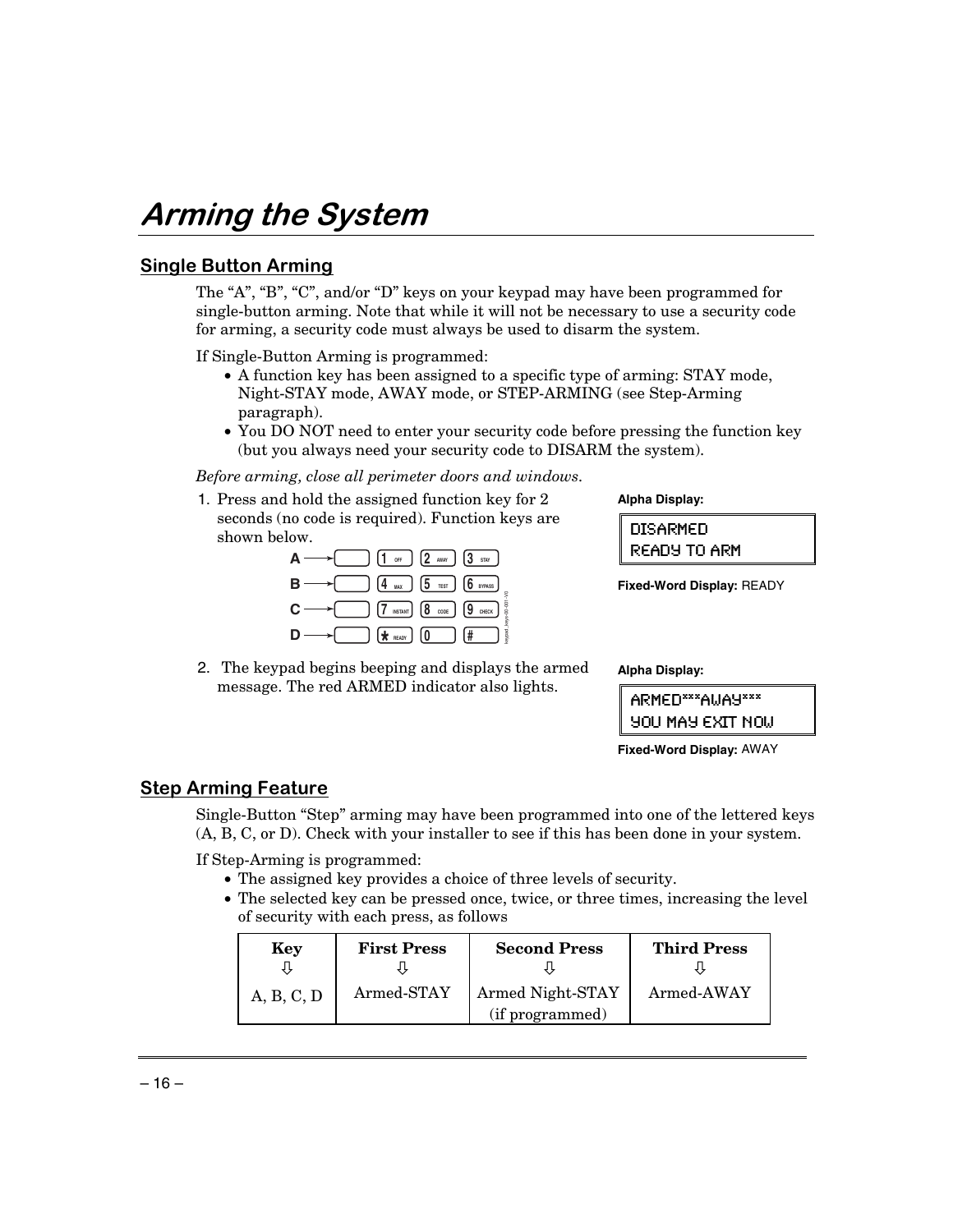### <u>Using the Keyswitch</u>

Your system may be equipped with a keyswitch for use when arming and disarming. Red and green lights on the keyswitch plate indicate the status of your system as follows:

- **Green Light:** Lights when the system is **disarmed and ready** to be armed (no open zones). If the system is disarmed and the green light is off, it indicates the system is not ready (one or more zones are open).
- **Red Light:** Lights or flashes when system is armed in AWAY or STAY mode. See your installer for the meanings of the lit red light:

Lit Steady = system armed AWAY or

system armed STAY and exit delay has expired

Flashing = system armed STAY and exit delay timer active

Rapid flashing = an alarm has occurred (memory of alarm).

*Before arming, close all perimeter doors and windows.* 

#### **To arm in the AWAY mode:**

 Turn the key to the right for 1/2 second and release. Keypads beep twice and the red indicator lights or flashes.

#### **To arm in the STAY mode:**

 Turn the key to the right and hold for longer than 1 second, then release. Keypads beep three times and the red indicator lights or flashes.

#### **To disarm the system:**

 Turn the key to the right and release. The red light turns off

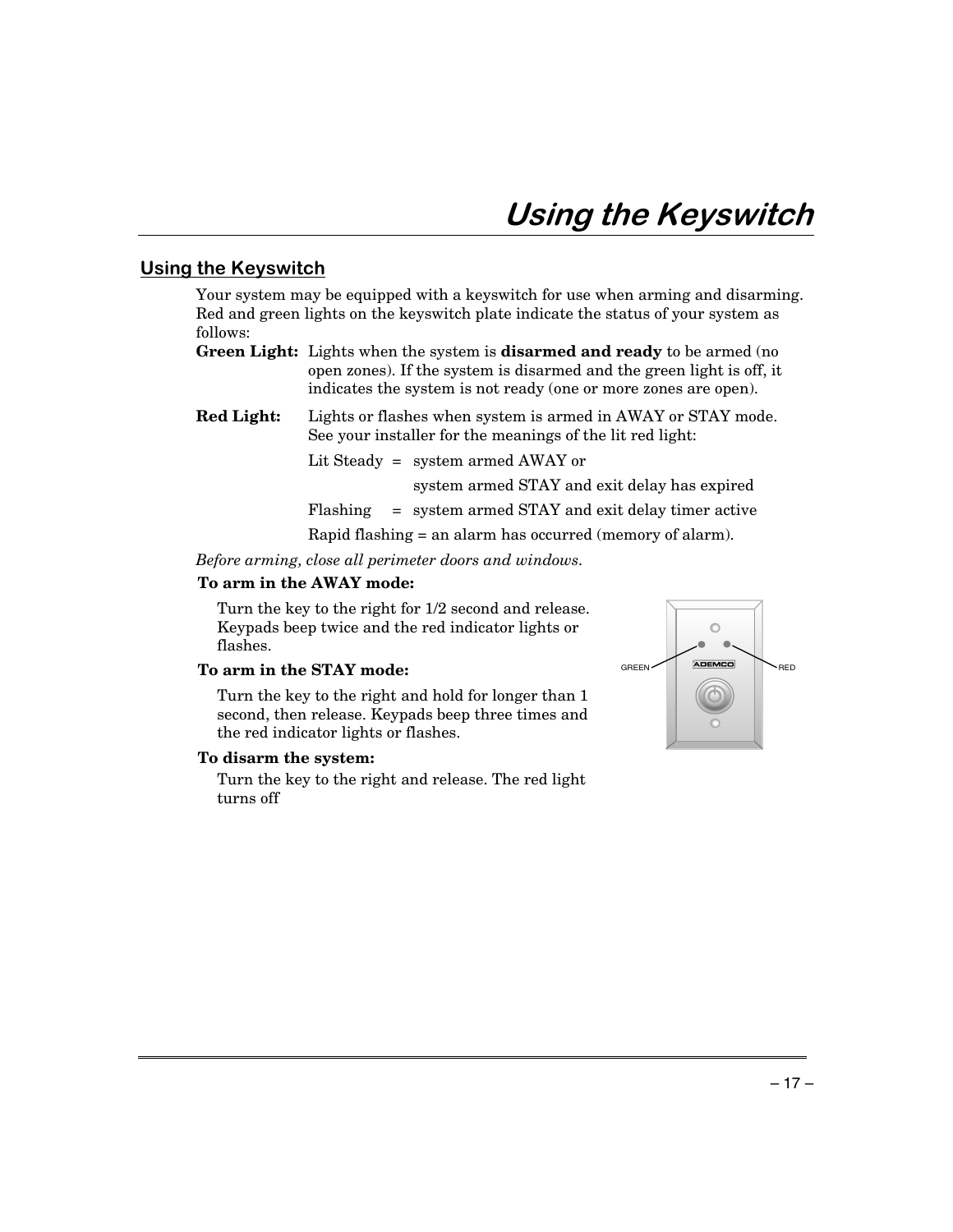## Disarming and Silencing Alarms

## Using the [OFF] key

The **OFF** key is used to disarm the system, silence alarm and trouble sounds, and clear alarm memories.

**IMPORTANT**: **If you return and the main burglary sounder is on,** DO NOT ENTER, but CONTACT THE POLICE from a nearby safe location.

If you return after an alarm has occurred and the main sounder has shut itself off, **the keypad will beep rapidly upon your entering, indicating that an alarm has occurred during your absence.** 

LEAVE AT ONCE, and CONTACT THE POLICE from a nearby safe location.



(Security Code) **OFF**

 The "READY" indicator light will be lit if all zones are secure, and the keypad will emit a single tone to confirm that the system is disarmed.

**NOTE:** If entry delay has started (you've opened the entry door), you do not need to press the OFF key; simply enter your security code.

#### 2. **To Silence a Burglary Alarm and Clear a Memory of Alarm**

 Enter your security code. This disarms the system and silences the alarm (or warning tones of a Memory of Alarm).

 Note the zone in alarm on the keypad display, and make that zone intact (close door, window, etc.). Now enter the security code plus OFF to clear the keypad's **Memory of Alarm** display.

#### 3. **To Silence a Fire Alarm and Clear Memory of Alarm**

 Simply press the **OFF** key to silence the alarm. Then enter the **security code** plus **OFF** sequence to clear the keypad's **Memory of Alarm** display. See the *Fire Alarm System* section.

**Alpha Display:** 

DISARMED READY TO ARM

**Fixed-Word Display: READY**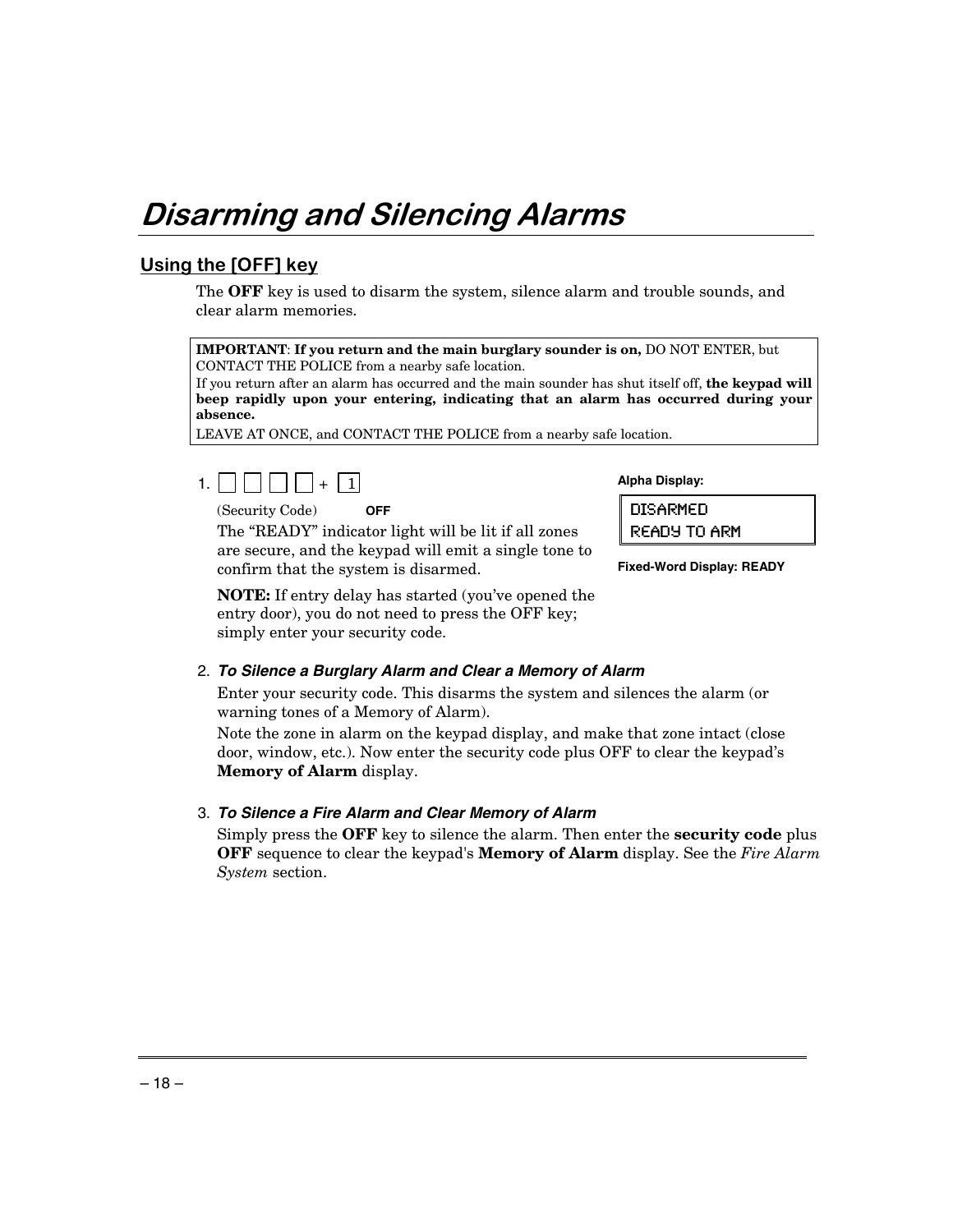### <u>Using the BYPASS Key</u>

Use this key when you want to arm your system with one or more zones intentionally unprotected.

**Vent Zones:** Your system may have certain windows set as "vent" zones, which are automatically bypassed if left open when arming the system (you do not need to manually bypass them). However, if a vent zone window is closed **after** arming, it becomes protected and will cause an alarm if opened again while the system is armed.

When bypassing zones:

- The system must be disarmed before you can bypass zones.
- Bypassed zones are unprotected and will not cause an alarm if violated.
- The system will not allow fire zones to be bypassed.
- Zones are automatically unbypassed when the system is disarmed.
- 1.  $|| \cdot || \cdot || + | 6 | +$  zone numbers (see below)

(Security Code) **BYPASS**

 Enter the 2-digit zone number(s) for the zone(s) to be bypassed (e.g., 06, 10, 13, etc.). Single digit zone numbers must be preceded by a zero (e.g. 05, 06).

2. When finished, the keypad will momentarily display a "Bypass" message for each bypassed zone number. Wait for all bypassed zones to be displayed.

 Arm the system as usual. When armed, the arming message is displayed with "ZONE BYPASSED."

To display bypassed zones prior to arming, enter your security code and press the [6] BYPASS key.

#### **Alpha Display:**

| <b>DISARMED - PRESS</b> |  |
|-------------------------|--|
| * TO SHOW FAULTS        |  |

**Fixed-Word Display:** NOT READY

#### **Alpha Display:**

DISARMED BYPASS READY TO ARM

**Fixed-Word Display:** BYPASS

ARMED: STAY ZONE BYPASSED

**Typical armed alpha display after bypassing zones.**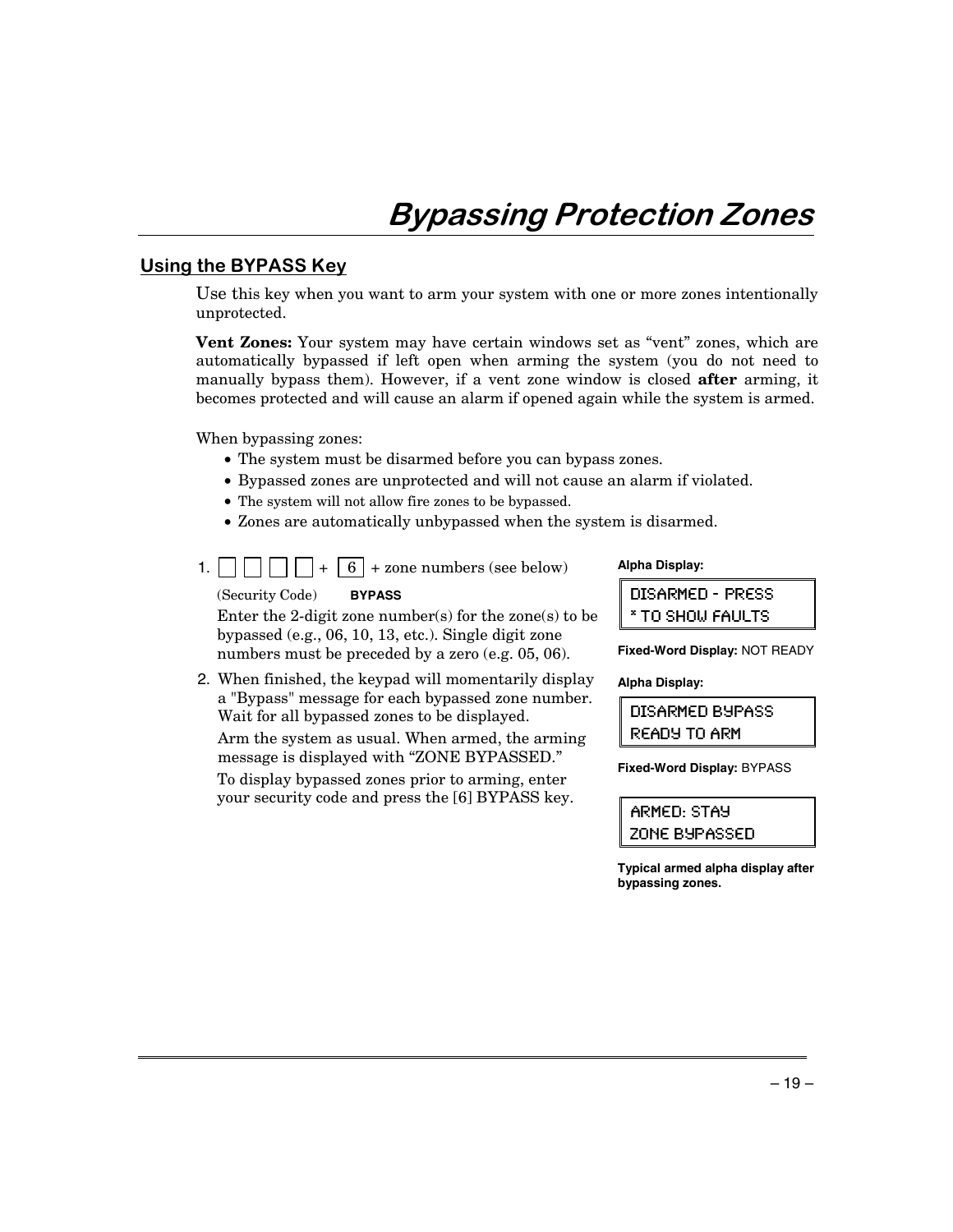## Bypassing Protection Zones

### <u>Quick Bypass</u>

If programmed, "Quick Bypass" allows you to easily bypass all open (faulted) zones without having to enter zone numbers individually. This feature is useful if, for example, you routinely leave certain windows open when arming at night.

1.  $\Box$   $\Box$   $\Box$  + 6 + [#]

(Security Code) **BYPASS**

 In a few moments, all open zones will be displayed and automatically bypassed. Make sure that only those zones that you wish to leave unprotected are bypassed, and that there are no other zones unintentionally left open.

2. Wait for all bypassed zones to be displayed, then arm the system as desired.

Ask your installer if "Quick Bypass" is active for your

system, and if so, check here:

| Alpha Display: |
|----------------|
|                |

| DISARMED - PRESS |  |
|------------------|--|
| * TO SHOW FAULTS |  |

**Fixed-Word Display:** NOT READY

**Alpha Display:** 

DISARMED BYPASS READY TO ARM

**Fixed-Word Display: BYPASS**

## **Chime Mode**

CHIME mode alerts you to the opening of a perimeter door or window while the system is disarmed. When Chime mode is activated:

- Three tones sound at the keypad whenever a perimeter door or window is opened.
- Interior zones do not produce a tone when they are faulted.
- Pressing the **READY** key will display the open protection points.
- Chime mode can be used only while the system is disarmed.

| To turn Chime Mode on:                                                                                                                                           | Alpha Display:                                                       |
|------------------------------------------------------------------------------------------------------------------------------------------------------------------|----------------------------------------------------------------------|
| (Security Code)<br><b>CHIME</b><br>The CHIME message will appear. Perimeter zones                                                                                | DISARMED CHIME<br>READY TO ARM                                       |
| will cause a tone when faulted.<br>-91<br>To turn Chime Mode off:                                                                                                | <b>Fixed-Word Display: CHIME</b><br>again (CHIME message disappears) |
| (Security Code)<br><b>CHIME</b>                                                                                                                                  |                                                                      |
| <b>Voice Chime:</b> You can set the Voice Keypads (if installed) to announce faulted<br>(opened) entry/exit or perimeter zones whenever normal Chime mode is on. |                                                                      |
| To turn Voice Chime Mode on or off: $ # + 0 + 2 + 4 $<br>(normal Chime mode must be on first)                                                                    |                                                                      |

(normal Chime mode must be on first)

When Voice Chime is on, faulted zones cause a voice status announcement, chime and display. When off, the sounder still provides chime if normal Chime mode is on.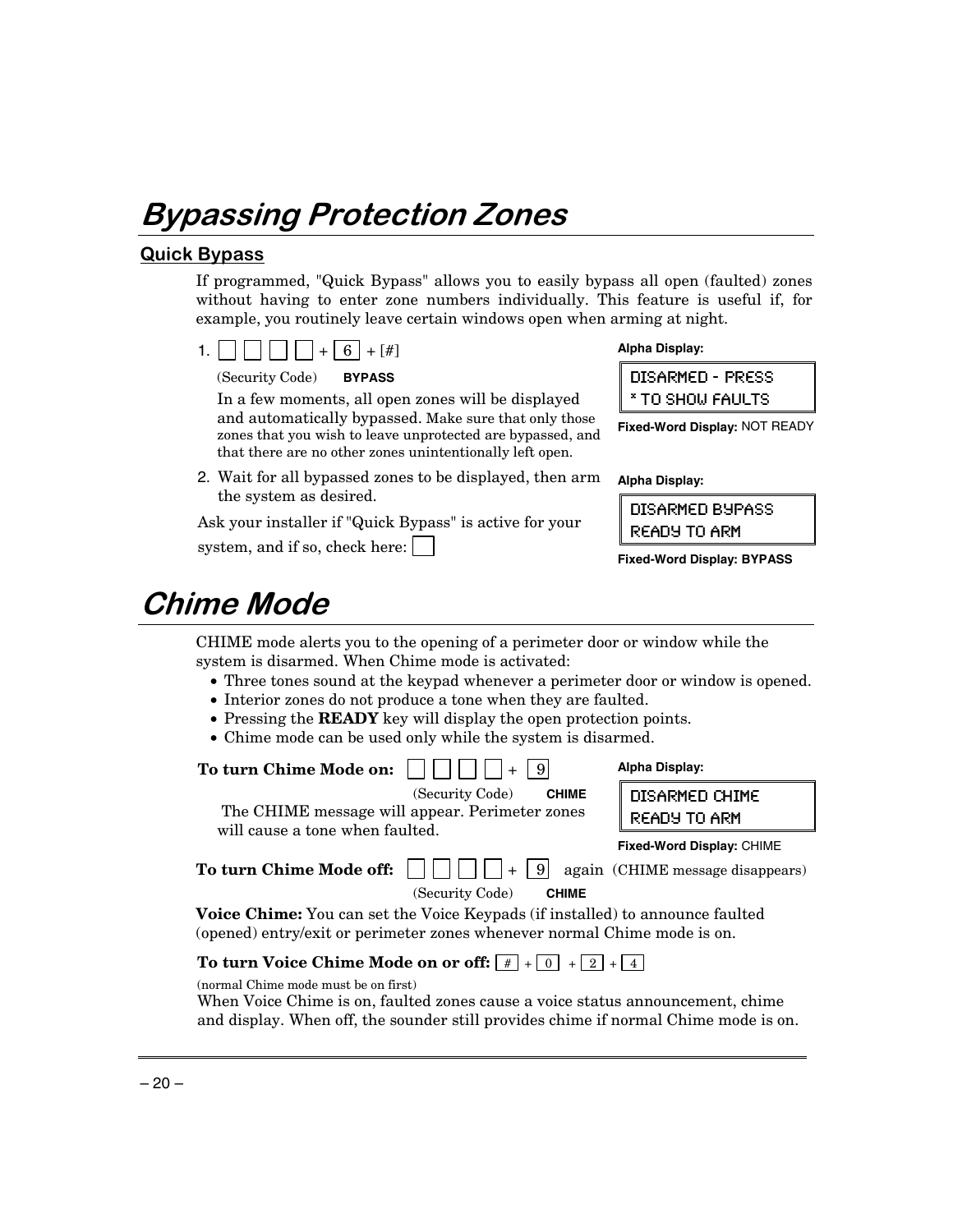### <u>Viewing the Current Date and Time</u>

The system lets you view its time and date setting on alpha keypad.



(Security Code)

OR, press the function key (A, B, C, or D) for viewing current date and time, if programmed.

A typical time/date display is shown.

The display will remain on for about 30 seconds.



**Alpha Display:** 

DISARMED READY TO ARM

| TIME/DATE        | SAT |
|------------------|-----|
| 12:05AM 05/09/00 |     |

If one of the above keys has been programmed for the date/time display feature, place a check mark in the box beneath that key.

### <u>Setting the Date and Time</u>

You can set the time and date by doing the following:

1.  $||| || || + [#] + [6] [3]$ (Security Code)

**Alpha Display:** 

DISARMED READY TO ARM

TIME/DATE SAT 04:04PM 10/17/00 **Current time display** 

| TIME/DATE                 | SAT |
|---------------------------|-----|
| 04:04P2000/10/17          |     |
| Time/date editing display |     |

2. Press [∗] when the time/date is displayed. A cursor appears under the first digit of the hour.

 *To move cursor ahead, press [*∗*]. To go back, press [#].* 

- Enter the 2-digit hour setting.
- Enter the 2-digit minute setting.
- Press [1] for PM or [0] for AM.
- Enter the last two digits of the current year.
- Enter the 2-digit month setting.
- Enter the 2-digit day setting.
- 3. To exit, press [∗] when cursor is at the last digit, or wait 10 seconds.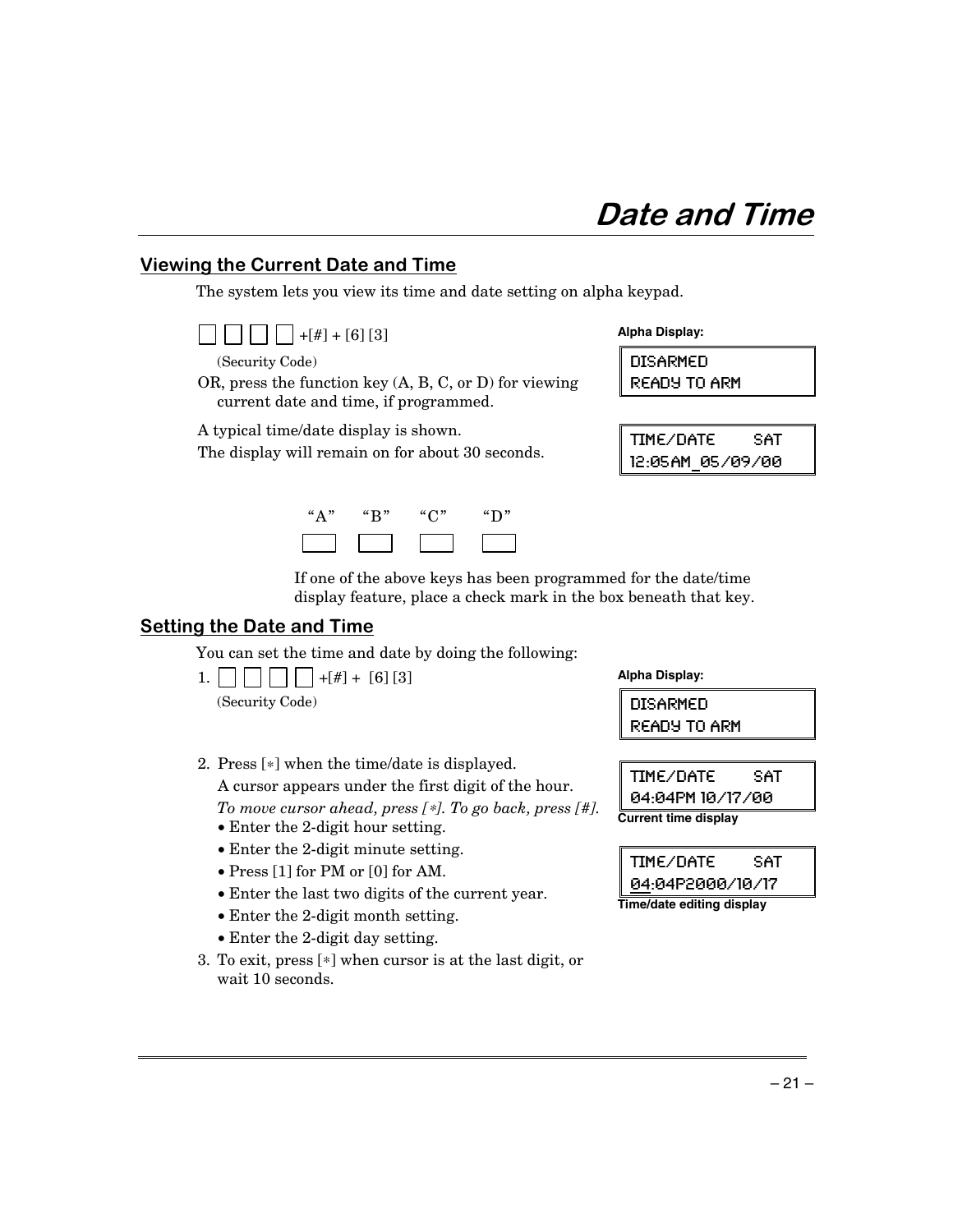## Panic Keys

## <u>Using Panic Keys</u>

Your system may have been programmed to use special keys to manually activate emergency (panic) functions as follows:

| <b>This Function</b> | Sends this signal* | With This Sounding                                                                                     |
|----------------------|--------------------|--------------------------------------------------------------------------------------------------------|
| Silent Alarm         | silent alarm       | no audible alarm or change in normal<br>display to indicate that a silent alarm<br>has been initiated. |
| Audible Alarm        | audible alarm      | a loud, steady alarm at keypad(s) and<br>at any external sounders that may be<br>connected.            |
| Personal Alarm       | auxiliary alarm    | steady alarm sound at keypad(s), but<br>not at external bells or sirens.                               |
| Fire Alarm           | fire alarm         | temporal (pulsing) sound at external<br>bells and sirens.                                              |

\*All panic functions send signals to the Central Monitoring Station, if connected.

### **To activate a Panic Function:**

Press and hold down for at least 2 seconds whichever lettered key on the keypad has been programmed for the desired emergency function.

#### **Alpha Display:**

| <b>DISARMED</b> |  |
|-----------------|--|
| READY TO ARM    |  |

**Fixed-Word Display:** READY

**Typical Panic Alpha Display:** 

**Fixed-Word Display:** 99 and ALARM

**ALARM 99** 



See your installer and use the chart provided in the *Features Programmed in Your System* section to note the functions that have been programmed for your system.

## OR

Press both keys of the assigned key pair at the same time.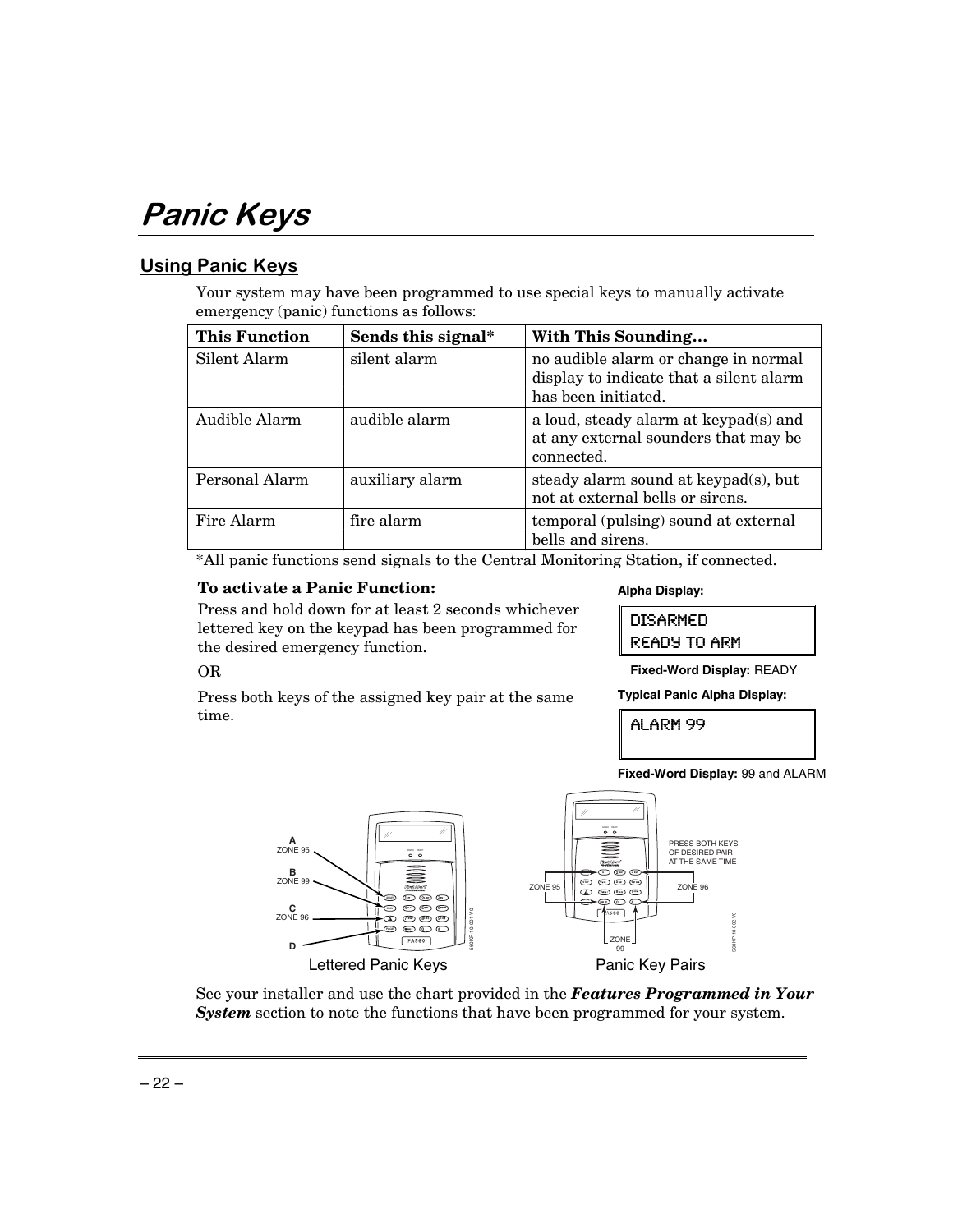## Macro Key Programming & Usage

### <u> About Macro Keys</u>

The "A", "B", "C" or "D" keys can be used to automatically activate a series of commands of up to 16 keystrokes, if programmed for this function. These keystrokes, as a group, are called "macros" and are stored in the system's memory.

- Typical macro functions can include:
	- Arming sequences: STAY, Night-STAY, INSTANT, or AWAY
	- Bypassing particular zone(s)
	- Activating relay(s) for turning on (or off) lights, fans, etc.
- Up to four (FA168CPS) or two (FA148CP) macros can be assigned but no more than one macro to a key.
- Macros can be activated only by users with authority levels authorized to perform the macro's function.

**NOTE:** The installer must activate the desired function key before macros can be assigned. See the chart at the back of this manual for the key(s) assigned for macros.

1.  $\Box$   $\Box$   $\Box$  + [#] + [6] + [6]

(Security Code)

- 2. Enter the macro number (1-4 for FA168CPS; 1-2 for FA148CP) to be programmed at the "Select Macro?" prompt. Remember, only one macro can be assigned to each key.
- 3. If a macro has been previously defined, the keystrokes are shown on the bottom line of the display, otherwise the display is blank.

 To exit this mode (and keep the existing macro definition), press any key except the [∗] key. The system returns to normal mode.

 To define a macro for the selected key, press [∗] and continue with the next prompt.

Enter the first of the series of desired commands, (do not include your user code), then press/hold the "D" key for at least two seconds to complete the first command. This key terminates each command, and appears as an "F" in the keypad display.

**Alpha Displays:**  DISARMED READY TO ARM SELECT MACRO  $1-4$  0

MACRO DISPLAY

MACRO PGM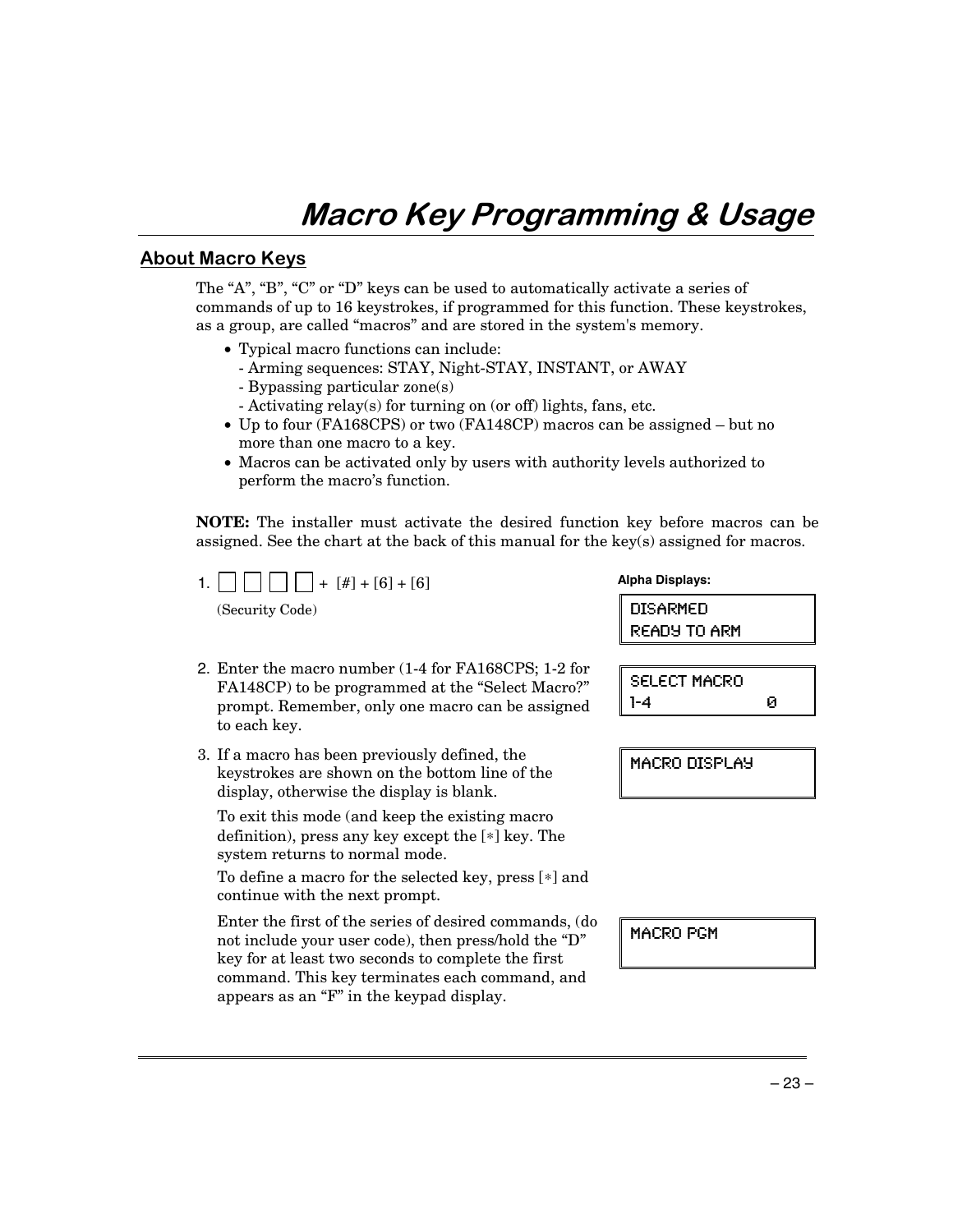## Macro Key Programming & Usage (cont.)

 The keypad beeps to acknowledge your input and displays the command you entered (followed by "F").

- 4. Enter the next command, followed by press/holding the "D" key for at least two seconds. The keypad beeps and displays the keystrokes entered so far.
- 5. Repeat until the all the desired commands (up to 16 characters including the "F"s) have been entered**.**  Be sure to check your keystrokes before continuing. If you made a mistake, you must start over.
- 6. To exit, press/hold the "D" key for at least two seconds. The display returns to system status and indicates system is ready.

**Example of Macro Programming** 

Suppose you want to  $(1)$  bypass the two upstairs window zones, then  $(2)$  turn on an exterior light, and then (3) arm the security system in the AWAY mode. The procedures in the table that follows show you how you would program this macro:

| <b>Function</b>                  | <b>Keystrokes Required</b>                                                    | <b>Keypad Display</b> |
|----------------------------------|-------------------------------------------------------------------------------|-----------------------|
| 1. Bypass zones $02 \& 03$       | Press BYPASS [6] key, then<br>60203<br>2-digit zone numbers $02 \& 03$ .      |                       |
| 2. Insert terminator.            | Press the "D" key for at least 2 seconds.                                     | 60203F                |
| 3. Turn light on<br>(device 01). | Press [#] and 7 keys for "device ON", and<br>[01] key for selecting device 1. | 60203F#701            |
| 4. Insert terminator.            | Press the "D" key for at least 2 seconds.                                     | 60203F#101F           |
| 5. Arm system AWAY               | Press AWAY [2] key.                                                           | 60203F#101F2          |
| <b>6.</b> Insert terminator.     | Press the "D" key for at least 2 seconds.                                     | 60203F#701F2F         |

### <u>Using a Programmed Macro Key</u>

| <b>DISARMED</b><br><b>READY TO ARM</b>    | 1. Press the Macro key programmed for the desired<br>series of commands for at least 2 seconds. The "Enter"<br>User Code" prompt appears. The prompt remains<br>displayed for up to 10 seconds. |
|-------------------------------------------|-------------------------------------------------------------------------------------------------------------------------------------------------------------------------------------------------|
| <b>ENTER USER CODE</b><br>$X$ $X$ $X$ $X$ | 2. Enter your 4-digit user code.<br>The programmed macro sequence begins<br>automatically after the user code is entered.                                                                       |

#### **Typical Macro Alpha Display:**

MACRO PGM 60203F#101F2F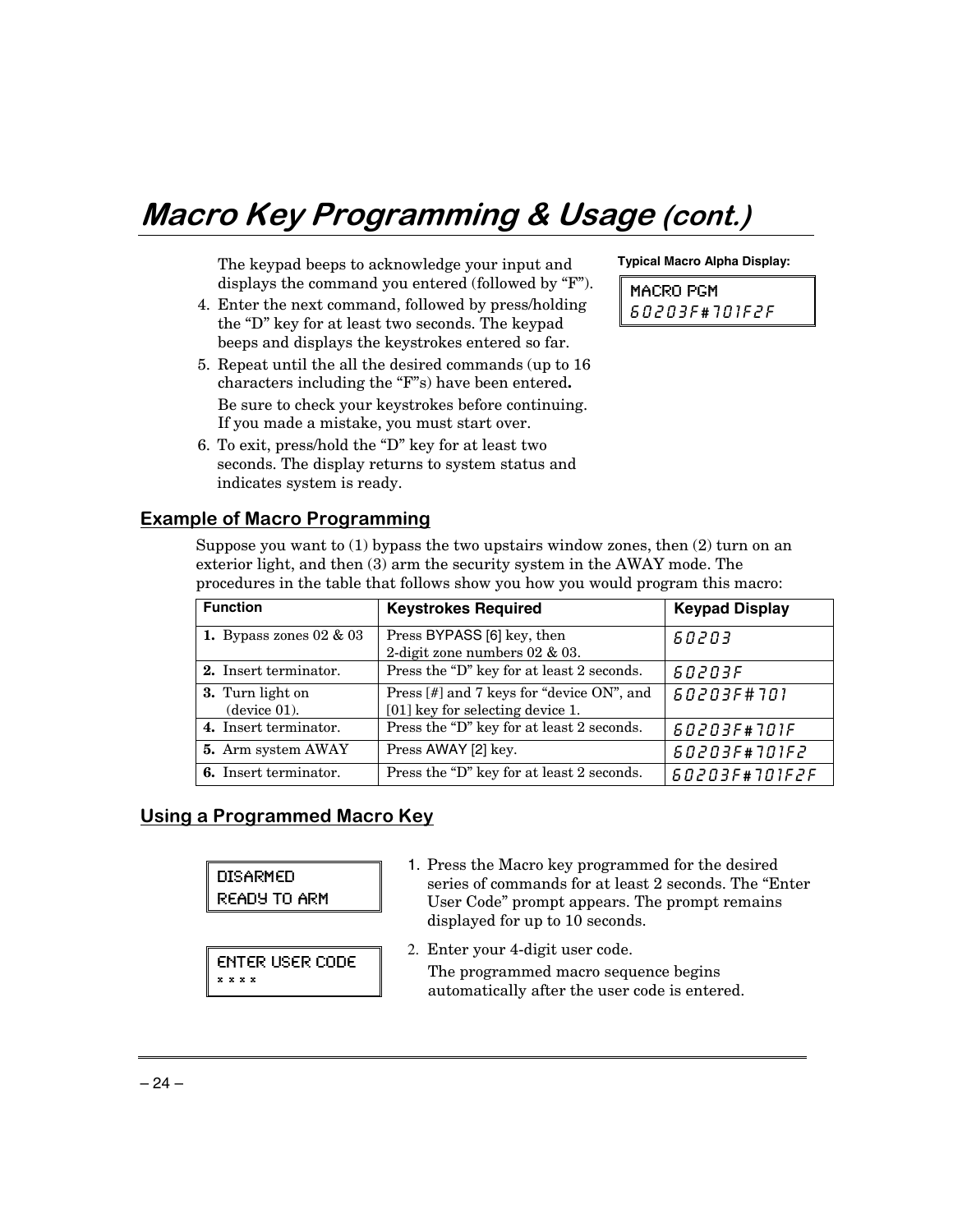### <u>**About Device Commands**</u>

Your system may be set up so that it can control certain lights or other devices.

- Some devices may be automatically turned on or off by the system.
- You may be able to override automatically controlled devices using the commands described below.
- Some devices can be manually turned on or off using the commands described below.
- See your installer for a list of devices that may be set up for your system. A list of these devices is provided at the back of this manual for you to fill out.

#### **To Activate Devices:**



(Security Code)

Devices associated with that device number activate.

#### **To Deactivate Devices:**

 $\Box$  $\Box$  $\Box$  + [#] + [8] + 2-digit device number

(Security Code)

Devices associated with that device number deactivate.

#### **Alpha Display:**

| DISARMED     |  |
|--------------|--|
| READY TO ARM |  |

**Fixed-Word Display:** READY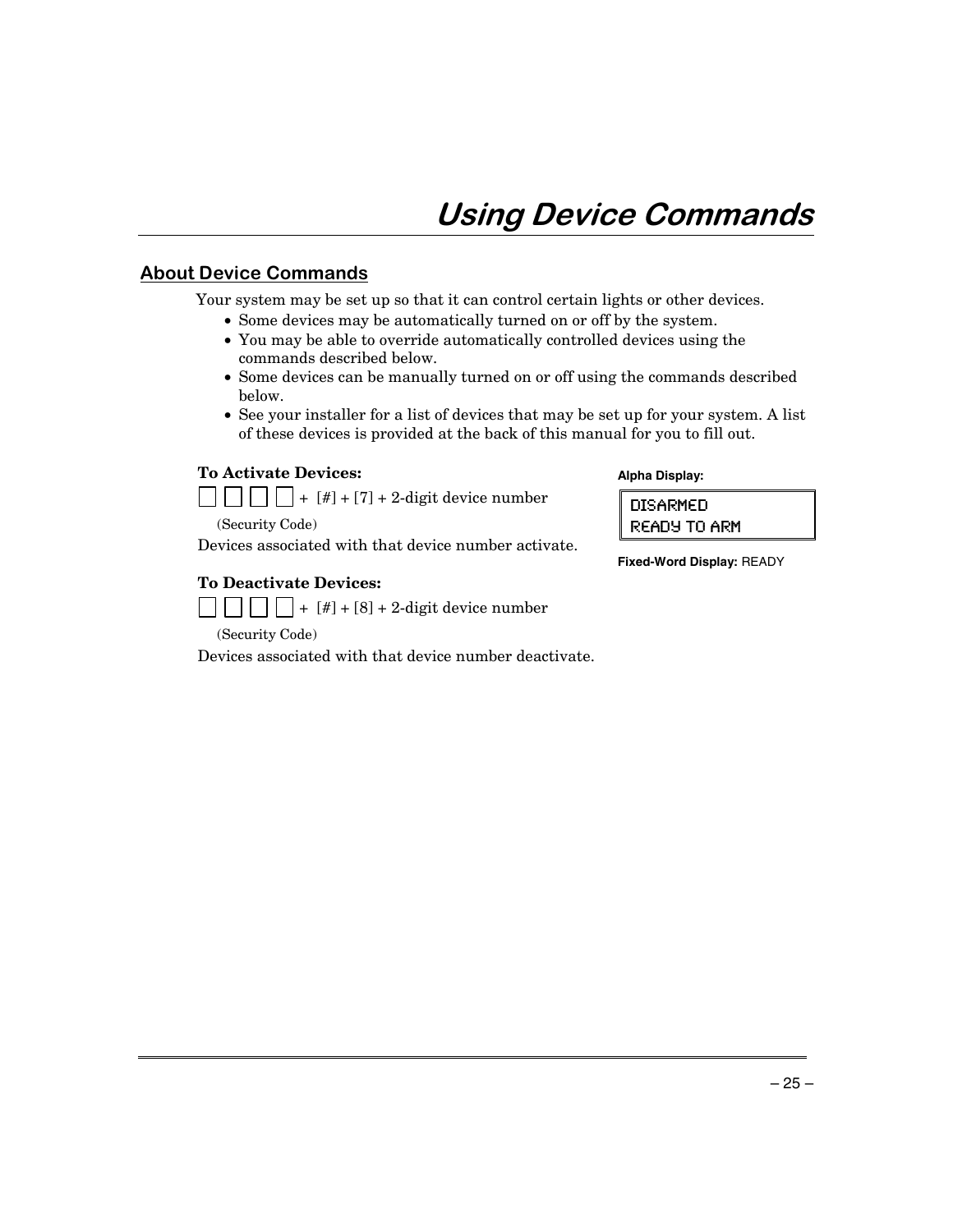## Paging Feature

### <u> About Automatic Paging</u>

Your system may be set up to automatically send alert messages to several pagers (up to four for FA168CPS, up to two for FA148CP) as certain conditions occur in your system.

- The following events can be programmed by your installer to be sent to the pagers: arming and disarming†, alarms, and trouble conditions. († reports when arming/disarming from a keypad using a security code; auto-arming/disarming, arming with assigned button, and keyswitch arming do not send pager messages.)
- You can also program the system to send an automatic pager message to alert you in the event that someone has not arrived home (disarmed the system) within a defined period of time (see the *Scheduling* section for details on programming a "latch key report").
- Your installer programs the pager phone numbers and reporting events.
- The pager message consists of a 7-digit system status code that indicates the type of condition that has occurred.
- An optional, predefined 16-digit character string can precede the 7-digit system status code; these characters can consist of a PIN no., subscriber account no., or any additional data that you may wish to have sent to the pager.
- The pager display format is as follows:<br> *Optional 16 digits*  $\frac{3 \text{-} \text{digit}$  Event Code Optional 16 digits  $\downarrow$   $\downarrow$

#### **AAAAAAAAAAAAAAAA** – **BBB** – **CCCC** <sup>Å</sup> 1-digit Partition No. + 3-digit Zone No. **or** User No.

| $A =$                   | $\mathbf{R} =$      | $C =$                                                  |
|-------------------------|---------------------|--------------------------------------------------------|
| Optional 16-digits for  | A 3-digit code that | A 1-digit Partition number plus a 3-digit Zone or User |
| Account numbers,        | describes the event | number, depending on the type of event that has        |
| PIN numbers, or any     | that has occurred   | occurred, where:                                       |
| other data;             | in your system      | • alarms and troubles display zone number              |
| programmed by the       | (see for event      | • arming/disarming (opens/closes) display user number  |
| installer, if required. | codes table below)  |                                                        |

#### The 3-digit Event Codes (BBB) that can be displayed are:

| $911 =$                   | $811 =$                   | $101 =$                       | $102 =$                       |
|---------------------------|---------------------------|-------------------------------|-------------------------------|
| Alarms.                   | <b>Troubles.</b>          | <b>Open</b>                   | <b>Close</b>                  |
| The 4-digit number        | The 4-digit number        | (system disarmed).            | (system armed).               |
| (CCCC) following this     | (CCCC) following this     | The 4-digit number            | The 4-digit number            |
| code is the partition no. | code is the partition no. | (CCCC) that follows           | (CCCC) that follows           |
| and zone no. that         | and zone no. that         | this code is the              | this code is the              |
| caused the alarm.         | caused the trouble.       | partition no. and <i>user</i> | partition no. and <i>user</i> |
|                           |                           | no. that disarmed the         | no, that armed the            |
|                           |                           | system.                       | system.                       |

*Ex. 1.*  $\boxed{311 \cdot 1004}$  = Reporting of an alarm (911) caused by a fault on zone 4 on Partition 1 (1004).

*Ex. 2.*  $\boxed{102 \cdot 2005}$  = Reporting of a closing–system arming (102)– by user 5 in Partition 2 (2005).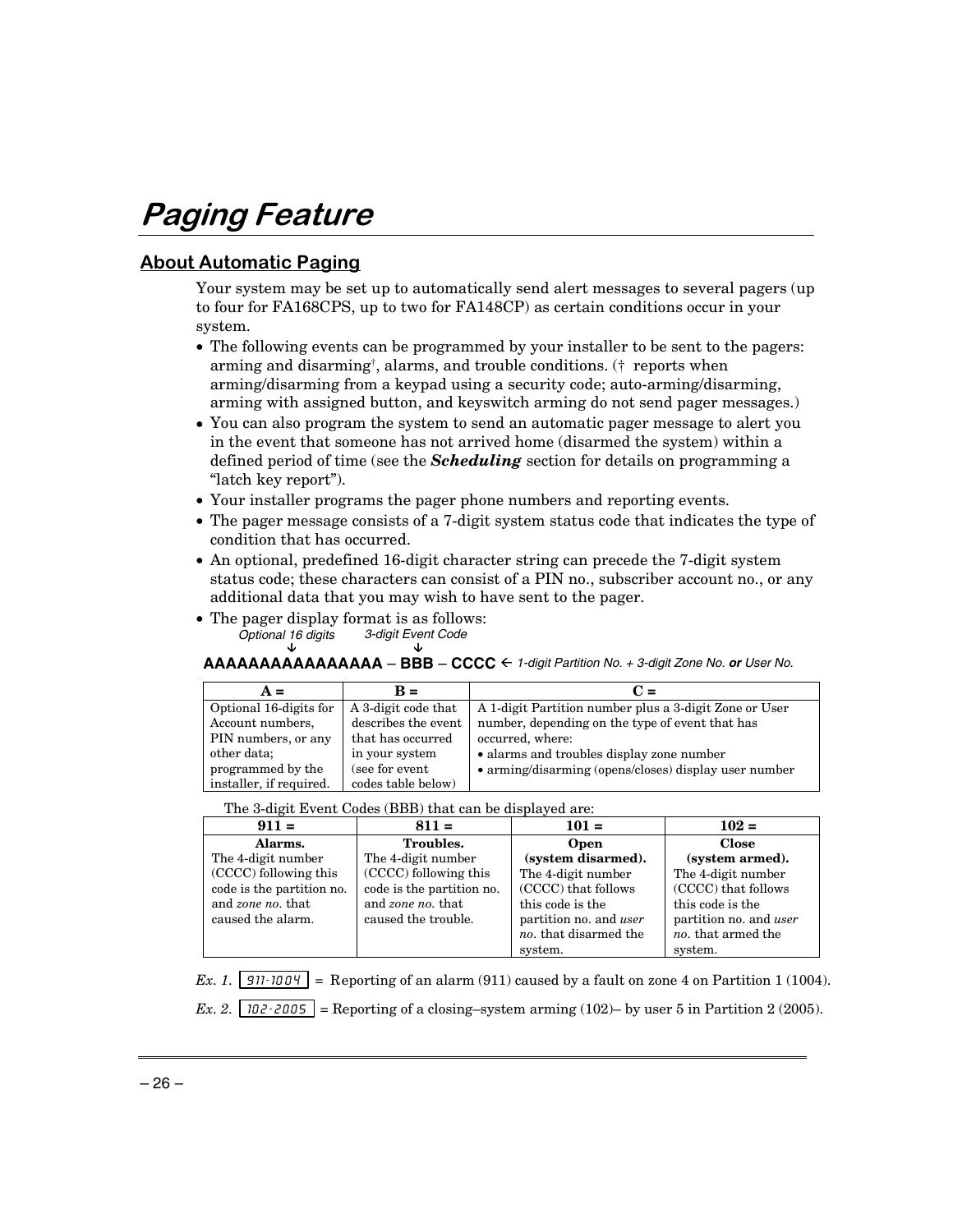## Paging Feature

### <u>Manual Paging</u>

Your system may be set up so you can manually send a message to up to four (FA168CPS) or two (FA148CP) pagers.

- Your installer programs the paging function key and the pager phone numbers.
- Pressing the paging keys sends the message  $\boxed{999 9999}$  to the selected pager.
- This message could mean "call home", "call your office", or any other prearranged meaning.
- See the Paging chart at the back of this manual for details of the paging setup for your system.
- 1. Hold pager key 2 seconds then press pager no. (1-4). Press and hold the programmed Paging Key for at least 2 seconds (wait for beep), then press the pager number\* representing the pager intended to receive the message.
- 2. The recipient, on seeing the 999–9999 message, will understand the prearranged meaning of this signal.

\* *If no number is pressed, the message is sent to pager 1*.

#### **Alpha Display:**

| DISARMED     |  |  |  |
|--------------|--|--|--|
| READY TO ARM |  |  |  |

**Fixed-Word Display:** READY

999-9999

**Pager Display**

#### <u>Latch Key Paging</u>

You can program a schedule that causes a pager report to be sent if the system is not DISARMED by the scheduled time (see *Scheduling* section, event "03"). For example, a working parent might want a message to be sent to a pager if their child did not arrive home from school and disarm the system by a certain time.

If programmed, the message that is sent is:  $\boxed{777 - 7777}$ .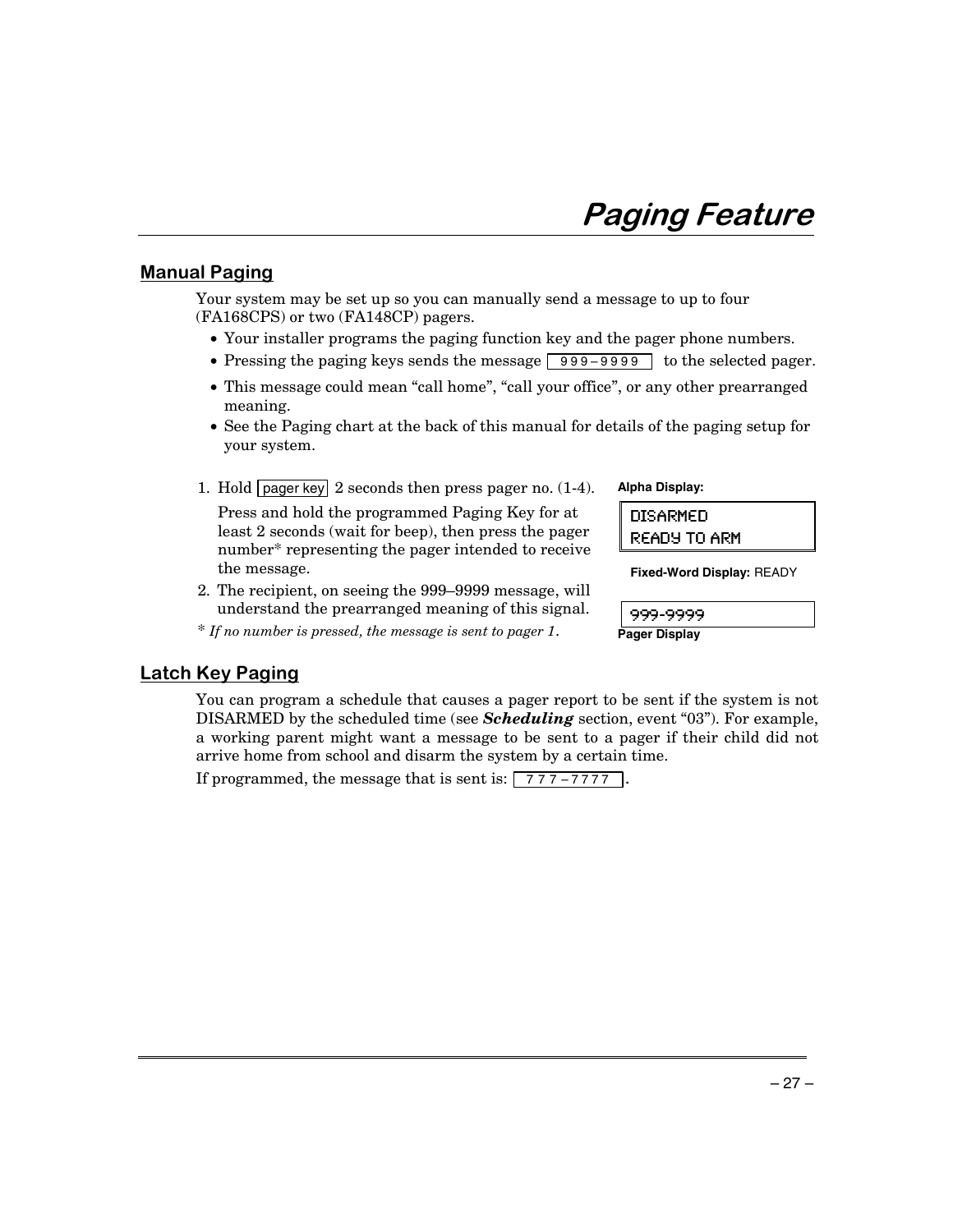## Security Codes & Authority Levels

## **<u>About Security Codes</u>**

Your installer assigned a master code that is used to perform all system functions. In addition, you can assign different security codes for use by other users (FA168CPS provides 46 additional codes; FA148CP provides 30 additional codes).

- Only the System Master and Partition Master can assign user codes to users.
- Users are identified by 2-digit user numbers and are pre-assigned to either partition 1 or partition 2 (FA168CPS).
- Only the Installer or System Master can change user partitions.
- In addition to a security code, each user is assigned various system attributes.
- User codes can be used interchangeably within a partition when performing system functions (a system armed with one user's code can be disarmed by another user's code), with the exception of the guest code described below.
- User code programming involves these steps:
	- 1. Choose a user number from the set of users assigned to the partition in which the user will be operating, and assign a 4-digit security code.
	- 2. Assign an authority level to that user.
	- 3. Assign other attributes as necessary (see attributes on the next page).

**NOTE:** The factory settings are designed to meet most normal user situations. Therefore, the only step you usually need to do when adding users is assign a user number (from the partition's pre-assigned user numbers) and a security code.

## <u>**Authority Level Definitions**</u>

Authority levels define the system functions a particular user can/cannot perform.

| Level                       | <b>Title</b>                        | <b>Explanation</b>                                                                                                                                                                                                                                                                                                                                     |
|-----------------------------|-------------------------------------|--------------------------------------------------------------------------------------------------------------------------------------------------------------------------------------------------------------------------------------------------------------------------------------------------------------------------------------------------------|
| N/A                         | System Master<br>$(default = 1234)$ | Reserved for user 02; Can perform all system functions and assign codes in<br>both partitions; can change its own code as follows:<br>Master code + $[8]$ + 02 + new master code + new master code again                                                                                                                                               |
| $\Omega$                    | Standard User                       | Can only perform security functions in assigned partition.<br>Cannot perform other system functions.                                                                                                                                                                                                                                                   |
|                             | Arm Only                            | Can only arm the system. Cannot disarm or do other functions.                                                                                                                                                                                                                                                                                          |
| $\mathcal{D}_{\mathcal{L}}$ | Guest                               | Can arm the system in assigned partitions, but cannot disarm the system<br><b>unless</b> the system was armed with this code. This code is typically assigned to<br>someone (e.g., babysitter or cleaner) who has a need to arm/disarm the system<br>only at certain times. The user of this code should <b>not</b> use the "Quick Arming"<br>feature. |
| $\mathbf{a}$                | Duress Code                         | Intended for use when you are forced to disarm or arm the system under<br>threat. When used, the system will act normally, but can silently notify the<br>Central Monitoring Station of your situation, if that service has been provided.                                                                                                             |
| 4                           | <b>Partition Master</b>             | (FA168CPS) Can do everything a standard user can do, and<br>can assign user codes to users in their partition.                                                                                                                                                                                                                                         |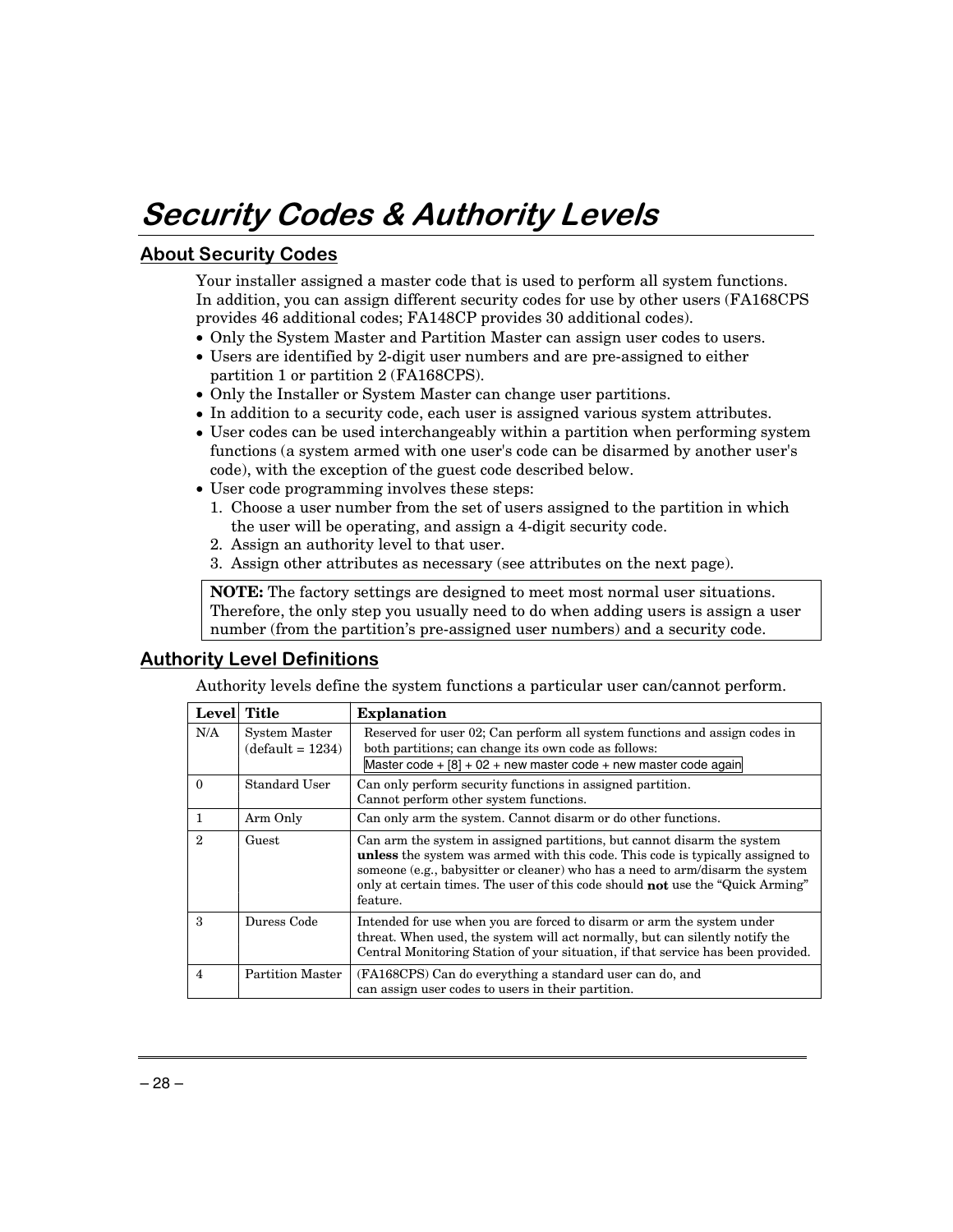## Security Codes & Authority Levels (Cont.)

### <u>How to Assign User Codes and Attributes</u>

The following lists the various command strings for adding user codes and attributes. **Refer to the User Setup chart at the back of this manual for factory assignments of user attributes and to keep a record of user programming. NOTE:** Partition Master codes (FA168CPS only) apply only to those user numbers previously assigned (by the system master/installer) to the partition master's partition.

| <b>Add User Code:</b>       | System/Partition Master code $+$ [8] $+$ user no. $+$ new user's code                                                                                                                             |  |  |  |  |
|-----------------------------|---------------------------------------------------------------------------------------------------------------------------------------------------------------------------------------------------|--|--|--|--|
| (Users 03/33 are preset     | User $01$ = installer<br>User $03$ = partition 1 master                                                                                                                                           |  |  |  |  |
| to partition programmers,   | User $02$ = master<br>User $33$ = partition 2 master                                                                                                                                              |  |  |  |  |
| but can be changed.)        | The Keypad beeps once to confirm that new user was added.                                                                                                                                         |  |  |  |  |
| Delete User Code:           | System/Partition Master code + $[8]$ + [user no.] + $[#]$ [0]                                                                                                                                     |  |  |  |  |
|                             | The user code and all attributes* programmed for this user number,<br>including any associated RF keys, are erased from the system.<br>(*except assigned partition)                               |  |  |  |  |
| <b>Authority Level:</b>     | System/Partition Master code + [8] + [user no.] + [#] [1] + auth. level                                                                                                                           |  |  |  |  |
| Factory Assignments:        | Authority Levels (see definitions on previous page):                                                                                                                                              |  |  |  |  |
| users $04 - 32/34 - 49 = 0$ | $3 = \text{duress}$<br>$0 =$ standard user                                                                                                                                                        |  |  |  |  |
| users $03/33 = 4$           | $1 = arm only$<br>$4 =$ partition master (FA168CPS only)<br>$2 =$ guest                                                                                                                           |  |  |  |  |
| <b>Access Group:</b>        | System/Partition Master Code + $[8]$ + [user no.] + $[#]$ [2]+ group (1-8)                                                                                                                        |  |  |  |  |
| Factory Assignments: none   | You can assign users to a group, then set an access schedule that<br>defines the times this group of users can operate the system. The<br>system ignores these users outside the scheduled times. |  |  |  |  |
| <b>User's Partition:</b>    | System Master Code + $[8]$ + [user no.] + $[#]$ $[3]$ + $[0]$ + partition(s) + $[#]$                                                                                                              |  |  |  |  |
| (FA168CPS only)             | This command assigns the partitions the user can access. If more                                                                                                                                  |  |  |  |  |
| <b>Factory Assignments:</b> | than one, enter partition numbers sequentially, then press [#] to end.                                                                                                                            |  |  |  |  |
| Part. $1 =$ users 03-32     | E.g., master code + [8] + [user no.] + [#] [3] + [0] + [1] [2] + [#] gives                                                                                                                        |  |  |  |  |
| Part. $2 =$ users 33-49     |                                                                                                                                                                                                   |  |  |  |  |
|                             | the user access to partitions 1 and 2 and the common partition.                                                                                                                                   |  |  |  |  |
|                             | Partition Entries: $1 =$ partition 1 and common                                                                                                                                                   |  |  |  |  |
|                             | $2 =$ partition 2 and common                                                                                                                                                                      |  |  |  |  |
|                             | $3 =$ common partition only                                                                                                                                                                       |  |  |  |  |
| <b>RF User Number:</b>      | Master/Part. Prog. Code + $[8]$ + [user no.] + $[#]$ [4] + zone no.                                                                                                                               |  |  |  |  |
| Factory Assignments: none   | Use this command to assign a wireless button device (keyfob) to this                                                                                                                              |  |  |  |  |
|                             | user (keyfob must be enrolled in system first; see installer).                                                                                                                                    |  |  |  |  |
|                             | Zone number: enter the zone number assigned to a button on the<br>keyfob that will be used for arming/disarming by this user.                                                                     |  |  |  |  |
| Pager On/Off:               | Master/Part. Prog. Code + $[8]$ + [user no.] + [#] [5] + 0 or 1                                                                                                                                   |  |  |  |  |
| Factory Assignments:        | You can program a user so that a message is sent to a pager                                                                                                                                       |  |  |  |  |
| users $01-49 = 1$ (on)      | whenever this code is used to arm or disarm the system.                                                                                                                                           |  |  |  |  |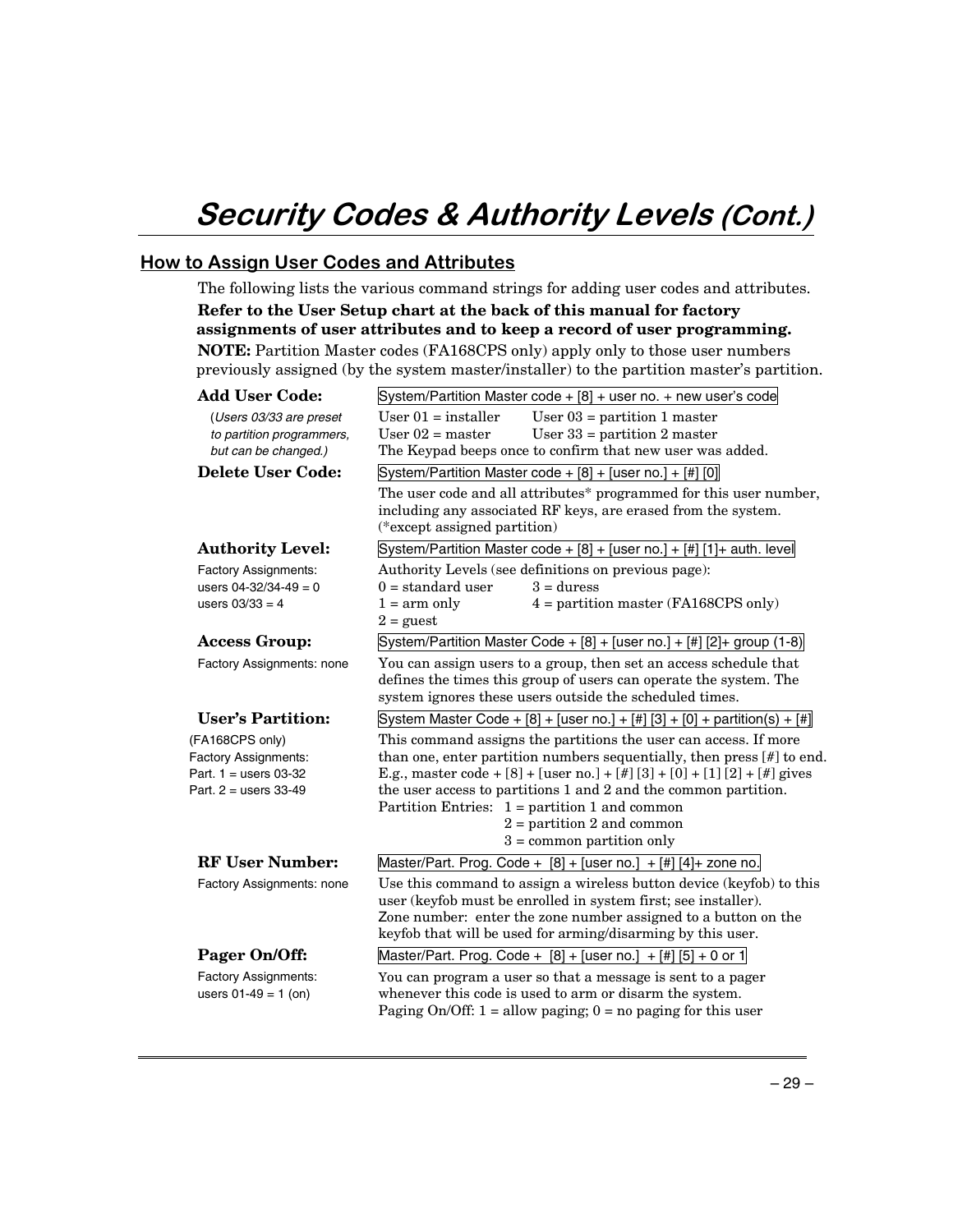## Accessing Other Partitions (FA168CPS) (GOTO Command and Multi-Partition Arming)

### <u> About Accessing Partitions</u>

Each keypad is assigned a default partition for display purposes, and will show only that partition's information.

- If the user is authorized, a keypad in one partition can be used to perform system functions in the other partition by using the **GOTO** command. Refer to the GOTO section.
- If the user is authorized, that user can arm other partitions. Refer to the Multi-Partition Arming section.

The following table shows the relationship of the keypads in each partition when system is armed and disarmed.

|                           | <b>PARTITION 1</b>     |                                | PARTITION 2            |                                | <b>COMMON ZONE</b><br>(LOBBY, etc.) |                         |
|---------------------------|------------------------|--------------------------------|------------------------|--------------------------------|-------------------------------------|-------------------------|
|                           | Arming<br><b>State</b> | Keypad<br><b>Status</b>        | Arming<br><b>State</b> | Keypad<br><b>Status</b>        | Arming<br><b>State</b>              | Keypad<br><b>Status</b> |
| Condition $1 \Rightarrow$ | Disarmed               | Partition 1<br>Only            | Disarmed               | Partition 2<br>Only            | Disarmed                            | Common Zone<br>Only     |
| Condition $2 \Rightarrow$ | Disarmed               | Partition 1 and<br>Common Zone | Armed                  | Partition 2<br>Only            | Disarmed                            | Common Zone<br>Only     |
| Condition $3 \Rightarrow$ | Armed                  | Partition 1<br>Only            | Disarmed               | Partition 2 and<br>Common Zone | Disarmed                            | Common Zone<br>Only     |
| Condition $4 \Rightarrow$ | Armed                  | Partition 1<br>Only            | Armed                  | Partition 2<br>Only            | Armed                               | Common Zone<br>Only     |

When both partitions are disarmed, the keypad in each partition displays zone status for its partition only. The common zone keypad shows the status in that zone only. See Condition 1 above.

When partition 1 is disarmed and partition 2 is armed, the keypad in partition 1 shows the status of partition 1 **and** the common zone. Partition 2 will display the status of partition 2 **only.** See Condition 2 above.

When partition 1 is armed and partition 2 is disarmed, the keypad in partition 1 shows the status of partition 1 **only**. Partition 2 will display the status of partition 2 **and** the common zone**.** See Condition 3 above.

As long as any one of the two partitions is disarmed, the common zone will always be disarmed. The common zone will be armed only when both partition 1 and 2 are armed. See Condition 4 above.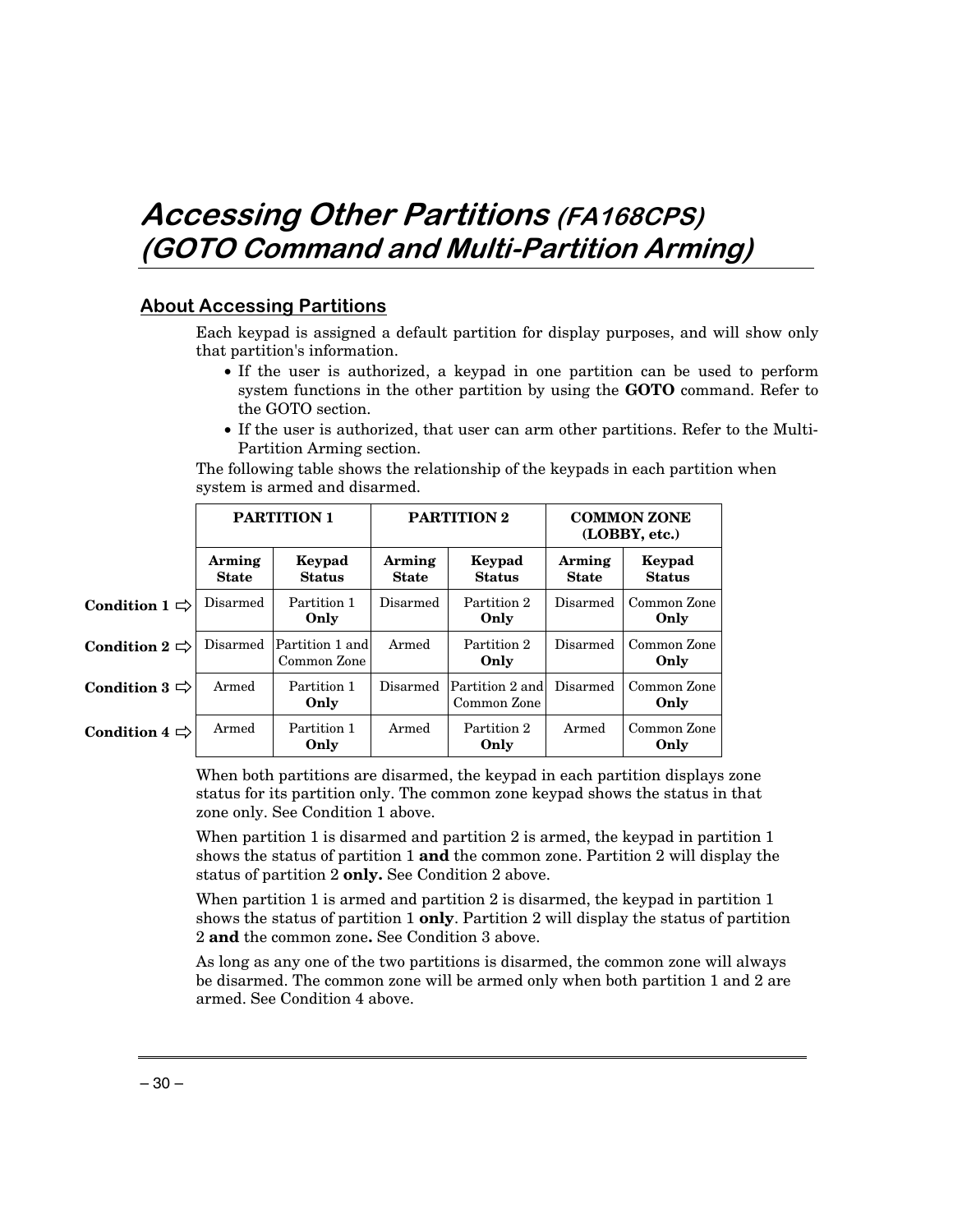## **Accessing Other Partitions (Continued)**

## <u>Using the GoTo Command</u>

If the user is authorized, a keypad in one partition can be used to perform system functions in the other partition by using the **GOTO** command.

- You must use an Alpha keypad to access another partition.
- Keypads automatically return to their original partition after 2 minutes with no keypad activity.
- 1.  $\vert \vert \vert \vert \vert \vert \vert + [*] +$  partition number (0,1,2,3) (Security Code)

 $0 =$  return to keypad's original partition.  $1 =$  partition 1;  $2 =$  partition 2;  $3 =$  common zone The keypad beeps to confirm the partition change.

2. The keypad remains in the new partition until directed to go to another partition, or until it automatically returns to the original partition. The active partition number is displayed in the upper left portion of screen, if the option is programmed.

#### **Alpha Display:**

1DISARMED READY TO ARM

**Fixed-Word Display:** Green LED lit

**Alpha Display:** 

2 DISARMED READY TO ARM

**Fixed-Word Display:** Green LED lit

### <u> Multi-Partition Arming</u>

Some users can be given Multi-Partition arming ability by being assigned to both partitions when programming user attributes.

When attempting to arm multi-partitions:

- You must use an Alpha keypad.
- The system arms only if all partitions are "ready to arm."
- If any partition is "not ready," the system does not arm at all.
- You can use the GOTO command to bypass open zones before arming.
- If any partition is already armed when global arming is attempted, that partition remains in its existing armed state.

 $\vert \vert \vert \vert \vert \vert \vert \vert + [0]$  + arm command (see list below)

(Security Code)

#### **Multi-Partition Arming Commands**

- $2 =$  arms all partitions AWAY
- 3 = arms all partitions STAY
- 33 = arms all partitions NIGHT-STAY
- 4 = arms all partitions MAXIMUM
- 7 = arms all partitions INSTANT
- $1 =$  disarms all partitions

#### **Alpha Display:**

1 DISARMED READY TO ARM

**Fixed-Word Display:** Green LED lit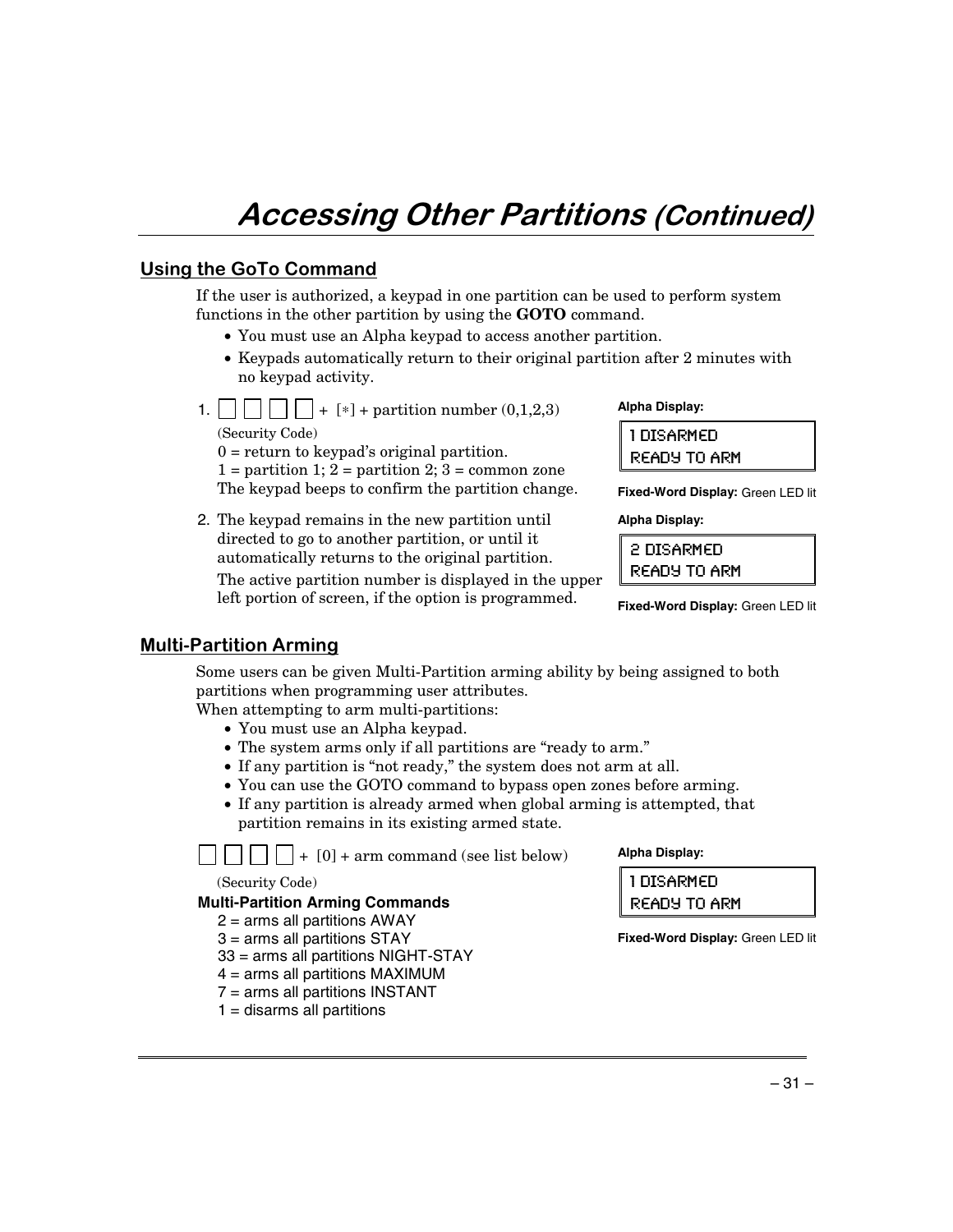## **Accessing Other Partitions (Continued)**

## <u>Common Zone Operation</u>

Ask your installer if a "common zone" was assigned. If so, check this box  $\Box$ 

Your system may have been set up to use a common zone, which is an area shared by users of both partitions, such as a foyer or lobby. If so, please note the following:

- The common zone will sound and report alarms only when **both** partitions are armed. If only one partition is armed, the system ignores faults on the common zone.
- Either partition may arm its system if the common zone is faulted, but once armed, the other partition **will not** be able to arm unless the common zone is first bypassed or the fault is corrected.
- Faults on the common zone are displayed on common partition keypads, and will also appear on another partition's keypad when the alternate partition is armed.
- Either partition can clear and restore the common zone after an alarm.
- Entry/exit time for the common zone is the same as for partition 1.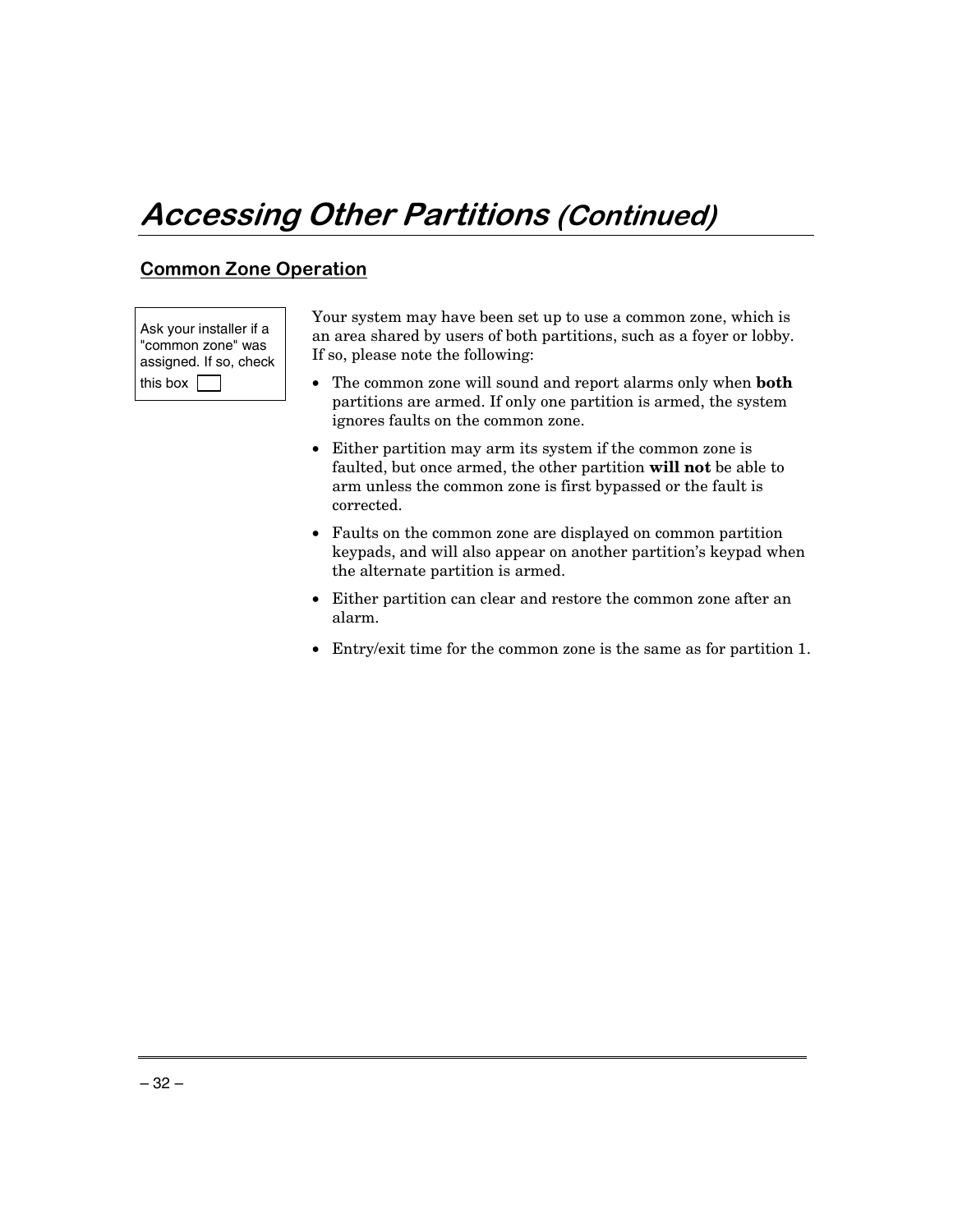## Scheduling

### <u>About Scheduling</u>

The system provides end-user schedules (programmable by master/installer only), which can control various types of events.

- Each schedule causes a defined event to start and stop (when appropriate) at a specified time.
- Schedules can be set to automatically repeat at various intervals.
- Schedules can be set for random starting, if desired.
- FA168CPS provides up to 16 user schedules; FA148CP provides up to 4 user schedules.

### **Creating Schedules**

| $+$ [#] + [6] [4]<br>1.1                                                                                     | <b>Alpha Displays:</b>                       |
|--------------------------------------------------------------------------------------------------------------|----------------------------------------------|
| (Master Code)                                                                                                | 1 DISARMED<br><b>READY TO ARM</b>            |
| 2. Enter a 2-digit schedule number from:<br>01-16 (FA168CPS) or 01-04 (FA148CP).<br>Press $[*]$ to continue. | <b>ENTER SCHED NO.</b><br>$00 = 0$ UIT<br>00 |
| 3. Enter the desired 2-digit event number from the<br>following list.                                        | <b>ENTER EVENT</b>                           |

- $00 =$  clear the scheduled event
- $01 =$  turn a programmed output on or off (see *Using Device Commands* section for a list of output device numbers used in your system)
- $02$  = set a user access schedule for one or more users (see *Security Codes* section for an explanation of access groups)
- 03 = send a "latch-key" report to a pager if the system is not disarmed by a specified time; message sent is "777-7777."
- 04 = automatically arm the system in STAY mode at a specified time
- 05 = automatically arm the system in AWAY mode at a specified time
- 06 = automatically disarm the system at a specified time
- 07 = Display the word "REMINDER" at a specified time

Press [∗] to continue.

4. For event number "01," enter the output number associated with this schedule. Otherwise, this prompt is skipped. Press [∗] to continue to the "Start" prompt below.

DEUICE NUMBER XX.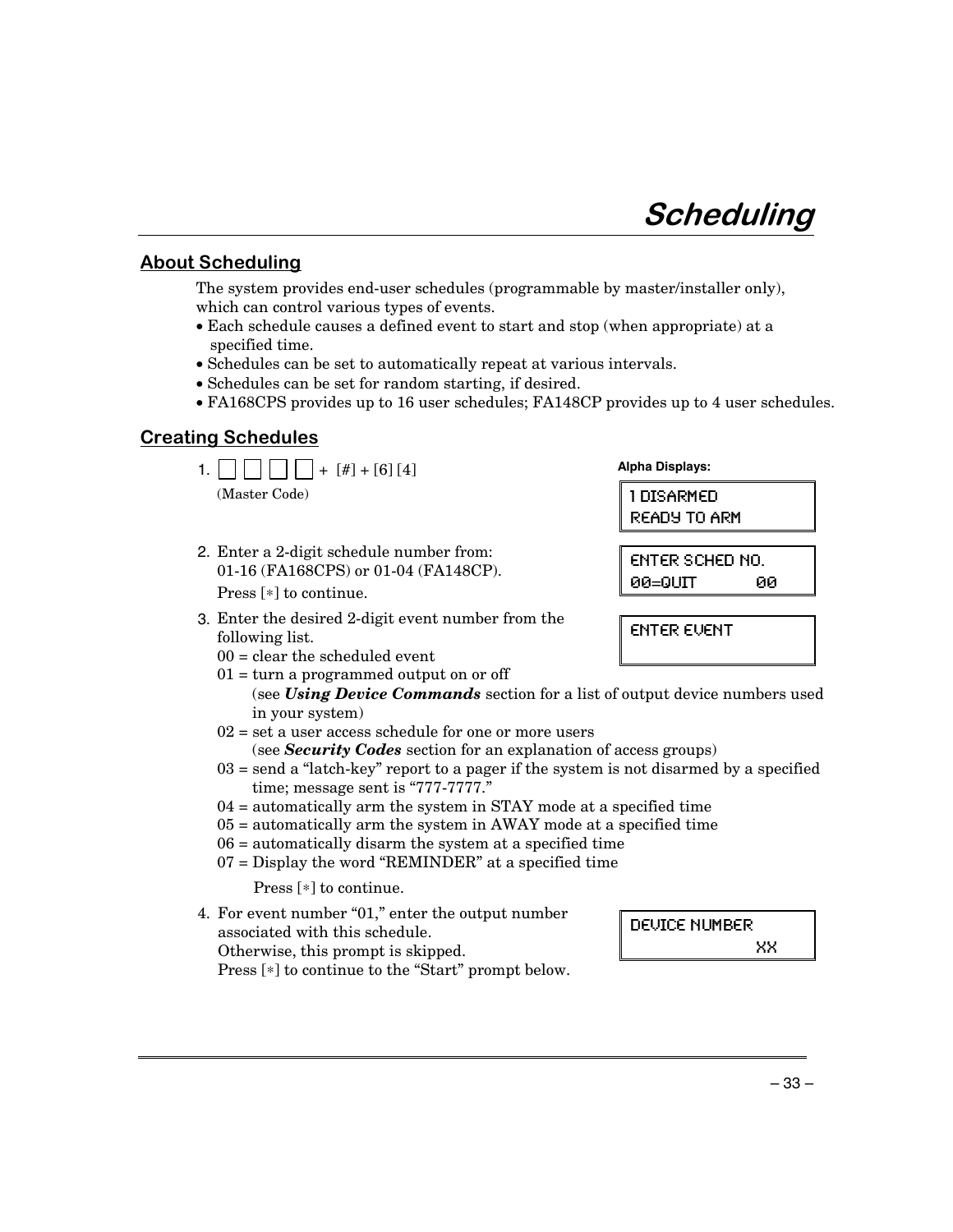# Scheduling (continued)

| 5. | For event number "02," enter the access group<br>number. Otherwise, this prompt is skipped.<br>Press [*] to continue to the "Start" prompt below.                                                                                                                                                                                                                                     | <b>GROUP NUMBER</b><br>x                             |
|----|---------------------------------------------------------------------------------------------------------------------------------------------------------------------------------------------------------------------------------------------------------------------------------------------------------------------------------------------------------------------------------------|------------------------------------------------------|
| 6. | For event numbers "03-07," enter the partition<br>number to be armed or disarmed.<br>$0 = \text{arm all}; 1 = \text{partition 1}; 2 = \text{partition 2};$<br>$3 = arm common$                                                                                                                                                                                                        | PARTITION<br>Χ                                       |
|    | Otherwise, this prompt is skipped.<br>Press [*] to continue to the "Start" prompt.                                                                                                                                                                                                                                                                                                    |                                                      |
| 7. | Enter the event's start time and days of week.<br>Hour = $00-12$ ; minute = $00-59$<br>$AM = 0$ ; $PM = 1$                                                                                                                                                                                                                                                                            | <b>START</b><br><b>SMTUTFS</b><br>HH:MMAM<br>1000000 |
|    | Days = Position the cursor under the desired days<br>using the $[*]$ key to move forward, then press "1" to<br>select the day.<br>Press $[*]$ to continue.                                                                                                                                                                                                                            |                                                      |
| 8. | Enter the event's stop time, AM/PM and days of<br>week.<br>Refer to step 7 for available entries.<br>Press $[*]$ to continue.                                                                                                                                                                                                                                                         | <b>STOP</b><br><b>SMTUTFS</b><br>HH:MMAM<br>1000000  |
| 9. | Enter the desired repeat option.<br>$0 = no$ repeat                                                                                                                                                                                                                                                                                                                                   | REPEAT OPTION                                        |
|    | $1 =$ repeat schedule weekly<br>$2$ = repeat schedule biweekly (every other week)<br>$3$ = repeat schedule every third week<br>$4$ = repeat schedule every fourth week<br>e.g., To make a schedule that happens everyday you<br>would select all days with a repeat count of 1. To<br>make a schedule that runs for one week then stops,<br>select everyday with a repeat count of 0. | й-4<br>Χ                                             |
|    | 10. Select the randomize option, if desired.<br>$0 = no$ ; $1 = yes$<br>If selected, the schedule times will vary within 60                                                                                                                                                                                                                                                           | RANDOMIZE<br>$0=NO$ $1=9ES$<br>Χ                     |
|    | minutes of the "hour" time. For example, if a<br>schedule is set to start at 6:15pm, it will do so the<br>first time 6:15pm arrives, but on subsequent days it                                                                                                                                                                                                                        |                                                      |

will start anytime between 6:00 and 6:59 p.m.

Press [∗] to continue.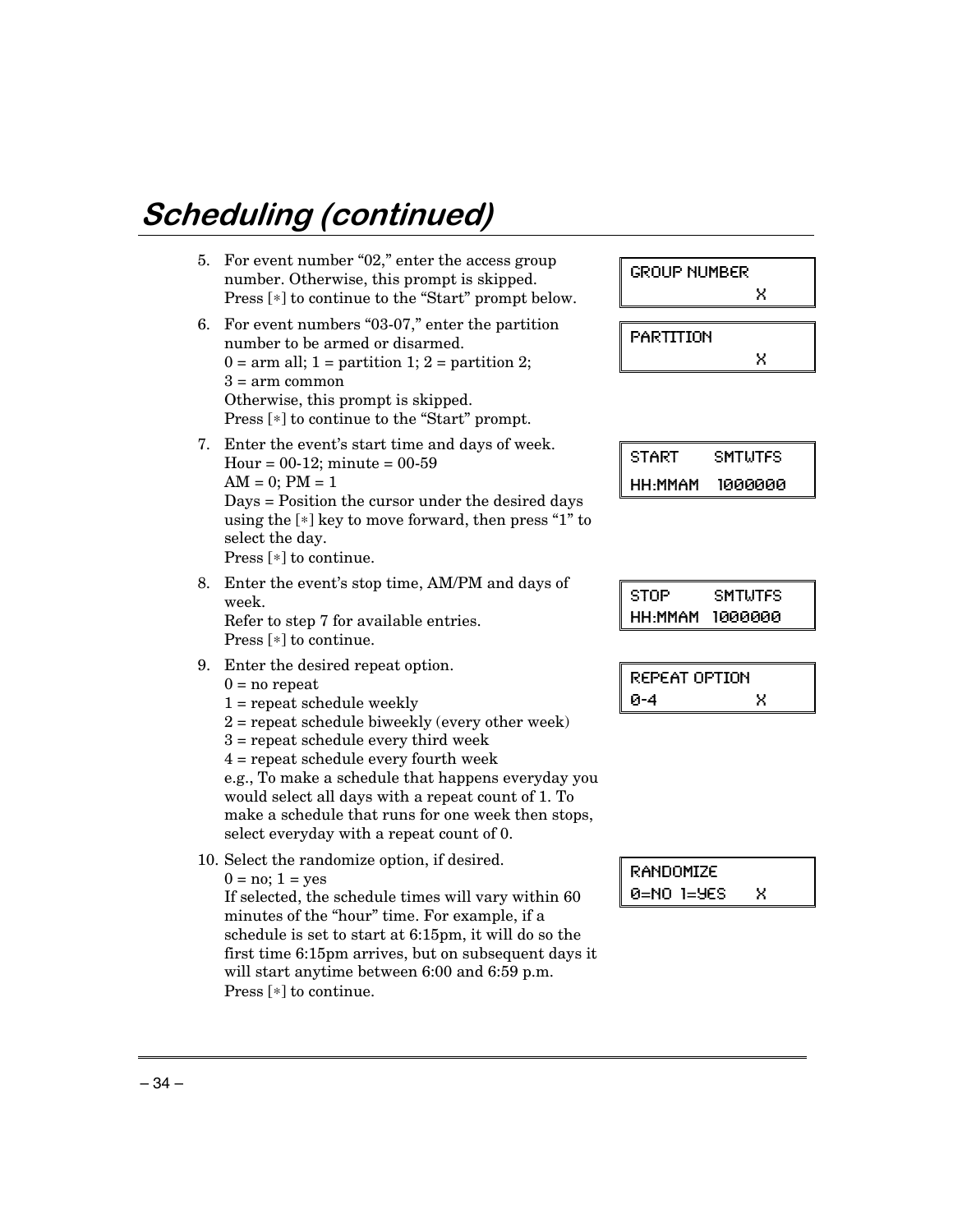## **Event Logging Procedures**

### <u>About Event Logging</u>

The system records various events in a history log, which can be viewed by the master user using an Alpha Display keypad.

- The Event Log holds up to 100 (FA168CPS) or 50 (FA148CP) events.
- Events are displayed in chronological order, from most recent to oldest.
- When the log is full, the oldest event is replaced by the logging of any new event.

### <u>Viewing the Event Log</u>



- 2. The system displays the most recent event as follows: event number, type of event (see table of codes below), zone or user number (depending on type of event) partition in which event occurred, time and date of the event's occurrence.
- 3. Pressing [∗] displays previous events (back in time). Pressing [#] displays events forward in time.
- 4. Exit by pressing any key other than [∗] or [#].

## <u>Understanding the Type of Event Displayed</u>

If the event code is preceded by an E (as in the above display), it means that the event is new and ongoing; if preceded by an R, it means the event has been restored. See your installer for more detailed information regarding the meanings of these codes

| <b>Code - Definition</b>      | <b>Code - Definition</b>        | <b>Code - Definition</b>      | <b>Code - Definition</b>           |
|-------------------------------|---------------------------------|-------------------------------|------------------------------------|
| 110 - Fire Alarm              | 301 - AC Power                  | 380 - Global Trouble, Trouble | 441 - Disarm/Arm/ Quick-Arm        |
|                               |                                 | Day/Night                     | STAY/INSTANT                       |
| 121 - Duress                  | 302 - Low System Battery/Batt   | 381 - RF Supervision Trouble  | 442 - Keyswitch Arm/Disarm STAY    |
|                               | Test Fail                       |                               |                                    |
| 122 - Alarm, 24-hour Silent   | 305 - System Reset (Log only)   | 382 - Supervsn Aux Wire Zone  | 570 - Bypass                       |
| 123 - Alarm, 24-hour Audible  | 309 - Battery Test Failure      | 383 - RF Sensor Tamper        | 601 - Manual Triggered Dialer Test |
| 131 - Alarm, Perimeter        | 321 - Bell/Siren Trouble        | 384 - RF Sensor Low-battery   | 602 - Periodic Test                |
| 132 - Alarm, Interior         | 333 - Trble, Exp. Mod. Supervsn | 393 - Clean Me                | 606 - AAV to Follow                |
| 134 - Alarm, Entry/Exit       | 341 - Trble, ECP Cover Tamper   | 401 - Disarmed, Armed AWAY.   | 607 - Walk Test Entered/Exited     |
|                               |                                 | Armed STAY                    |                                    |
| 135 - Alarm, Day/Night        | 344 - RF Receiver Jam           | 403 - Sched, Arm/Disarm       | 623 - Event Log 80% Full           |
|                               |                                 | AWAY                          |                                    |
| 143 - Alarm, Expansion Module | 351 - Telco Line Fault          | 406 - Cancel by User          | 625 - Real-Time Clock was Changed  |
|                               |                                 |                               | (log only)                         |
| 145 - ECP Module cover tamper | 353 - Long Range Radio Trble    | 407 - Remote Arm/Disarm       | 627 - Program Mode Entry (log      |
|                               |                                 |                               | only)                              |
| 146 - Silent Burglary         | 373 - Fire Loop Trouble         | 408 - Quick Arm AWAY          | 628 - Program Mode Exit (log only) |
| 150 - Alarm, 24-Hr Aux/Mon zn | 374 - Exit Error Alarm          | 409 - Keyswitch Arm/Disarm    | 750 - 789 - Configurable Zone Type |
|                               |                                 | AWAY                          | report codes                       |
| 162 - Carbon Monoxide         |                                 |                               |                                    |

**Alpha Displays:** 

 $DISARMFD$ READY TO ARM

001 E441 U001 P1 12:34AM 01/02/00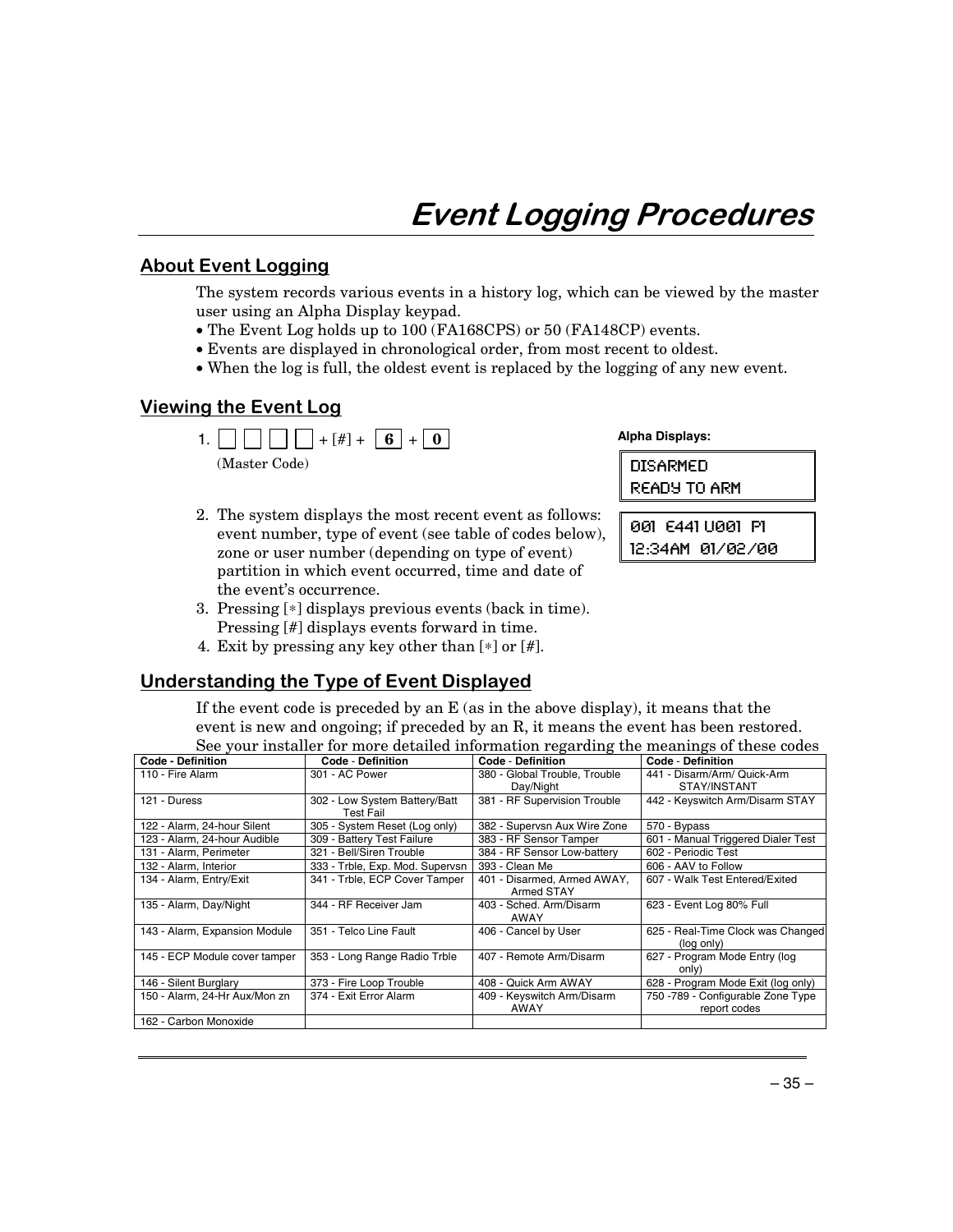## Testing the System (To Be Conducted Weekly)

### <u>About Testing the System</u>

Test mode allows each protection point to be checked for proper operation.

- The keypad sounds a single beep every 40 seconds as a reminder that the system is in the Test mode.
- Alarm messages are not sent to your Central Station while Test mode is on.

| 1 Disarm the system and close all protected windows,     |
|----------------------------------------------------------|
| doors, etc. The READY indicator light should come        |
| on if all zones are intact (i.e., all protected windows, |
| doors, etc. are closed.                                  |

2.  $\vert \vert \vert \vert \vert \vert \vert + \vert 5 \vert$  then [0] (walk) (Security Code) **TEST** 

*The Dial test (option "1") is intended for the installer and should not be used unless directed to do so by your Security System Representative.*

3. Listen. The external sounder should sound for 1 second and then turn off. If the sounder does not sound, CALL FOR SERVICE.

**Alpha Displays:** 

DISARMED READY TO ARM

 $l = DIAL$   $\theta = WALK$ 

TEST IN PROGRESS

- 4. Fault zones. Open each protected door and window in turn and listen for three beeps from the keypad. Identification (zone number or zone description) of each faulted protection point should appear on the display. The display clears when the door or window is closed.
- 5. Walk in front of any interior motion detectors (if used) and listen for three beeps. The identification of the detector should appear on the display when it is activated. The display clears when no motion is detected.

*Note that if wireless motion detectors are used, there is a 3-minute delay between activations. This is to conserve battery life.* 

6. Test all smoke detectors, following the manufacturer's instructions. The identification of each detector should appear on the display when each is activated. If a problem is experienced with any protection point (no confirming sounds, no display), call for service immediately.

 When all protection points have been checked and are intact (closed), there should be no zone identification numbers displayed on the keypad.

- 7. Exit test mode:  $\Box$   $\Box$  + [1]
- (Security Code)

If the test mode is inadvertently left active, it automatically turns off after 4 hours.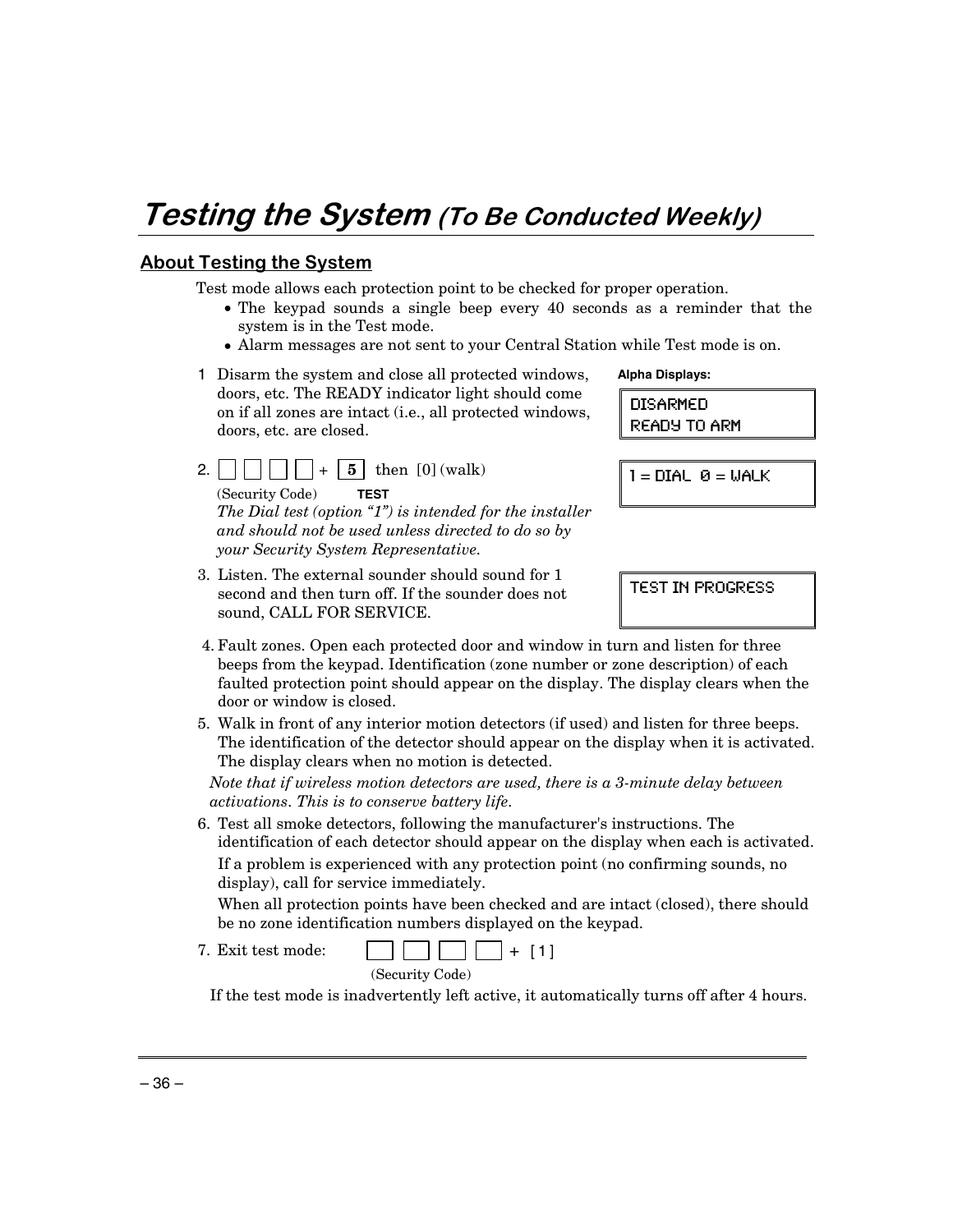## Trouble Conditions

#### **"Check" and "Battery" Displays**

The word **CHECK** on the keypad's display, accompanied by a "beeping" at the keypad, indicates a trouble condition in the system.

**To silence the beeping for these conditions, press any key.** 

1. **A display of "CHECK" and one or more zone numbers** indicates that a problem exists with the displayed zone(s) and requires your attention. Determine if the zone(s) displayed are intact and make them so if they are not. If the problem has been corrected, the display can be cleared if you enter the OFF sequence (security code plus OFF key) twice. If the display persists, CALL FOR SERVICE*.* 

**Note:** A display of **CHECK 70** on Alpha Display keypads indicates that the wiring connection to the external sounder is at fault (opened or shorted), and you should CALL FOR SERVICE. See "BELL FAILURE" on next page. A display of **CHECK 90** indicates that RF interference may be impeding the operation of wireless sensors\* in the system. See "**Rcvr Jam**" on next page.

2. **If there are wireless sensors\* in your system,** the **CHECK** condition may also be caused by some change in the environment that prevents the wireless receiver from receiving messages from a particular sensor. CALL FOR SERVICE if this occurs.

#### **IF YOU CANNOT CORRECT A "CHECK" DISPLAY, CALL FOR SERVICE**.

|              |    | <b>TYPICAL "CHECK" DISPLAYS</b> |        |
|--------------|----|---------------------------------|--------|
| 16           | АC |                                 |        |
|              |    |                                 | ICHECK |
| <b>CHECK</b> |    |                                 | BEDROI |

| $\parallel$ CHECK06          |  |
|------------------------------|--|
| <i><b>BEDROOM WINDOW</b></i> |  |

**FIXED-WORD DISPLAY KEYPAD** 

 \* Not all systems use wireless sensors.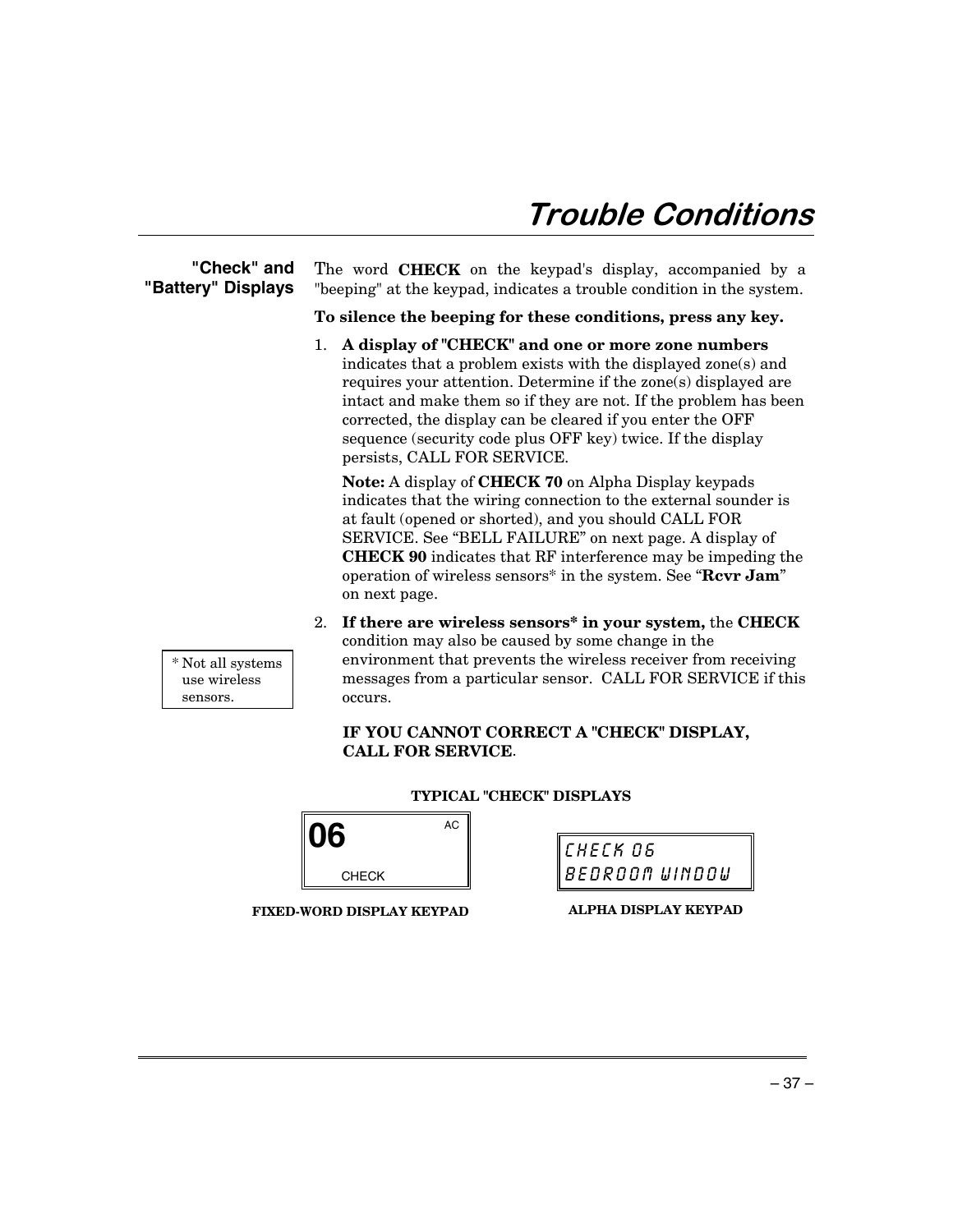## Trouble Conditions (Continued)

Words or letters in parentheses  $(\phantom{a})$  are those that are displayed on Alpha Display keypads.

| <b>Other Trouble</b><br><b>Displays</b>                                                                                                                           | <b>COMM. FAILURE</b><br>(or FC)                                        | Indicates that a failure has occurred in<br>the telephone communication portion of<br>your system.<br>CALL FOR SERVICE.                                                                                                                                                                                                                                    |
|-------------------------------------------------------------------------------------------------------------------------------------------------------------------|------------------------------------------------------------------------|------------------------------------------------------------------------------------------------------------------------------------------------------------------------------------------------------------------------------------------------------------------------------------------------------------------------------------------------------------|
| Any "beeping" that<br>accompanies a trouble<br>display can be stopped<br>by depressing any key<br>on the keypad or by<br>entering an OFF<br>sequence (code + OFF) | <b>SYSTEM LO BAT</b><br>(or <b>BAT</b> with no<br>zone No.)            | Indicates that a low system battery<br>condition exists. Display is<br>accompanied by "beeping"* at the<br>keypad. If this condition persists for<br>more than one day (with AC present),<br>CALL FOR SERVICE.                                                                                                                                             |
| ** Not all systems use<br>wireless sensors.                                                                                                                       | <b>LO BAT</b><br>+ zone descriptor<br>(or <b>BAT</b> with<br>zone No.) | Indicates that there is a low battery<br>condition in the wireless transmitter**<br>number displayed (00 is RF keypad).<br>Accompanied by a single "beep"* (about<br>once every 40 seconds) at the keypad.<br>Either replace the battery yourself, or<br>CALL FOR SERVICE. If the battery is<br>not replaced within 30 days, a CHECK<br>display may occur. |
|                                                                                                                                                                   | <b>Revr Jam</b><br>$(or$ CHECK $90)$                                   | Wireless part of the system is experiencing<br>RF interference which may impede<br>reception from wireless sensors.**                                                                                                                                                                                                                                      |
|                                                                                                                                                                   | <b>MODEM COMM</b><br>(or CC)                                           | Indicates that the control is on-line with<br>the Central Monitoring Station's remote<br>computer.<br>The control will not operate while on-line.<br>Wait a few minutes - the display should<br>disappear.                                                                                                                                                 |
|                                                                                                                                                                   | <b>BELL FAILURE</b><br>$(or$ CHECK $70)$                               | Indicates that the wiring connection to<br>the external sounder is at fault (open or<br>shorted). Accompanied by "beeping" at<br>the keypad. CALL FOR SERVICE.                                                                                                                                                                                             |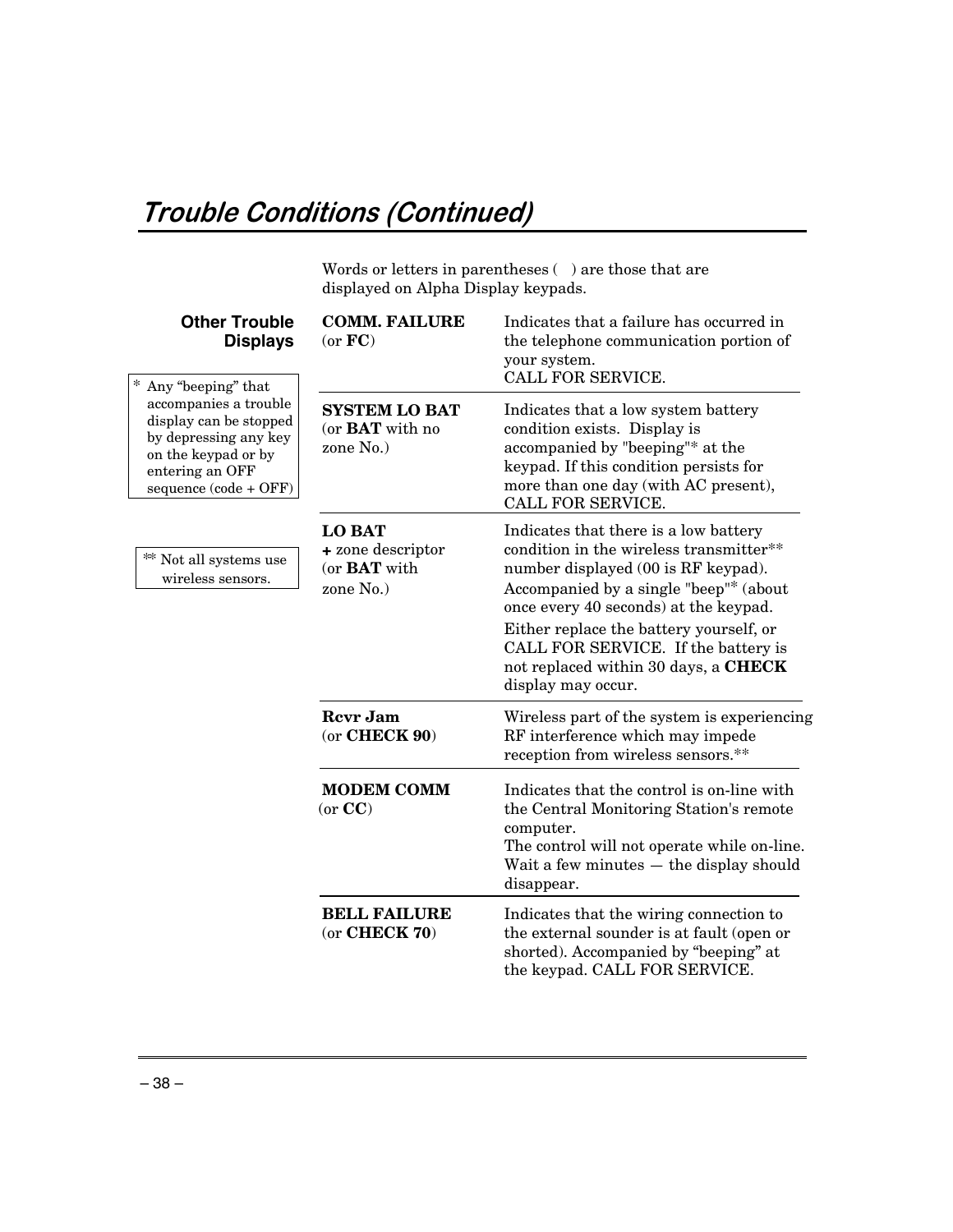## Trouble Conditions (Continued)

| Other Trouble<br><b>Displays</b><br>(Continued) | <b>AC LOSS</b><br>(or NO AC)          | The system is operating on battery power<br>only due to an AC power failure.<br>If only some lights are out on the premises,<br>check circuit breakers and fuses and<br>reset or replace as necessary.<br>If AC power cannot be restored and a<br>"low system battery" message appears<br>(see previous page), <b>CALL FOR</b><br><b>SERVICE.</b> |
|-------------------------------------------------|---------------------------------------|---------------------------------------------------------------------------------------------------------------------------------------------------------------------------------------------------------------------------------------------------------------------------------------------------------------------------------------------------|
|                                                 | <b>Busy-Standby</b><br>$(or \, dI)$   | If this message remains displayed for more<br>than 1 minute, system is disabled. <b>CALL</b><br>FOR SERVICE.                                                                                                                                                                                                                                      |
|                                                 | <b>OPEN CIRCUIT</b><br>(or OC)        | The keypad is not receiving signals from<br>the control. CALL FOR SERVICE.                                                                                                                                                                                                                                                                        |
|                                                 | Long Rng Trbl<br>(or bF)              | If part of your system, back-up Long<br>Range Radio communication has failed.<br>CALL FOR SERVICE.                                                                                                                                                                                                                                                |
|                                                 | <b>TELCO FAULT</b><br>$(or$ CHECK 94) | The telephone line has a problem.<br>CALL FOR SERVICE.                                                                                                                                                                                                                                                                                            |

**Total Power Failure If there is no keypad display at all, and the READY indicator is not lit,** operating power (from AC and back-up battery) for the system has stopped and the system is inoperative. **CALL FOR SERVICE.** 

### **In The Event Of Telephone Operational Problems**

In the event of telephone operational problems, disconnect the control from the phone line by removing the plug from the phone wall jack. We recommend that your installer demonstrate this disconnection on installation of the system. Do not attempt to disconnect the phone connection inside the control. Doing so will result in the loss of your phone lines. If the regular phones work correctly after the control has been disconnected from the phone wall jack, the control has a problem and you should immediately call for service. If upon disconnection of the control, there is still a problem on the phone line, notify the Telephone Company that they have a problem and request prompt phone repair service. The user may not under any circumstances attempt any service or repairs to the security system. Repairs must be made only by authorized service (see the LIMITED WARRANTY statement for information on how to obtain service).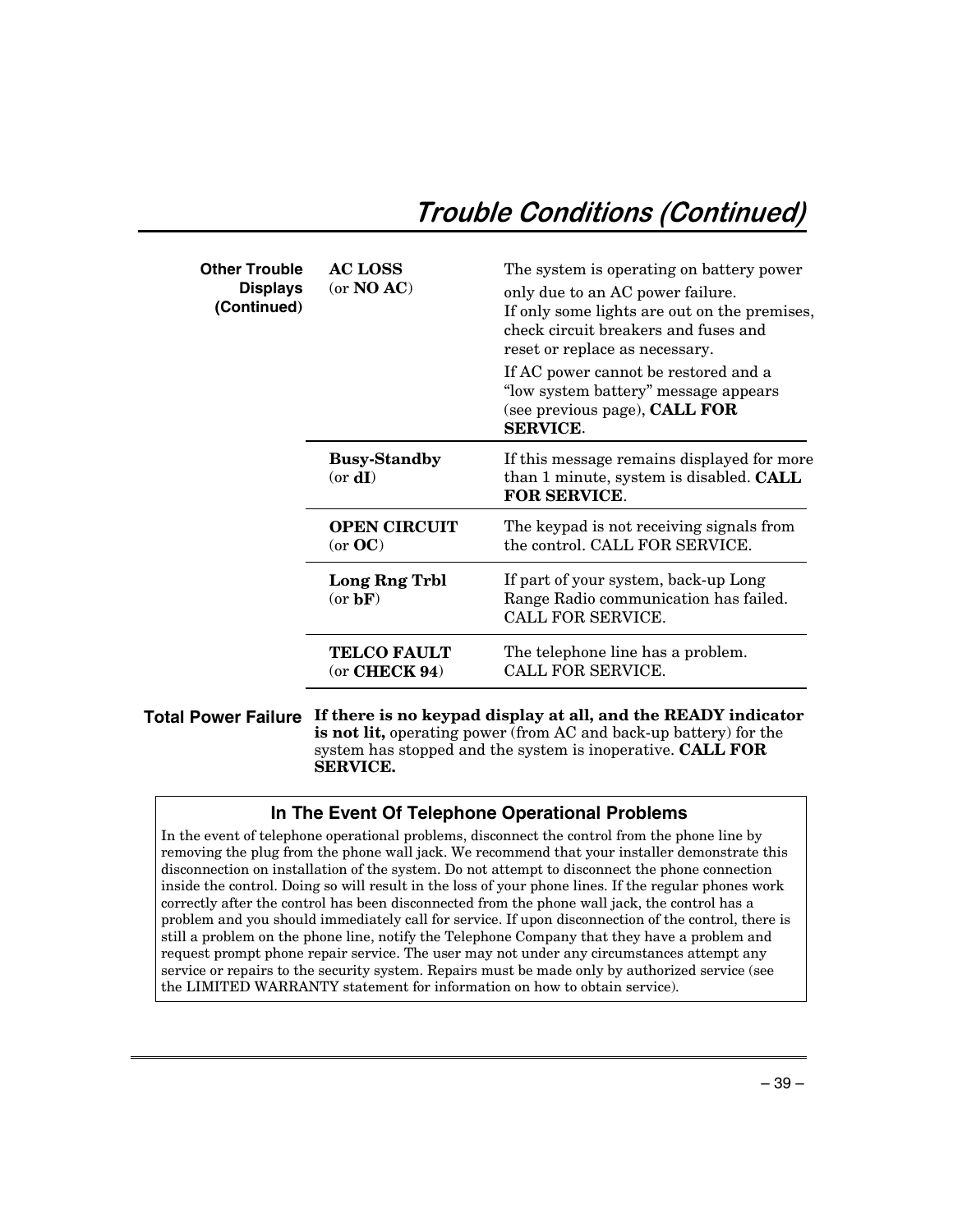## **Maintaining Your System**

#### **Taking Care of Your System**

The components of your security system are designed to be as maintenance-free as possible. However, to make sure that your system is in reliable working condition, do the following:

- 1. Test your system weekly.
- 2. Test your system after any alarm occurs.

### **Silencing Low Battery Warning Tones at the Keypad**

You can silence the keypad's warning tones by pressing the OFF key**,** but the keypad's low battery message display will remain on as a reminder that you have a low battery condition in one or more of your wireless sensors. When you replace the weak battery with a fresh one, the sensor sends a "good battery" signal to the control as soon as the sensor is activated (opening/closing of door, window, etc.), causing the low battery display to turn off. If the sensor is not activated, the display will automatically clear within approximately 1 hour.

#### **Replacing Batteries in Wireless Sensors**

Wireless sensors may not have been used in your security system

**IMPORTANT:**  Use only batteries recommended by your installer as replacement.

Each wireless sensor in your system has a 9-volt or 3-volt battery. The system detects a low battery in wireless sensors, including smoke detectors, the personal emergency transmitter, and the portable wireless keypad and displays a low battery message\*. (A low battery in a portable wireless keypad is detected as soon as one of its keys is pressed, and displayed as **00**.). Battery-operated smoke detectors with a low battery also emit a single "chirp" sound approximately once every 20–30 seconds.

Alkaline batteries provide a minimum of 1 year of operation, and in most units and applications, provide 2–4 years of service. 3-volt lithium batteries provide up to 4 or more years of operation. Actual battery life will depend on the environment in which the sensor is used, the number of signals that the transmitter in the sensor has had to send, and the specific type of sensor. Factors such as humidity, high or low temperatures or large swings in temperature, may all lead to the reduction of actual battery life in an installation.

\* The low battery message comes on as a warning that battery replacement in indicated sensor(s) is due within 30 days. In the meantime, a sensor causing a low battery indication is still fully operational.

- **Routine Care •** Treat the components of your security system as you would any other electrical equipment. Do not slam sensor-protected doors or windows.
	- **•** Keep dust from accumulating on the keypad and all protective sensors, particularly on motion sensors and smoke detectors.
	- **•** The keypad and sensors should be cleaned carefully with a dry soft cloth. **Do not spray water or any other fluid on the units.**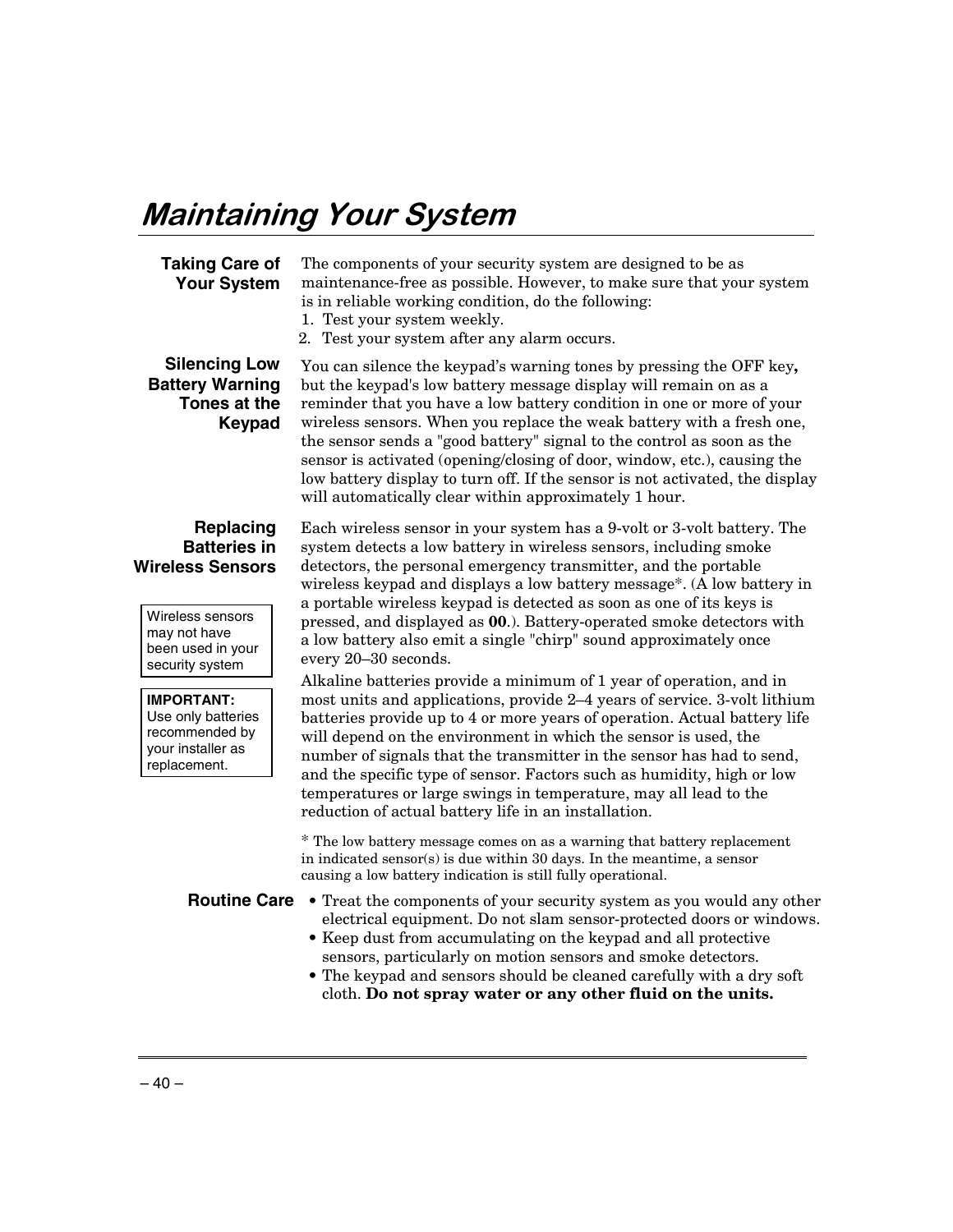## Fire Alarm System (If Installed)

## **THIS SECTION APPLIES ONLY TO RESIDENTIAL SYSTEMS**

| General                                                                   | Your fire alarm system (if installed) is on 24 hours a day, for<br>continuous protection. In the event of an emergency, the strategically<br>located smoke and heat detectors will sound their alarms and<br>automatically send signals to your system, triggering a loud,<br>interrupted pulsed sound* from the Keypad(s) and any external<br>sounders. A FIRE message will appear at your Keypad and remain on<br>until you silence the alarm (see below for silencing fire alarms).<br>*Temporal pulse sounding is produced for Fire alarms, as follows:<br>3 pulses-pause-3 pulses-pause-3 pulses-pause, repeated. |  |  |  |  |
|---------------------------------------------------------------------------|------------------------------------------------------------------------------------------------------------------------------------------------------------------------------------------------------------------------------------------------------------------------------------------------------------------------------------------------------------------------------------------------------------------------------------------------------------------------------------------------------------------------------------------------------------------------------------------------------------------------|--|--|--|--|
|                                                                           | TYPICAL FIRE EMERGENCY DISPLAYS                                                                                                                                                                                                                                                                                                                                                                                                                                                                                                                                                                                        |  |  |  |  |
|                                                                           | AC<br>FIRE 01 MASTER<br>BEDROOM<br>FIRF                                                                                                                                                                                                                                                                                                                                                                                                                                                                                                                                                                                |  |  |  |  |
| Silencing<br><b>Fire Alarms and</b><br><b>Clearing Memory</b><br>of Alarm | <b>FIXED-WORD KEYPAD</b><br>ALPHA DISPLAY KEYPAD<br>You can silence the alarm at any time by pressing the OFF key (the<br>1.<br>security code is not needed to silence fire alarms). To clear the<br>display, enter your code and press the OFF key again (to clear<br>Memory of Alarm).                                                                                                                                                                                                                                                                                                                               |  |  |  |  |
|                                                                           | If the Keypad's FIRE display does not clear after the second OFF<br>sequence, smoke detectors may still be responding to smoke or heat<br>producing objects in their vicinity. Investigate, and should this be<br>the case, eliminate the source of heat or smoke.                                                                                                                                                                                                                                                                                                                                                     |  |  |  |  |
|                                                                           | 3. If this does not remedy the problem, there may still be smoke in the<br>detector. Clear it by fanning the detector for about 30 seconds.<br>When the problem has been corrected, clear the display by<br>entering your code and pressing the OFF key.                                                                                                                                                                                                                                                                                                                                                               |  |  |  |  |
| <b>Smoke Detector</b><br><b>Reset</b>                                     | Depending on the type of smoke detectors in your system, it may be<br>necessary to "reset" the smoke detectors after a fire alarm has been<br>turned off. Check with your installer. This "reset" is accomplished at a<br>keypad, as follows:                                                                                                                                                                                                                                                                                                                                                                          |  |  |  |  |
|                                                                           | Enter User Code*, then press the [1] key (* except "arm only" user).                                                                                                                                                                                                                                                                                                                                                                                                                                                                                                                                                   |  |  |  |  |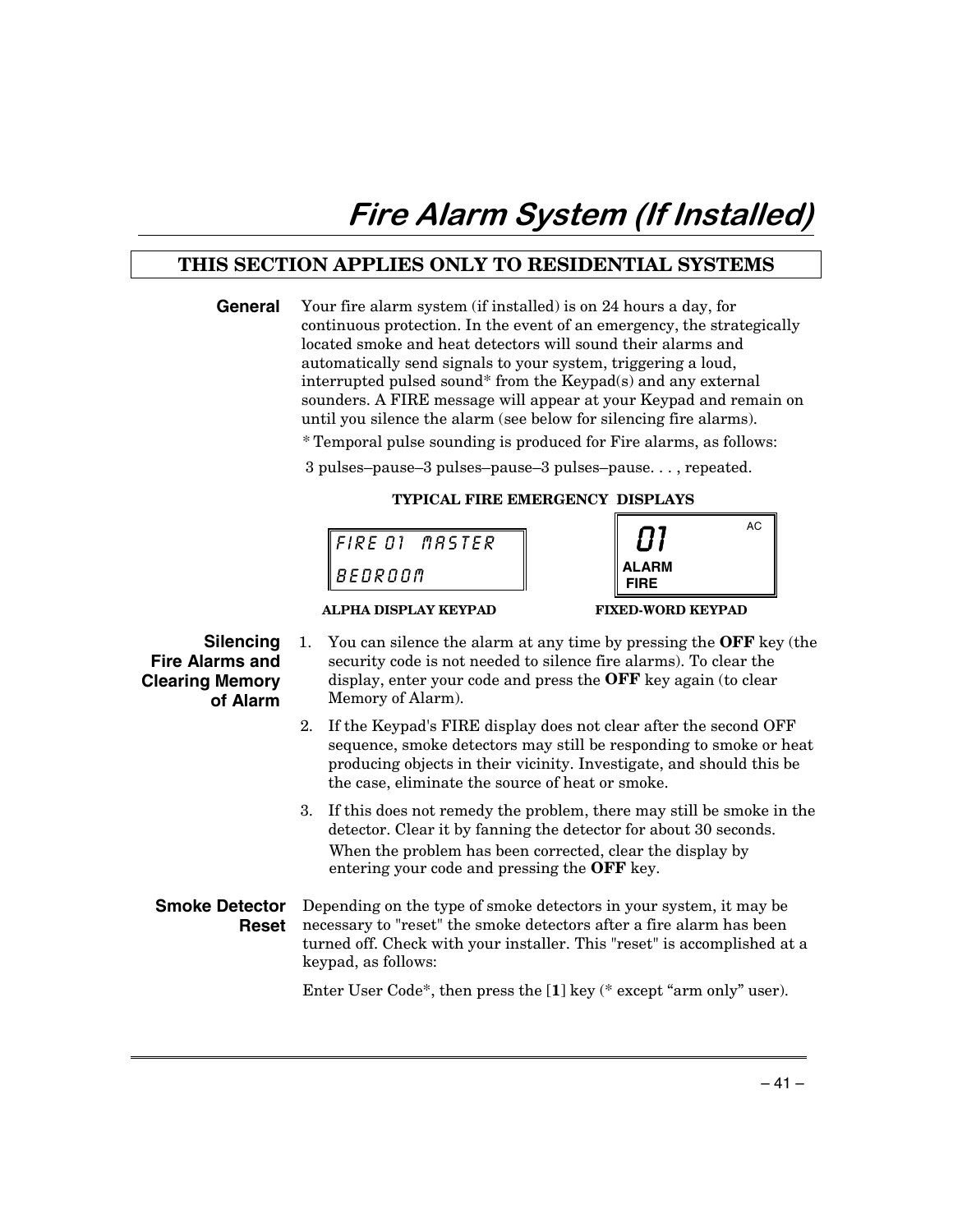## Fire Alarm System (Continued)

## **THIS SECTION APPLIES ONLY TO RESIDENTIAL SYSTEMS**

| <b>Manually</b><br>1.<br>Initiating<br>a Fire Alarm                       | Should you become aware of a fire emergency before your smoke or<br>heat detectors sense the problem, go to your nearest keypad and<br>manually initiate an alarm by pressing the panic key assigned for<br>FIRE emergency for 2 seconds. If a key pair has been assigned for<br>fire, press both keys at the same time. See the Using the Panic Keys<br>section below for further details.                                                                                                                                               |  |  |  |
|---------------------------------------------------------------------------|-------------------------------------------------------------------------------------------------------------------------------------------------------------------------------------------------------------------------------------------------------------------------------------------------------------------------------------------------------------------------------------------------------------------------------------------------------------------------------------------------------------------------------------------|--|--|--|
| 2.                                                                        | Evacuate all occupants from the premises.                                                                                                                                                                                                                                                                                                                                                                                                                                                                                                 |  |  |  |
| 3.                                                                        | If flames and/or smoke are present, leave the premises and notify<br>your local Fire Department immediately.                                                                                                                                                                                                                                                                                                                                                                                                                              |  |  |  |
| 4.                                                                        | If no flames or smoke are apparent, investigate the cause of the<br>alarm. The zone number(s) of the zone(s) in an alarm condition will<br>be displayed at the keypad.                                                                                                                                                                                                                                                                                                                                                                    |  |  |  |
| <b>Using the Panic</b><br>Key(s) Assigned<br>for FIRE<br><b>Emergency</b> | A key or key pair may have been assigned for manually initiating a<br>FIRE alarm. See the <i>Panic Keys</i> section for key assignments.<br>For convenience, indicate the key or key pair assigned for fire below.<br><b>Individual Keys</b><br>B<br>$\mathbf C$<br>A<br>Press the individual key assigned for fire for 2<br>seconds.<br><b>OR</b><br><b>Key Pairs</b><br>$*$ READY<br>$1$ off<br>and<br>#<br>$\ast$<br>and<br><b>READY</b><br>Press the key pair assigned<br>#<br>3 <sub>STAY</sub><br>and<br>for fire at the same time. |  |  |  |
|                                                                           | DISPLAYS FOLLOWING MANUAL INITIATION OF A FIRE ALARM                                                                                                                                                                                                                                                                                                                                                                                                                                                                                      |  |  |  |
|                                                                           | AC<br><b>FIRE 95</b><br>AL ARM<br>FIRF<br>ALPHA DISPLAY KEYPAD<br><b>FIXED-WORD KEYPAD</b>                                                                                                                                                                                                                                                                                                                                                                                                                                                |  |  |  |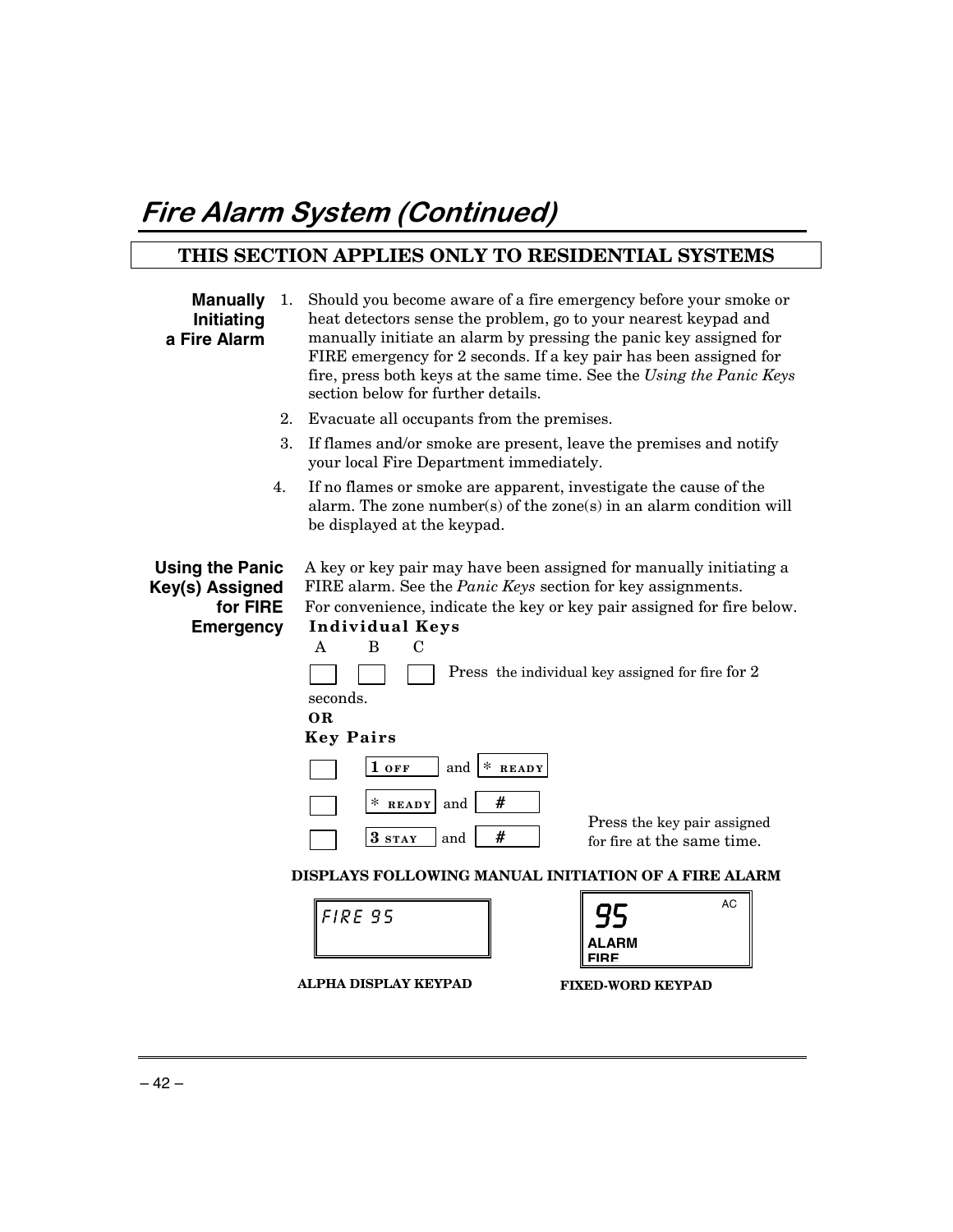### **THIS SECTION APPLIES ONLY TO RESIDENTIAL SYSTEMS**

## National Fire Protection Association Recommendations on Smoke Detectors

With regard to the number and placement of smoke/heat detectors, we subscribe to the recommendations contained in the National Fire Protection Association's National Fire Alarm Code (NFPA 72) noted below.

Early warning fire detection is best achieved by the installation of fire detection equipment in all rooms and areas of the household as follows: A smoke detector installed outside of each separate sleeping area, in the immediate vicinity of the bedrooms and on each additional story of the family living unit, including basements and excluding crawl spaces and unfinished attics.

In addition, the NFPA recommends that you install heat or smoke detectors in the living room, dining room, bedroom(s), kitchen, hallway(s), attic, furnace room, utility and storage rooms, basements and attached garages.

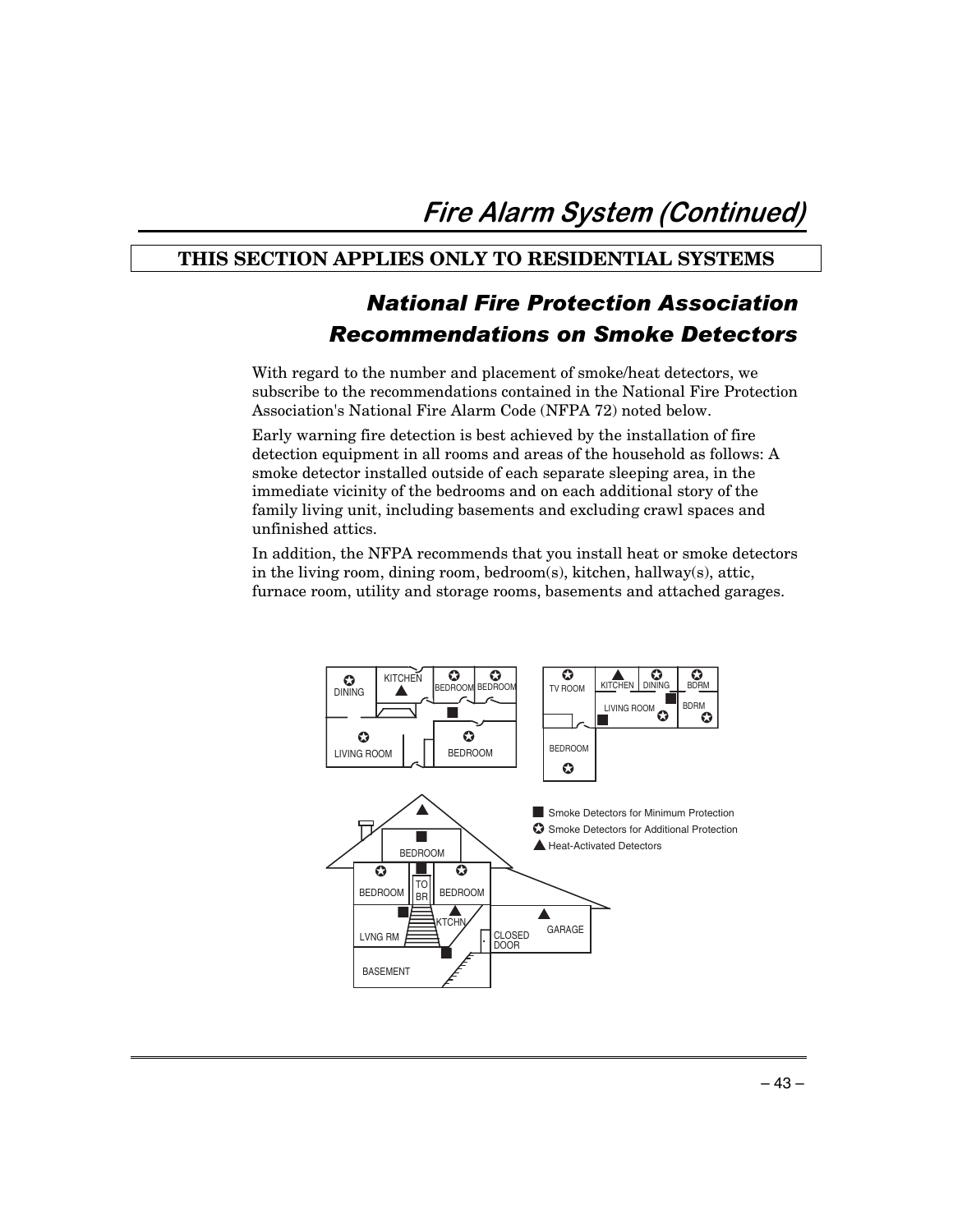## Fire Alarm System (Continued)

## **THIS SECTION APPLIES ONLY TO RESIDENTIAL SYSTEMS**

## **Emergency Evacuation**



Establish and regularly practice a plan of escape in the event of fire. The following steps are recommended by the National Fire Protection Association:

- 1. Position your detector or your interior and/or exterior sounders so that they can be heard by all occupants.
- 2. Determine two means of escape from each room. One path of escape should lead to the door that permits normal exit from the building. The other may be a window, should your path be impassable. Station an escape ladder at such windows if there is a long drop to the ground.
- 3. Sketch a floor plan of the building. Show windows, doors, stairs and rooftops that can be used to escape. Indicate escape routes for each room. Keep these routes free from obstruction and post copies of the escape routes in every room.
- 4. Assure that all bedroom doors are shut while you are asleep. This will prevent deadly smoke from entering while you escape.
- 5. Try the door. If the door is hot, check your alternate escape route. If the door is cool, open it cautiously. Be prepared to slam the door if smoke or heat rushes in.
- 6. When smoke is present, crawl on the ground. Do not walk upright, since smoke rises and may overcome you. Clearer air is near the floor.
- 7. Escape quickly; don't panic.
- 8. Establish a common meeting place outdoors, away from your house, where everyone can meet and then take steps to contact the authorities and account for those missing. Choose someone to assure that nobody returns to the house — many die going back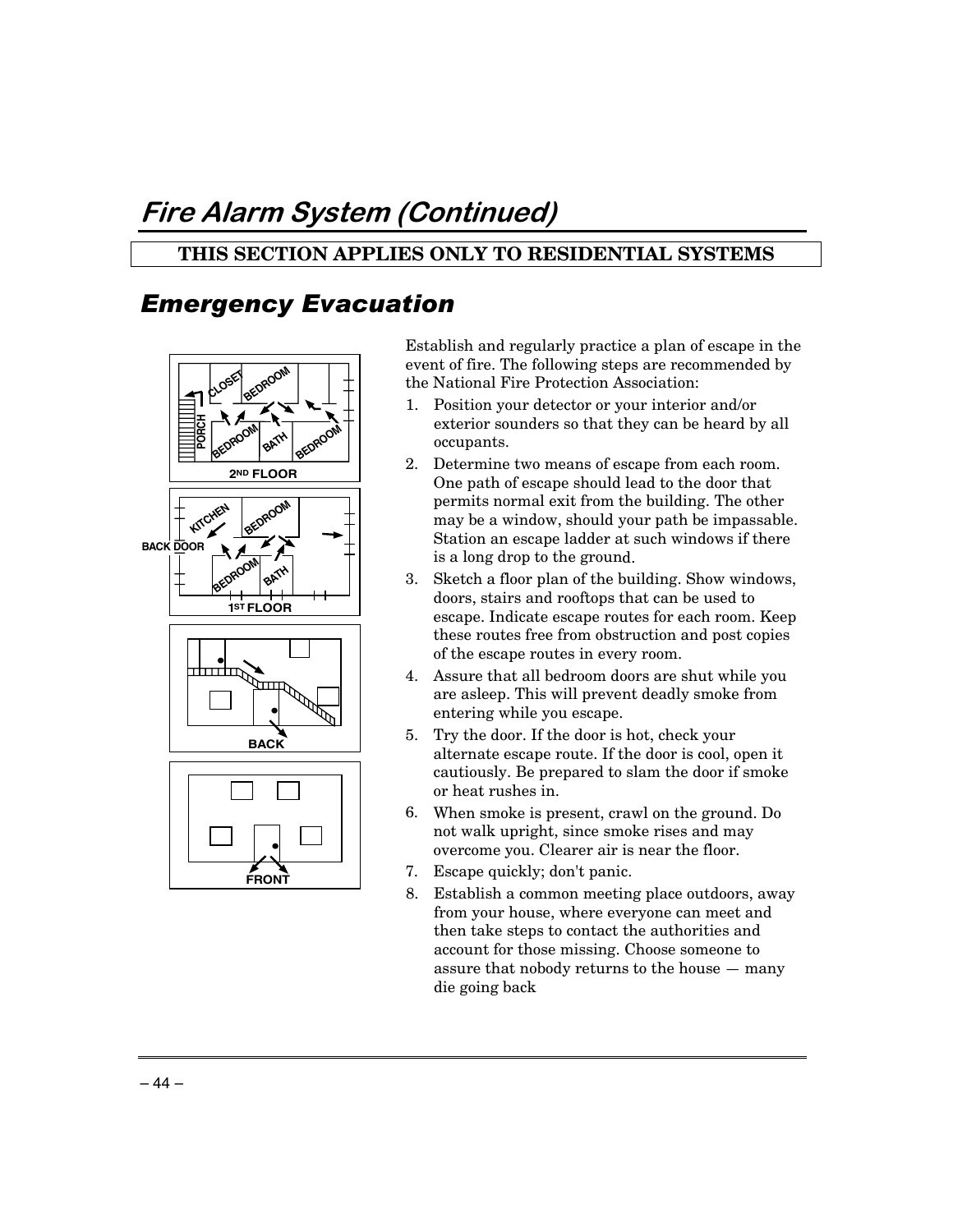## **Quick Guide to Basic System Functions**

| <b>FUNCTION</b>                                           | <b>PROCEDURE</b>                                                                                                                     | <b>COMMENTS</b>                                                                                                                                                       |
|-----------------------------------------------------------|--------------------------------------------------------------------------------------------------------------------------------------|-----------------------------------------------------------------------------------------------------------------------------------------------------------------------|
| <b>Check Zones</b>                                        | Press READY key.                                                                                                                     | View faulted zones when system not<br>ready.                                                                                                                          |
| Arm System                                                | Enter code. Press arming key desired:<br>(AWAY, STAY, NIGHT-STAY,<br>MAXIMUM, INSTANT)                                               | Arms system in mode selected.                                                                                                                                         |
| <b>Quick Arm</b><br>(if programmed)                       | Press #. Press arming key desired:<br>(AWAY, STAY, MAXIMUM, INSTANT)                                                                 | Arms system in mode selected, quickly<br>and without use of a code.                                                                                                   |
| <b>Bypass Zone(s)</b>                                     | Enter code. Press BYPASS key.<br>Enter zone number(s) to be bypassed<br>(use 2-digit entries).                                       | Bypassed zones are unprotected and<br>will not cause an alarm if violated.                                                                                            |
| <b>Quick Bypass</b><br>(if programmed)                    | Enter code. Press BYPASS key + [#].                                                                                                  | Bypasses all faulted zones<br>automatically.                                                                                                                          |
| <b>Silence Sounders</b><br><b>Burglary:</b>               | Enter code. Press OFF key.                                                                                                           | Also disarms system. Memory of alarm<br>remains until cleared.                                                                                                        |
| <b>Fire:</b><br>"Check":                                  | Press OFF key.                                                                                                                       | Memory of Alarm remains until cleared.                                                                                                                                |
|                                                           | Press any key.                                                                                                                       | Determine cause.                                                                                                                                                      |
| <b>Disarm System</b>                                      | Enter code. Press OFF key.                                                                                                           | Also silences sounders. Memory of<br>alarm remains until cleared.                                                                                                     |
| <b>Clear Alarm</b><br><b>Memory</b>                       | After disarming, enter code again.<br>Press OFF key again.                                                                           | Keypad beeps rapidly on entry if alarm<br>has occurred while absent. Alarm<br>display will remain upon disarming<br>until cleared.                                    |
| Duress (if active<br>and connected to<br>Central Station) | Arm or disarm "normally", but<br>use your 4-digit Duress code to do so.                                                              | Performs desired action and sends<br>silent alarm to Central Station.                                                                                                 |
| <b>Panic Alarms</b><br>(as programmed)                    | Press key [A], [B], or [C] for at least 2<br>seconds or press and hold designated key<br>pairs: [1]+[*], or [*] + [#], or [3] + [#]. | See the Panic Keys section for<br>emergency functions programmed for<br>your system. Note: Keys "A", "B", and<br>"C" may have been programmed for<br>other functions. |
| <b>Chime Mode</b>                                         | To turn ON or OFF: Enter code. Press<br>CHIME key.                                                                                   | The keypad will sound if doors or<br>windows are violated while system is<br>disarmed and chime mode is ON.                                                           |
| <b>Test Mode</b>                                          | To turn ON: Enter code. Press TEST key.<br>To turn OFF: Enter code. Press OFF key.                                                   | Tests alarm sounder and allows sensors<br>to be tested.                                                                                                               |
| <b>Phone Access</b><br>if applicable                      | Consult Phone Access User's Guide that<br>accompanies the Phone Module.                                                              | Permits system access remotely, via<br>Touch-tone phone.                                                                                                              |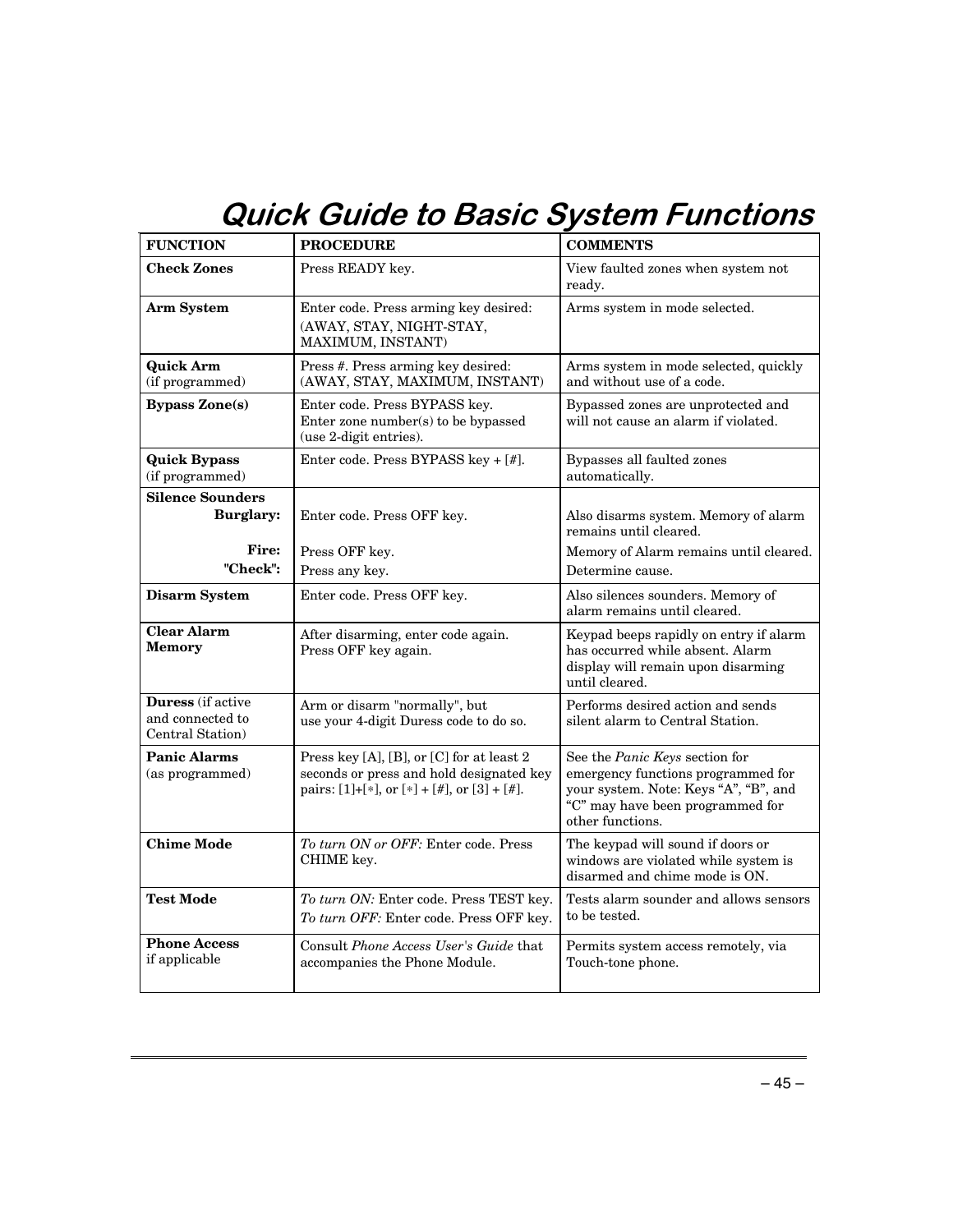## **Summary of Audible/Visual Notifications**

| <b>SOUND</b>                        | <b>CAUSE</b>                                   | <b>DISPLAY</b>                                                                                                                                          |
|-------------------------------------|------------------------------------------------|---------------------------------------------------------------------------------------------------------------------------------------------------------|
| LOUD,<br>INTERRUPTED*               | FIRE ALARM                                     | FIRE is displayed; zone number of zone in<br>alarm is displayed. If a fire alarm is manually                                                            |
| Keypad & Ext.                       |                                                | activated, zone number 95 will be displayed.                                                                                                            |
| LOUD,                               | <b>BURGLARY/AUDIBLE</b>                        | ALARM is displayed. Zone number of zone in                                                                                                              |
| CONTINUOUS*                         | <b>EMERGENCY ALARM</b>                         | alarm is also displayed.                                                                                                                                |
| Keypad & Ext.                       |                                                |                                                                                                                                                         |
| <b>ONE SHORT BEEP</b>               | a. SYSTEM DISARM                               | a. READY indicator light comes on.                                                                                                                      |
| (not repeated)<br>Keypad only       | b. SYSTEM ARMING ATTEMPT<br>WITH AN OPEN ZONE. | b. Number of the open protection zone displayed.                                                                                                        |
|                                     | c. BYPASS VERIFY                               | c. Zone numbers of the bypassed protection<br>zones are displayed (one beep is heard for<br>each zone displayed). Subsequently, BYPASS<br>is displayed. |
| <b>ONE SHORT BEEP</b>               | a. SYSTEM IS IN TEST MODE                      | a. Opened zone numbers will appear.                                                                                                                     |
| (once every 40 secs)<br>Keypad only | b. LOW BATTERY AT A<br><b>TRANSMITTER</b>      | b. BAT displayed with zone number of<br>transmitter.                                                                                                    |
| <b>TWO SHORT BEEPS</b>              | ARM AWAY or MAXIMUM                            | AWAY is displayed. Red ARMED indicator is lit.                                                                                                          |
| Keypad only                         |                                                |                                                                                                                                                         |
| THREE SHORT<br><b>BEEPS</b>         | a. ARM STAY, NIGHT-STAY, OR<br><b>INSTANT</b>  | a. STAY or INSTANT is displayed. Red<br>ARMED indicator is lit.                                                                                         |
| Keypad only                         | b. ZONE OPENED WITH<br>SYSTEM IN CHIME MODE.   | b. CHIME displayed; zone number of open<br>protection zone will be displayed if the $[\ast]$<br>key is pressed.                                         |
| <b>RAPID BEEPING</b><br>Keypad only | a. TROUBLE                                     | a. CHECK displayed. Zone number of troubled<br>protection zone is displayed.                                                                            |
|                                     | <b>b. MEMORY OF ALARM</b>                      | b. FIRE or ALARM is displayed; zone number<br>of zone in alarm is displayed                                                                             |
|                                     | c. SYSTEM LOW BATTERY                          | c. BAT displayed with no zone ID number.                                                                                                                |
|                                     | d. EXT. SOUNDER WIRING FAIL                    | d. CHECK 70 is displayed.                                                                                                                               |
| <b>SLOW BEEPING</b>                 | a. EXIT DELAY WARNING                          | a. AWAY is displayed.                                                                                                                                   |
| Keypad only                         | b. ENTRY DELAY WARNING                         | b. Exceeding the entry delay time without<br>disarming causes alarm.                                                                                    |

## **Fixed-Word Display Keypads**

\* If a bell is used as external sounder, fire alarm is *pulsed ring;* burglary/audible emergency is *steady ring*.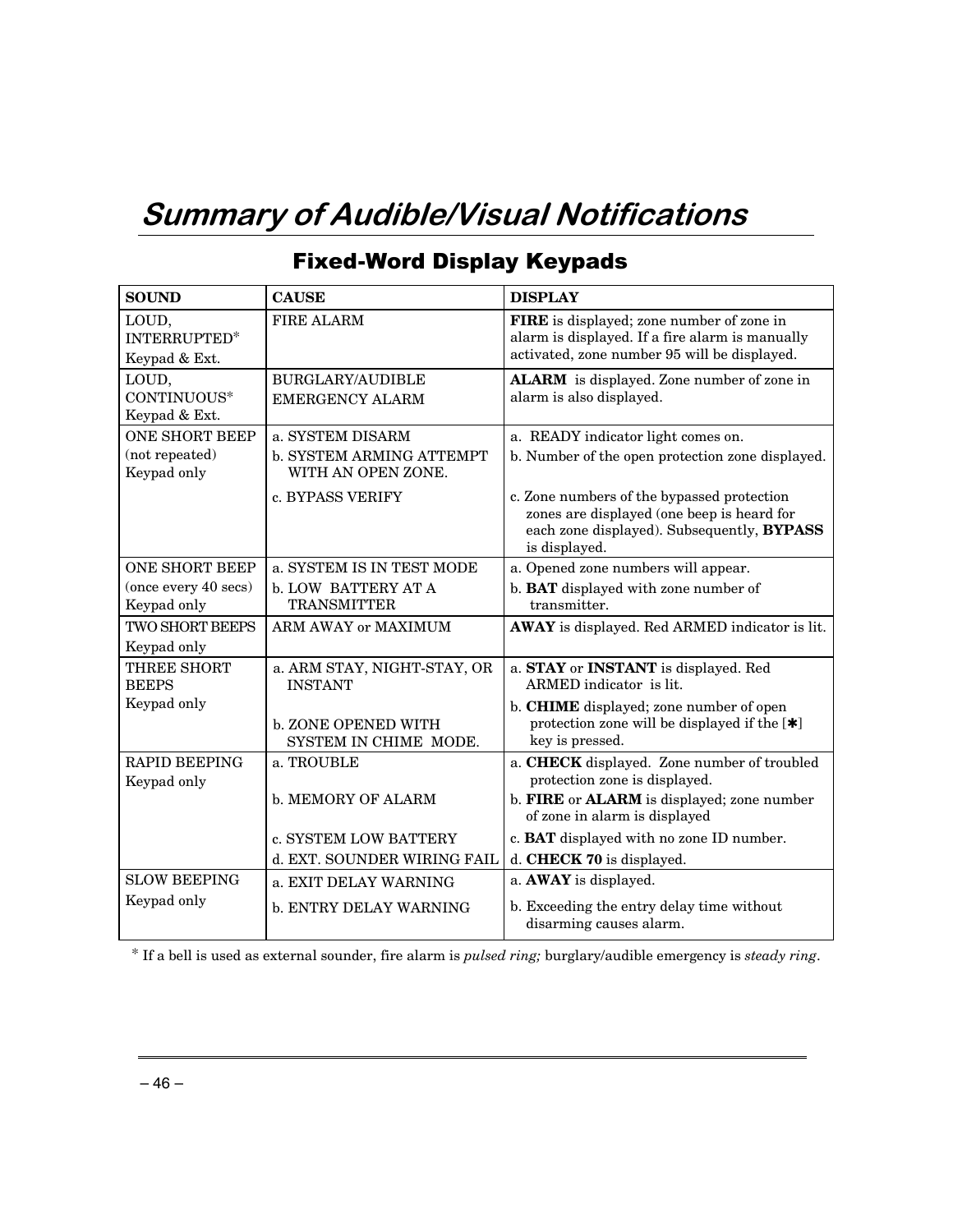## **Summary of Audible/Visual Notifications**

| <b>SOUND</b>                                  | <b>CAUSE</b>                                         | <b>DISPLAY</b>                                                                                                                                                                                |
|-----------------------------------------------|------------------------------------------------------|-----------------------------------------------------------------------------------------------------------------------------------------------------------------------------------------------|
| LOUD,<br><b>INTERRUPTED*</b><br>Keypad & Ext. | FIRE ALARM.                                          | FIRE is displayed; descriptor of zone in alarm is<br>displayed. If a fire alarm is manually activated, zone<br>number 95 will be displayed.                                                   |
| LOUD,<br>CONTINUOUS*<br>Keypad & Ext.         | <b>BURGLARY/AUDIBLE</b><br>EMERGENCY ALARM.          | ALARM is displayed. If programmed, descriptor of<br>zone in alarm is also displayed                                                                                                           |
| <b>ONE SHORT BEEP</b>                         | a. SYSTEM DISARM.                                    | a. DISARMED/READY TO ARM is displayed.                                                                                                                                                        |
| (not repeated)<br>Keypad only                 | <b>b. SYSTEM ARMING ATTEMPT</b><br>WITH AN OPENZONE. | b. Number and descriptor of open protection zone is<br>displayed.                                                                                                                             |
|                                               | c. BYPASS VERIFY.                                    | c. Numbers and descriptors of the bypassed zones<br>are displayed (One beep is heard for each<br>zone displayed). Subsequently, the following is<br>displayed: DISARMED BYPASS /Ready to Arm. |
| <b>ONE SHORT BEEP</b>                         | a. SYSTEM IS IN TEST MODE.                           | a. Opened Zone identifications will appear.                                                                                                                                                   |
| (once every 40 secs)<br>Keypad only           | b, LOW BATTERY AT A<br>TRANSMITTER.                  | b. LO BAT displayed with description of transmitter.                                                                                                                                          |
| <b>TWO SHORT BEEPS</b><br>Keypad only         | ARM AWAY or MAXIMUM.                                 | <b>ARMED AWAY or MAXIMUM</b> displayed. Red<br>ARMED indicator lit.                                                                                                                           |
| THREE SHORT<br><b>BEEPS</b>                   | a. ARM STAY, NIGHT-STAY,<br>OR INSTANT.              | a. ARMED STAY or ARMED INSTANT displayed.<br>Red ARMED indicator lit.                                                                                                                         |
| Keypad only                                   | b. ZONE OPENED WHILE<br>SYSTEM IS DISARMED.          | b. CHIME displayed, descriptor of open protection<br>zone will be displayed if the $[\ast]$ key is pressed.                                                                                   |
| <b>RAPID BEEPING</b><br>Keypad only           | a. TROUBLE.                                          | a. CHECK displayed. Descriptor of troubled<br>protection zone is displayed.                                                                                                                   |
|                                               | b. MEMORY OF ALARM.                                  | b. FIRE or ALARM is displayed; descriptor of zone<br>in alarm is displayed.                                                                                                                   |
|                                               | c. SYSTEM LOW BATTERY.                               | c. SYSTEM LO BAT displayed.                                                                                                                                                                   |
|                                               | d. EXT. SOUNDER WIRE FAIL.                           | d. BELL FAILURE is displayed.                                                                                                                                                                 |
| <b>SLOW BEEPING</b>                           | a. EXIT DELAY WARNING                                | a. ARMED AWAY OR MAXIMUM is displayed                                                                                                                                                         |
| Keypad only                                   | (if programmed).                                     | along with You May Exit Now.                                                                                                                                                                  |
|                                               | b. ENTRY DELAY WARNING.                              | b. DISARM SYSTEM OR ALARM WILL OCCUR<br>is displayed. Exceeding the delay time without<br>disarming causes an alarm.                                                                          |

## Alpha Display Keypads

\* If a bell is used as external sounder, fire alarm is *pulsed ring;* burglary/audible emergency is *steady ring*.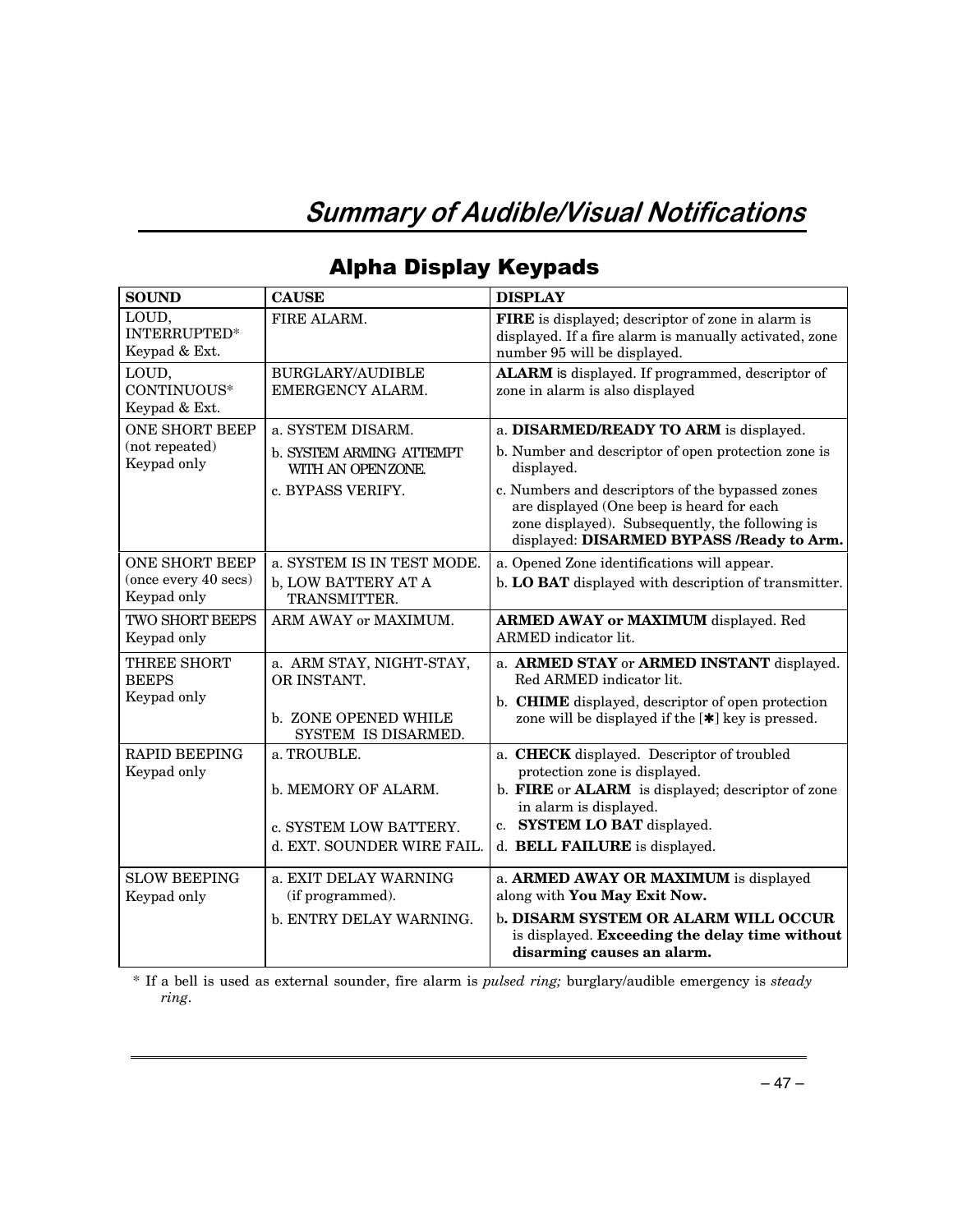## Regulatory Statements and Warnings

**NOTE: This is a "Grade A" Residential System** 

#### **RADIO FREQUENCY EMISSIONS**

#### **Federal Communications Commission (FCC) Part 15**

This device complies with part 15 of the FCC rules. Operation is subject to the following two conditions: (1) This device may not cause harmful interference, and (2) this device must accept any interference received, including interference that may cause undesired operation.

#### **Industry Canada**

This Class B digital apparatus complies with Canadian ICES-003. Cet Appareil numérique de la classe B est conforme à la norme NMB-003 du Canada.

## **TELEPHONE/MODEM INTERFACE**

#### **FCC Part 68**

This equipment complies with Part 68 of the FCC rules. On the front cover of this equipment is a label that contains the FCC registration number and Ringer Equivalence Number (REN). You must provide this information to the telephone company when requested.

This equipment uses the following USOC jack: RJ31X

This equipment may not be used on telephone-company-provided coin service. Connection to party lines is subject to state tariffs. This equipment is hearing-aid compatible.

#### **Industry Canada**

**NOTICE:** The Industry Canada Label identifies certified equipment. This certification means that the equipment meets telecommunications network protective, operational and safety requirements as prescribed in the appropriate Terminal Equipment Technical Requirements document(s). The Department does not guarantee the equipment will operate to the user's satisfaction.

Before installing this equipment, users should ensure that it is permissible to be connected to the facilities of the local telecommunications company. The equipment must also be installed using an acceptable method of connection. The customer should be aware that compliance with the above conditions may not prevent degradation of service in some situations.

Repairs to certified equipment should be coordinated by a representative designated by the supplier. Any repairs or alterations made by the user to this equipment, or equipment malfunctions, may give the telecommunications company to request the user to disconnect the equipment.

Users should ensure for their own protection that the electrical ground connections of the power utility, telephone lines and internal metallic water pipe system, if present, are connected together, This precaution may be particularly important in rural areas.

**Caution:** Users should not attempt to make such connections themselves but should contact appropriate electric inspection authority, or electrician, as appropriate.

#### **Ringer Equivalence Number Notice:**

The **Ringer Equivalence Number** (REN) assigned to each terminal device provides an indication of the maximum number of terminals allowed to be connected to a telephone interface. The termination on an interface may consist of any combination of devices subject only to the requirement that the sum of the Ringer Equivalence Numbers of all the devices does not exceed 5.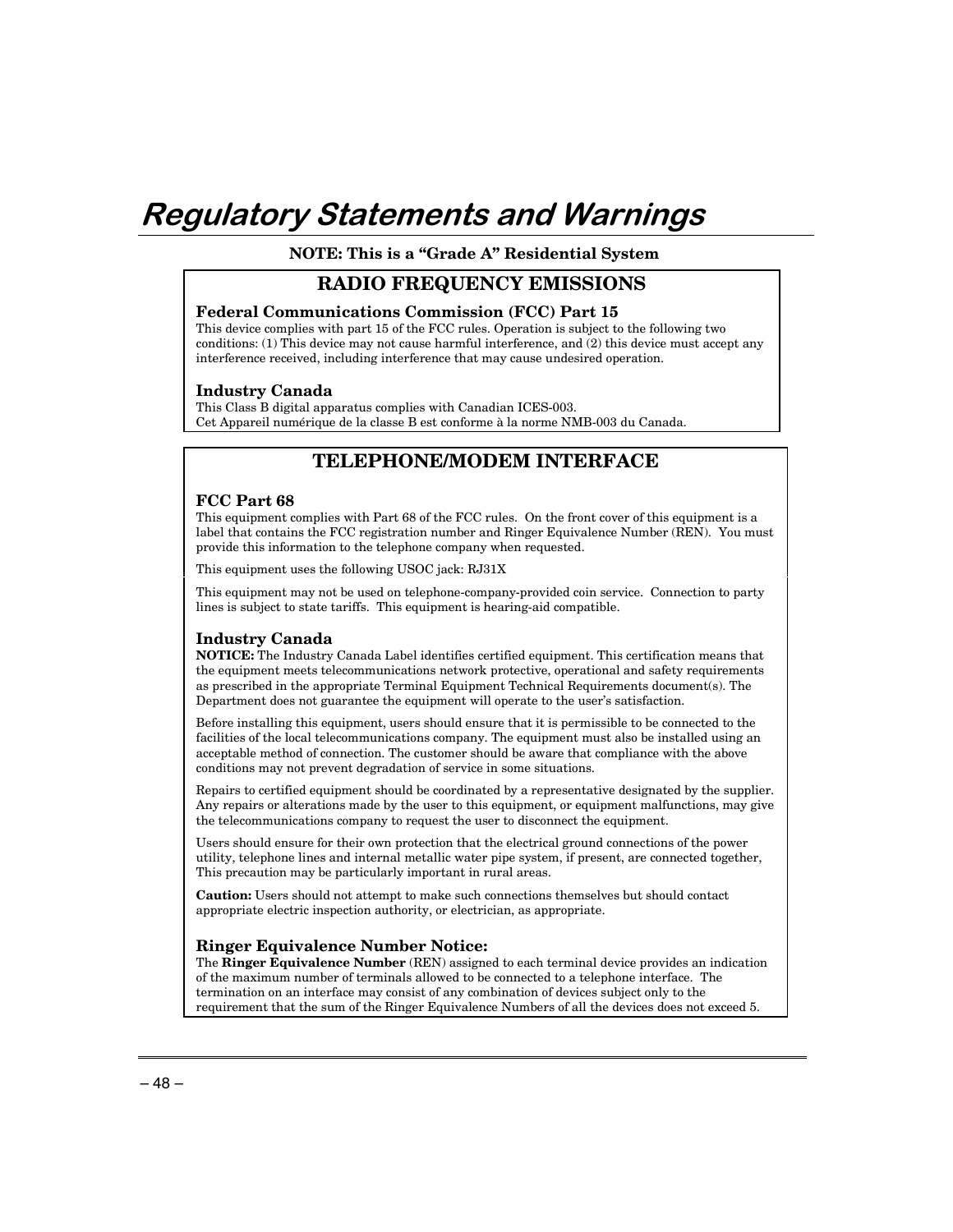#### **Industrie Canada**

**AVIS:** l'étiquette d'Industrie Canada identifie le matériel homologué. Cette étiquette certifie que le matériel est conforme aux normes de protection, d'exploitation et de sécurité des réseaux de télécommunications, comme le prescrivent les documents concernant les exigences techniques relatives au matériel terminal. Le Ministère n'assure toutefois pas que le matériel fonctionnera à la satisfaction de l'utilisateur.

Avant d'installer ce matériel, l'utilisateur doit s'assurer qu'il est permis de le raccorder aux installations de l'enterprise locale de télécommunication. Le matériel doit également être installé en suivant une méthode acceptée da raccordement. L'abonné ne doit pas oublier qu'il est possible que la conformité aux conditions énoncées ci-dessus n'empêche pas la dégradation du service dans certaines situations.

Les réparations de matériel nomologué doivent être coordonnées par un représentant désigné par le fournisseur. L'entreprise de télécommunications peut demander à l'utilisateur da débrancher un appareil à la suite de réparations ou de modifications effectuées par l'utilisateur ou à cause de mauvais fonctionnement.

Pour sa propre protection, l'utilisateur doit s'assurer que tous les fils de mise à la terre de la source d'energie électrique, de lignes téléphoniques et des canalisations d'eau métalliques, s'il y en a, sont raccordés ensemble. Cette précaution est particulièrement importante dans les régions rurales.

**Avertissement :** L'utilisateur ne doit pas tenter de faire ces raccordements lui-même; il doit avoir racours à un service d'inspection des installations électriques, ou à un électricien, selon le cas.

**AVIS : L'indice d'équivalence de la sonnerie** (IES) assigné à chaque dispositif terminal indique le nombre maximal de terminaux qui peuvent être raccordés à une interface. La terminaison d'une interface téléphonique peut consister en une combinaison de quelques dispositifs, à la seule condition que la somme d'indices d'équivalence de la sonnerie de tous les dispositifs n'excède pas 5.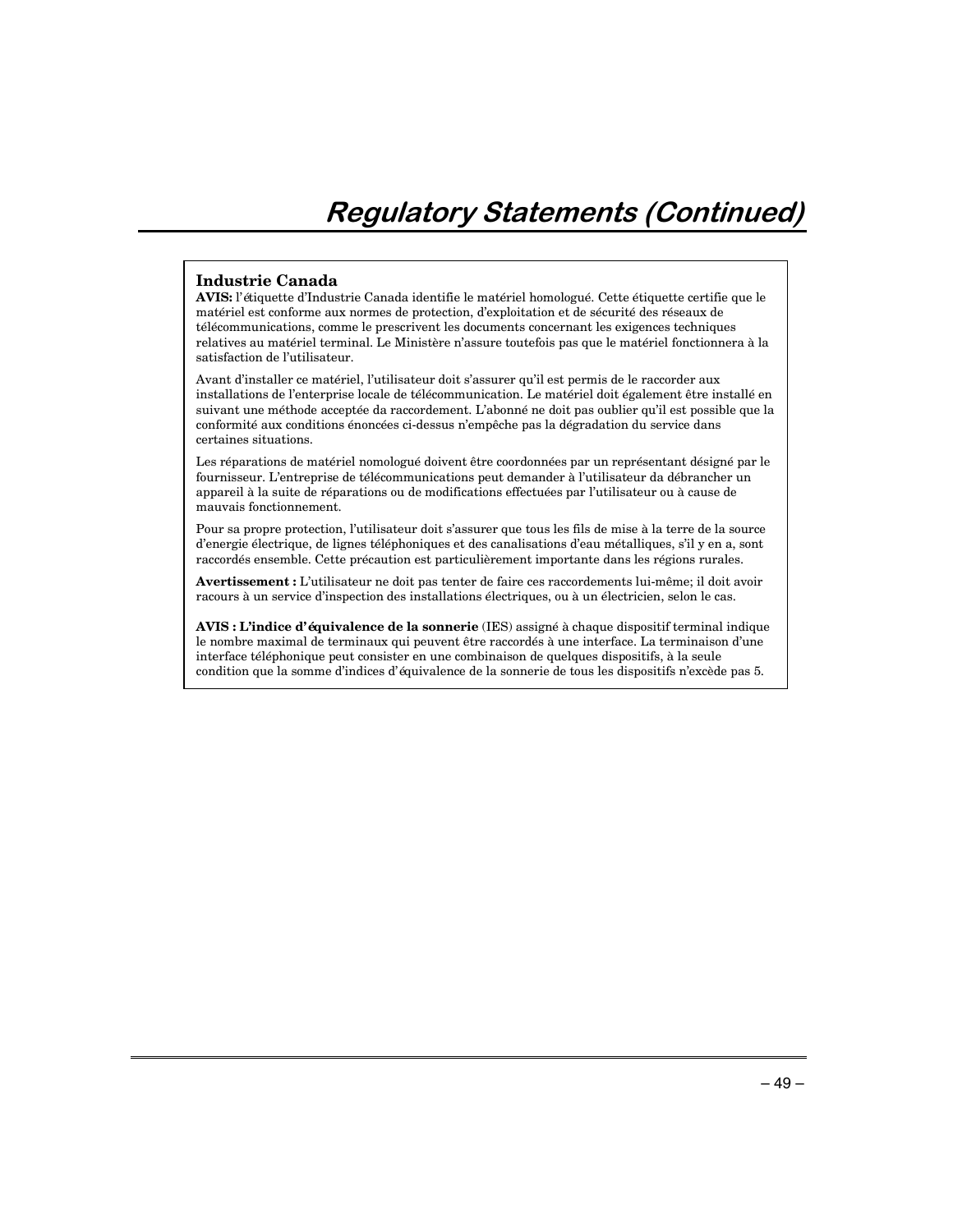## **Charts of Your System's Features**

| <b>Features</b>                              | <b>Comments</b>       |               |             |        |                       |
|----------------------------------------------|-----------------------|---------------|-------------|--------|-----------------------|
| Exit Delay                                   | Part. 1:              |               |             |        | Part. $2^{\dagger}$ : |
| Entry Delay 1                                |                       | Part. 1:      |             |        | Part. $2^{\dagger}$ : |
| Entry Delay 2                                | Part. 1:              |               |             |        | Part. $2^{\dagger}$ : |
| Night-Stay Zones                             | Zones:                |               |             |        |                       |
| Quick Arm                                    | yes<br>n <sub>0</sub> |               |             |        |                       |
| <b>Quick Bypass</b>                          | yes<br>n0             |               |             |        |                       |
| <b>Automatic Paging</b>                      | no<br>users:<br>yes   |               |             |        |                       |
| <b>Keyswitch Arming</b>                      |                       | Arm AWAY:     |             | steady | flash                 |
| (circle type of LED lighting)                |                       | Arm STAY:     |             | steady | flash                 |
| <b>Function Keys</b>                         | $\mathbf{A}$          | B             | $\mathbf C$ | D      | <b>Comments</b>       |
| • Single-Button Arming                       |                       |               |             |        |                       |
| • Step Arming                                |                       |               |             |        |                       |
| · Paging (see Paging chart)                  |                       |               |             |        |                       |
| • Time/Date Display                          |                       |               |             |        |                       |
| • Macro Key 1                                |                       |               |             |        |                       |
| • Macro Key 2                                |                       |               |             |        |                       |
| • Macro Key $3^{\dagger}$                    |                       |               |             |        |                       |
| • Macro Key $4^{\dagger}$                    |                       |               |             |        |                       |
| • Emergency Key <sup>†</sup> † Personal      |                       |               |             |        |                       |
| • Emergency Key <sup>†</sup> † Silent Alarm  |                       |               |             |        |                       |
| • Emergency Key <sup>†</sup> † Audible Alarm |                       |               |             |        |                       |
| • Emergency Key <sup>†</sup> $\ddagger$ Fire |                       |               |             |        |                       |
| • Device Activation                          |                       |               |             |        | Device:               |
| † †Emergency Keys:<br>$A = [1] / [*]$        |                       | $B = [*]/[#]$ |             |        | $C = [3]/[#]$         |

† Features marked with a dagger apply to the FA168CPS only.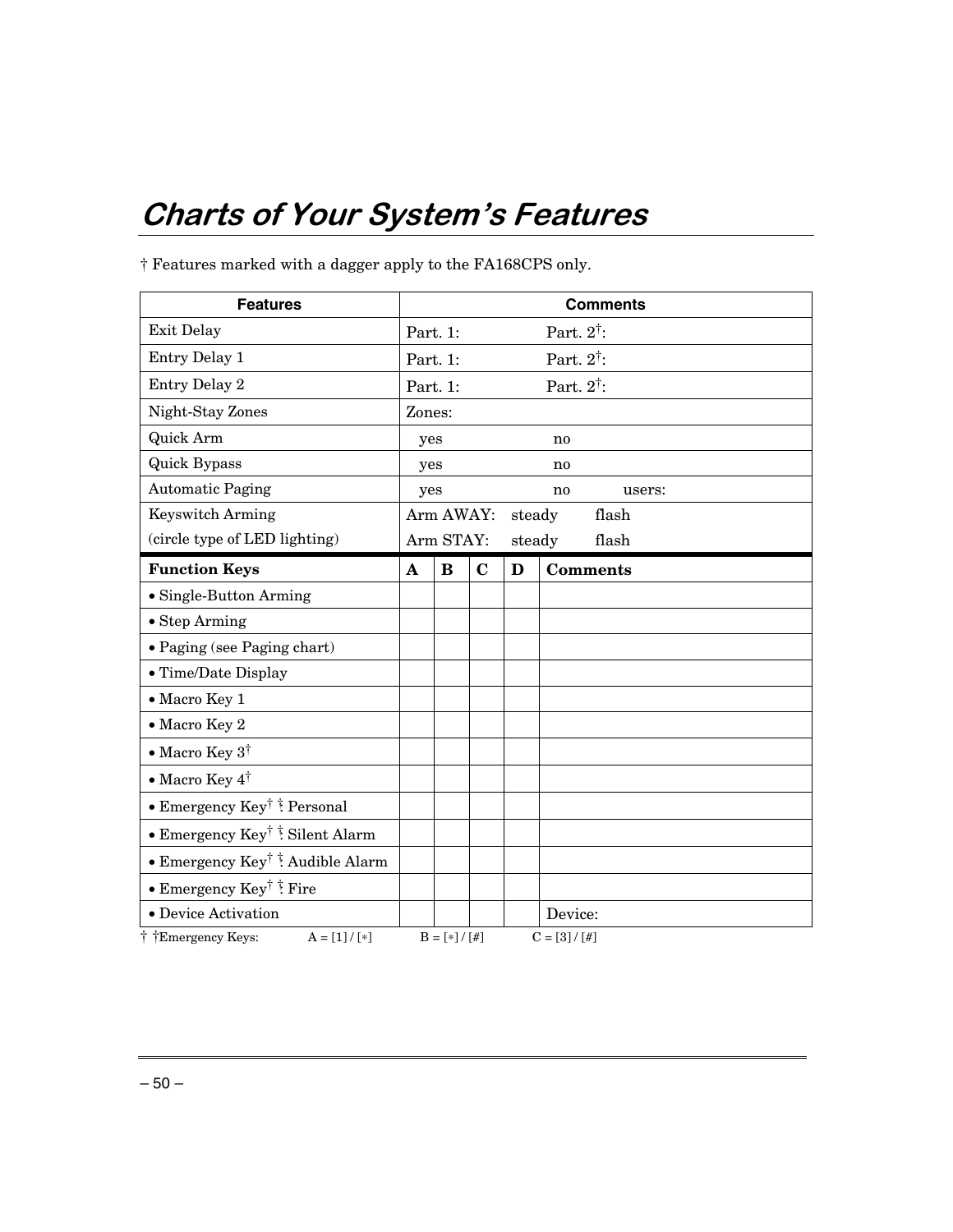## **Charts of Your System's Features**

### **User Setup**

The following chart will help keep track of system users. Copies should be distributed to the partition 1 and partition 2 (if applicable) masters for their records.

To program a user attribute:

Enter system/partition master code +  $[8]$  + user no. + "#" command listed in column heading...

| <b>User</b><br>No. | <b>User</b><br>Name | User's Part(s). <sup>†</sup>                      | <b>Security</b><br>Code | Auth.<br>Level    | <b>Access</b>              | <b>RF Zone</b><br><b>Number</b> | Pager<br>on/off |
|--------------------|---------------------|---------------------------------------------------|-------------------------|-------------------|----------------------------|---------------------------------|-----------------|
|                    |                     | (system master only)<br>[#] $[3] + part(s) + [#]$ | enter new code          | $[#] [1] + level$ | Group<br>$[#] [2] + group$ | $[#] [4] +$ zone no.            | $[#] [5] + 0/1$ |
| 01                 | installer           | (all)                                             |                         | installer         |                            |                                 | (0)             |
| 02                 | system master       | (all)                                             |                         | master            |                            |                                 | (0)             |
| 03                 | partition 1 master  | (1)                                               |                         | (4)               |                            |                                 | (0)             |
| 04                 |                     | (1)                                               |                         | (0)               |                            |                                 | (0)             |
| 05                 |                     | (1)                                               |                         | (0)               |                            |                                 | (1)             |
| 06                 |                     | (1)                                               |                         | (0)               |                            |                                 | (1)             |
| 07                 |                     | (1)                                               |                         | (0)               |                            |                                 | (1)             |
| 08                 |                     | (1)                                               |                         | (0)               |                            |                                 | (1)             |
| 09                 |                     | (1)                                               |                         | (0)               |                            |                                 | (1)             |
| 10                 |                     | (1)                                               |                         | (0)               |                            |                                 | (1)             |
| 11                 |                     | (1)                                               |                         | (0)               |                            |                                 | (1)             |
| 12                 |                     | (1)                                               |                         | (0)               |                            |                                 | (1)             |
| 13                 |                     | (1)                                               |                         | (0)               |                            |                                 | (1)             |
| 14                 |                     | (1)                                               |                         | (0)               |                            |                                 | (1)             |
| 15                 |                     | (1)                                               |                         | (0)               |                            |                                 | (1)             |
| 16                 |                     | (1)                                               |                         | (0)               |                            |                                 | (1)             |
| 17                 |                     | (1)                                               |                         | (0)               |                            |                                 | (1)             |
| 18                 |                     | (1)                                               |                         | (0)               |                            |                                 | (1)             |
| 19                 |                     | (1)                                               |                         | (0)               |                            |                                 | (1)             |
| 20                 |                     | (1)                                               |                         | (0)               |                            |                                 | (1)             |
| 21                 |                     | (1)                                               |                         | (0)               |                            |                                 | (1)             |
| 22                 |                     | (1)                                               |                         | (0)               |                            |                                 | (1)             |
| 23                 |                     | (1)                                               |                         | (0)               |                            |                                 | (1)             |
| 24                 |                     | (1)                                               |                         | (0)               |                            |                                 | (1)             |
| 25                 |                     | (1)                                               |                         | (0)               |                            |                                 | (1)             |
| 26                 |                     | (1)                                               |                         | (0)               |                            |                                 | (1)             |
| 27                 |                     | (1)                                               |                         | (0)               |                            |                                 | (1)             |
| 28                 |                     | (1)                                               |                         | (0)               |                            |                                 | (1)             |
| 29                 |                     | (1)                                               |                         | (0)               |                            |                                 | (1)             |
| 30                 |                     | (1)                                               |                         | (0)               |                            |                                 | (1)             |
| 31                 |                     | (1)                                               |                         | (0)               |                            |                                 | (1)             |
| 32                 |                     | (1)                                               |                         | (0)               |                            |                                 | (1)             |

† Partitions apply to the FA168CPS only.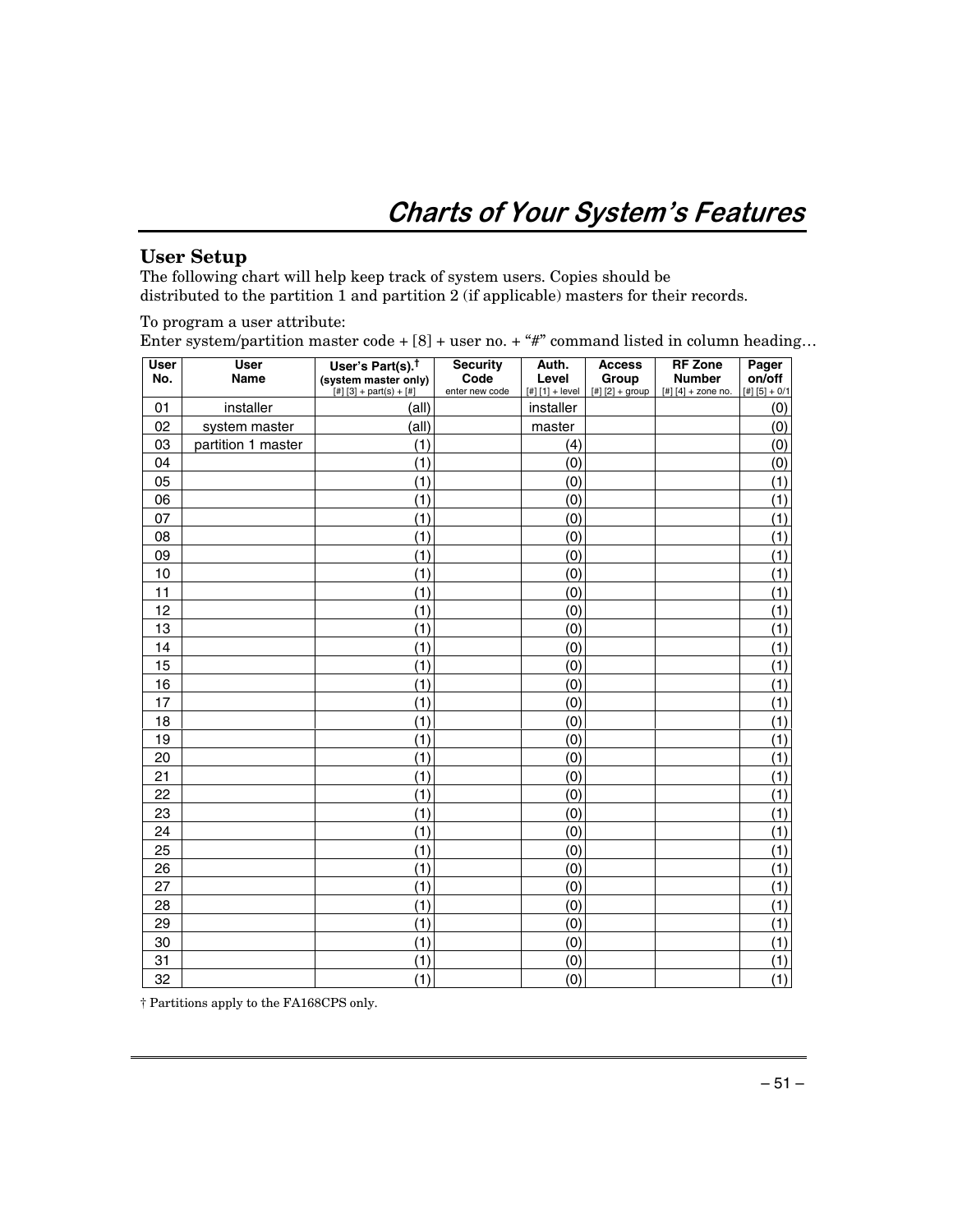## **User Setup (continued)**

| <b>User</b>      | Enter system/partition master code $+ [8] +$ user no. $+$ "#" command listed in column heading<br><b>User</b> | User's Part(s).           | <b>Security</b> | Auth.             | <b>Access</b>     | <b>RF Zone</b>                       | Pager  |
|------------------|---------------------------------------------------------------------------------------------------------------|---------------------------|-----------------|-------------------|-------------------|--------------------------------------|--------|
| No. <sup>†</sup> | Name                                                                                                          | (system master only)      | Code            | Level             | Group             | <b>Number</b>                        | on/off |
|                  |                                                                                                               | [#] $[3] + part(s) + [#]$ | enter new code  | $[#] [1] + level$ | $[#] [2] + group$ | $[#] [4] +$ zone no. $[#] [5] + 0/1$ |        |
| 33               | partition 2 master                                                                                            | (2)                       |                 | (4)               |                   |                                      | (1     |
| 34               |                                                                                                               | (2)                       |                 | (0)               |                   |                                      | (1)    |
| 35               |                                                                                                               | (2)                       |                 | (0)               |                   |                                      | (1)    |
| 36               |                                                                                                               | (2)                       |                 | (0)               |                   |                                      | (1)    |
| 37               |                                                                                                               | (2)                       |                 | (0)               |                   |                                      | (1)    |
| 38               |                                                                                                               | (2)                       |                 | (0)               |                   |                                      | (1)    |
| 39               |                                                                                                               | (2)                       |                 | (0)               |                   |                                      | (1)    |
| 40               |                                                                                                               | (2)                       |                 | (0)               |                   |                                      | (1)    |
| 41               |                                                                                                               | (2)                       |                 | (0)               |                   |                                      | (1)    |
| 42               |                                                                                                               | (2)                       |                 | (0)               |                   |                                      | (1)    |
| 43               |                                                                                                               | (2)                       |                 | (0)               |                   |                                      | (1)    |
| 44               |                                                                                                               | (2)                       |                 | (0)               |                   |                                      | (1)    |
| 45               |                                                                                                               | (2)                       |                 | (0)               |                   |                                      | (1)    |
| 46               |                                                                                                               | (2)                       |                 | (0)               |                   |                                      | (1     |
| 47               |                                                                                                               | (2)                       |                 | (0)               |                   |                                      | (1)    |
| 48               |                                                                                                               | (2)                       |                 | (0)               |                   |                                      | (1)    |
| 49               |                                                                                                               | (2)                       |                 | (0)               |                   |                                      | (1)    |

Authority Levels: 0 = standard user Partitions: 0 = clears partition 1 and partition 2 assignments<br>
1 = arm only 1 = partition 1 and common

 $1 = \text{arm only}$ <br>  $2 = \text{guest}$ <br>  $2 = \text{partition 1 and common}$ 

 $2 = \text{guest}$ <br> $3 = \text{duress}$ <br> $3 = \text{common partition only}$ 

 $3 =$  duress  $3 =$  common partition only  $4 =$  partition master  $9 =$  paging:  $0 =$  no paging Paging:  $0 =$  no paging

1 = allow paging

† Users 34-49 apply to FA168CPS only; user 33 is partition 2 master for FA168CPS, and the last user for FA148CP.

### **Paging Setup**

|               |                          |    | <b>Automatically Reports Upon</b> |    |                |    |                |  | Sched.   Func. Key |
|---------------|--------------------------|----|-----------------------------------|----|----------------|----|----------------|--|--------------------|
|               | Pager Phone Number\      |    | open/close                        |    | alarm/trouble  |    | zone list      |  |                    |
| Pager         | <b>Prefix Characters</b> | p1 | p <sub>2</sub>                    | p1 | p <sub>2</sub> | p1 | p <sub>2</sub> |  |                    |
|               |                          |    |                                   |    |                |    |                |  |                    |
|               |                          |    |                                   |    |                |    |                |  |                    |
| 2             |                          |    |                                   |    |                |    |                |  |                    |
|               |                          |    |                                   |    |                |    |                |  |                    |
| $3^{\dagger}$ |                          |    |                                   |    |                |    |                |  |                    |
|               |                          |    |                                   |    |                |    |                |  |                    |
| $4^{\dagger}$ |                          |    |                                   |    |                |    |                |  |                    |
|               |                          |    |                                   |    |                |    |                |  |                    |

†Pagers 3 and 4 apply to FA168CPS.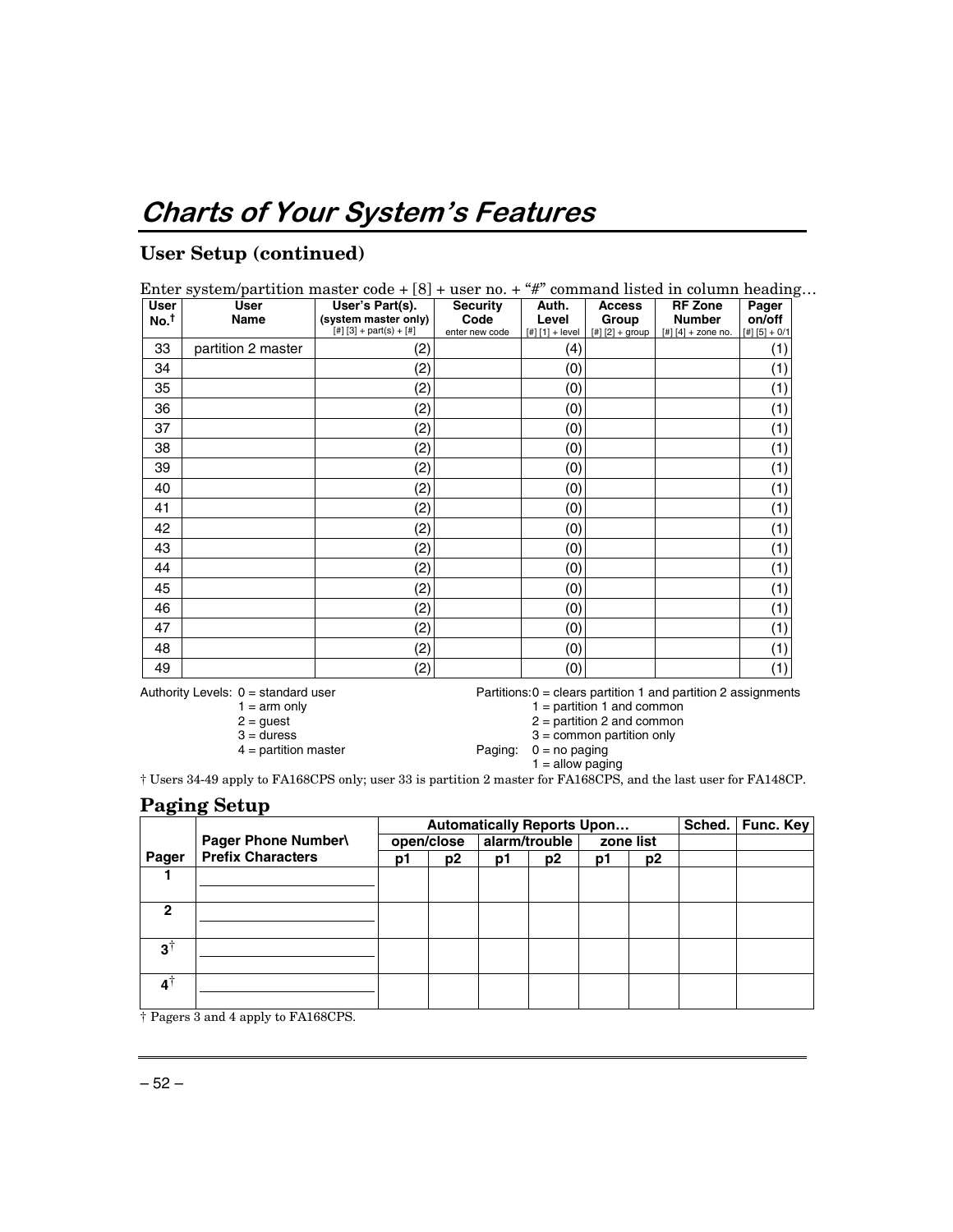## **Charts of Your System's Features**

|                 | Event            | Device No.              | Group No.        | <b>Partition</b> <sup>††</sup> | <b>Start</b> | <b>Stop</b> | Repeat  | Random   |
|-----------------|------------------|-------------------------|------------------|--------------------------------|--------------|-------------|---------|----------|
|                 | (see list below) | for "01" events:        | for "02" events: | for "04-06" events:            | Time/        | Time/       | $(1-4)$ | (yes/no) |
|                 |                  | (see device list below) | enter 1-8        | enter 1, 2, or 3               | Day          | Day         |         |          |
| 01              |                  |                         |                  |                                |              |             |         |          |
| 02              |                  |                         |                  |                                |              |             |         |          |
| 03              |                  |                         |                  |                                |              |             |         |          |
| 04              |                  |                         |                  |                                |              |             |         |          |
| $05^{\dagger}$  |                  |                         |                  |                                |              |             |         |          |
| 06 <sup>†</sup> |                  |                         |                  |                                |              |             |         |          |
| $07^{\dagger}$  |                  |                         |                  |                                |              |             |         |          |
| $08^\dagger$    |                  |                         |                  |                                |              |             |         |          |
| 09†             |                  |                         |                  |                                |              |             |         |          |
| $10^{\dagger}$  |                  |                         |                  |                                |              |             |         |          |
| $11^{\dagger}$  |                  |                         |                  |                                |              |             |         |          |
| $12^{\dagger}$  |                  |                         |                  |                                |              |             |         |          |
| $13^{\dagger}$  |                  |                         |                  |                                |              |             |         |          |
| $14^{\dagger}$  |                  |                         |                  |                                |              |             |         |          |
| $15^{\dagger}$  |                  |                         |                  |                                |              |             |         |          |
| $16^{\dagger}$  |                  |                         |                  |                                |              |             |         |          |

01 = device on/off 04 = forced STAY arm 07 = display "reminder"

 $00 = \text{deuro}$  and  $\text{devo} = \text{devo}$  and  $\text{devo} = \text{devo}$  and disarm<br>  $01 = \text{devo}$  and disarm<br>  $02 = \text{user access}$   $05 = \text{forced AWAY arm}$   $07 = \text{display 'reminder' }$  $02 =$  user access 05 = forced AWAY arm  $\ddot{\text{+}}$   $\ddot{\text{+}}$  Partitions apply to the FA168CPS only. Repeat Options: 0 = none; 1 = repeat weekly; 2 = repeat every other week; 3 = repeat every third week; 4 = repeat every fourth week

## **List of Output Devices**

(† FA168CPS can use devices 01-16; FA148CP can only use devices 01-08; both can use trigger devices 17/18.)

| Device <sup>†</sup> | <b>Description</b> | Schedule No. | <b>Function Key</b> |
|---------------------|--------------------|--------------|---------------------|
| 01                  |                    |              |                     |
| 02                  |                    |              |                     |
| 03                  |                    |              |                     |
| 04                  |                    |              |                     |
| 05                  |                    |              |                     |
| 06                  |                    |              |                     |
| 07                  |                    |              |                     |
| 08                  |                    |              |                     |
| 09                  |                    |              |                     |
| 10                  |                    |              |                     |
| 11                  |                    |              |                     |
| 12                  |                    |              |                     |
| 13                  |                    |              |                     |
| 14                  |                    |              |                     |
| 15                  |                    |              |                     |
| 16                  |                    |              |                     |
| 17                  |                    |              |                     |
| 18                  |                    |              |                     |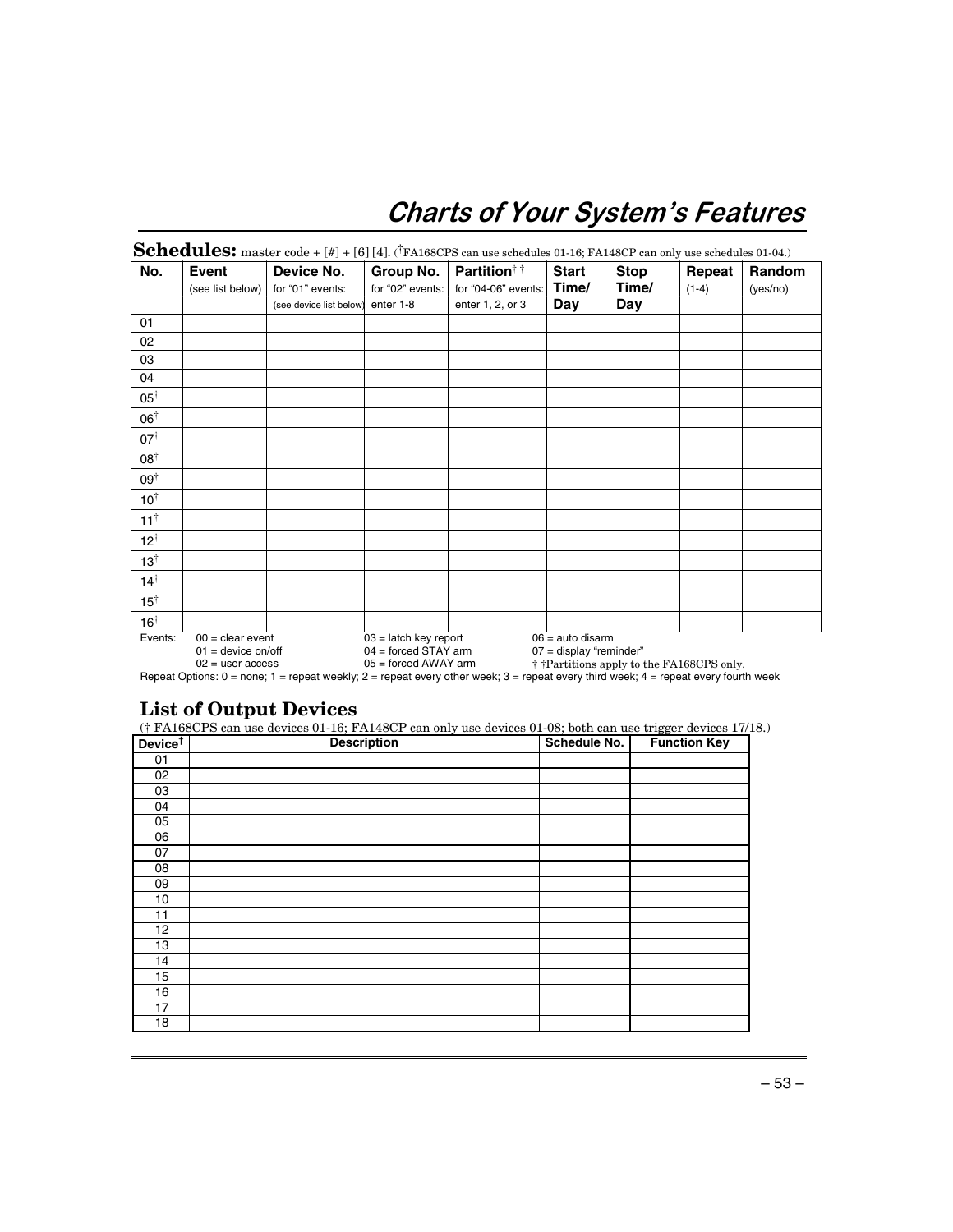## **LIMITATIONS OF THIS SYSTEM**

#### **WARNING! THE LIMITATIONS OF THIS ALARM SYSTEM**

While this system is an advanced design security system, it does not offer guaranteed protection against burglary or other emergency. Any alarm system, whether commercial or residential, is subject to compromise or failure to warn for a variety of reasons. For example:

- Intruders may gain access through unprotected openings or have the technical sophistication to bypass an alarm sensor or disconnect an alarm warning device.
- Intrusion detectors (e.g. passive infrared detectors), smoke detectors, and many other sensing devices will not work without power. Battery operated devices will not work without batteries, with dead batteries, or if the batteries are not put in properly. Devices powered solely by AC will not work if their AC power supply is cut off for any reason, however briefly.
- Signals sent by wireless transmitters may be blocked or reflected by metal before they reach the alarm receiver. Even if the signal path has been recently checked during a weekly test, blockage can occur if a metal object is moved into the path.
- A user may not be able to reach a panic or emergency button quickly enough.
- While smoke detectors have played a key role in reducing residential fire deaths in the United States, they may not activate or provide early warning for a variety of reasons in as many as 35% of all fires, according to data published by the Federal Emergency Management Agency. Some of the reasons smoke detectors used in conjunction with this System may not work are as follows. Smoke detectors may have been improperly installed and positioned. Smoke detectors may not sense fires that start where smoke cannot reach the detectors, such as in chimneys, in walls, or roofs, or on the other side of closed doors. Smoke detectors also may not sense a fire on another level of a residence or building. A second floor detector, for example, may not sense a first floor or basement fire. Moreover, smoke detectors have sensing limitations. No smoke detector can sense every kind of fire every time. In general, detectors may not always warn about fires caused by carelessness and safety hazards like smoking in bed, violent explosions, escaping gas, improper storage of flammable materials, overloaded electrical circuits, children playing with matches, or arson. Depending upon the nature of the fire and/or the locations of the smoke detectors, the detector, even if it operates as anticipated, may not provide sufficient warning to allow all occupants to escape in time to prevent injury or death.
- Passive Infrared Motion Detectors can only detect intrusion within the designed ranges as diagrammed in their installation manual. Passive Infrared Detectors do not provide volumetric area protection. They do create multiple beams of protection, and intrusion can only be detected in unobstructed areas covered by those beams. They cannot detect motion or intrusion that takes place behind walls, ceilings, floors, closed doors, glass partitions, glass doors, or windows.

 Mechanical tampering, masking, painting or spraying of any material on the mirrors, windows or any part of the optical system can reduce their detection ability. Passive Infrared Detectors sense changes in temperature; however, as the ambient temperature of protected area approaches the temperature range of 90° to 105°F, the detection performance can decrease.

- Alarm warning devices such as sirens, bells or horns may not alert people or wake up sleepers if they are located on the other side of closed or partly open doors. If warning devices sound on a different level of the residence from the bedrooms, then they are less likely to waken or alert people inside the bedrooms. Even persons who are awake may not hear the warning if the alarm is muffled from a stereo, radio, air conditioner or other appliance, or by passing traffic. Finally, alarm warning devices, however loud, may not warn hearing-impaired people or waken deep sleepers.
- Telephone lines needed to transmit alarm signals from a premises to a central monitoring station may be out of service or temporarily out of service. Telephone lines are also subject to compromise by sophisticated intruders.
- Even if the system responds to the emergency as intended, however, occupants may have insufficient time to protect themselves from the emergency situation. In the case of a monitored alarm system, authorities may not respond appropriately.
- This equipment, like other electrical devices, is subject to component failure. Even though this equipment is designed to last as long as 10 years, the electronic components could fail at any time.

The most common cause of an alarm system not functioning when an intrusion or fire occurs is inadequate maintenance. This alarm system should be tested weekly to make sure all sensors and transmitters are working properly.

Installing an alarm system may make one eligible for lower insurance rates, but an alarm system is not a substitute for insurance. Homeowners, property owners and renters should continue to act prudently in protecting themselves and continue to insure their lives and property.

We continue to develop new and improved protection devices. Users of alarm systems owe it to themselves and their loved ones to learn about these developments.